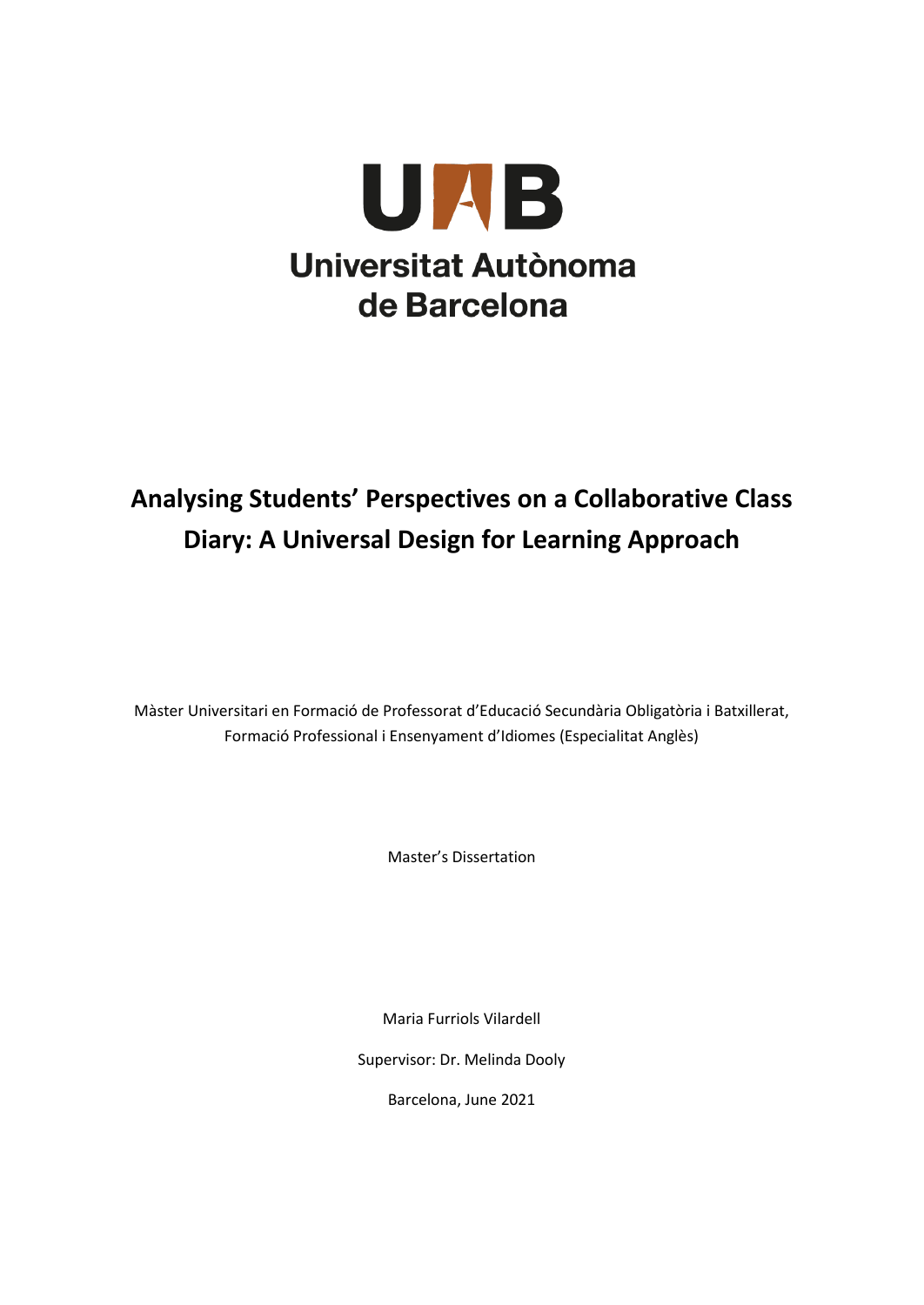# ACKNOWLEDGEMENTS

I would like to express my gratitude to my supervisor, Melinda Dooly. Her invaluable guidance and her support have been paramount throughout the process of writing this dissertation.

Secondly, I would like to thank my school mentor, Meritxell Roig, for her unconditional help and for being a role model of a teacher who strives to make language learning accessible to all the students.

I would also like to acknowledge my UAB tutor, Oriol Pallarés, who has been truly inspiring and who has helped us develop the collaborative class diary taking his collaborative note-taking tool as a starting point.

My special thanks are for my colleague, Cristina Castro, her support and advice have helped me understand that learning is indeed a shared experience.

Last but not least, I would like to thank my practicum students for their hard work, for agreeing to being recorded and participating in the focus groups. I really hope that this experience has benefited them as much as it has benefited me.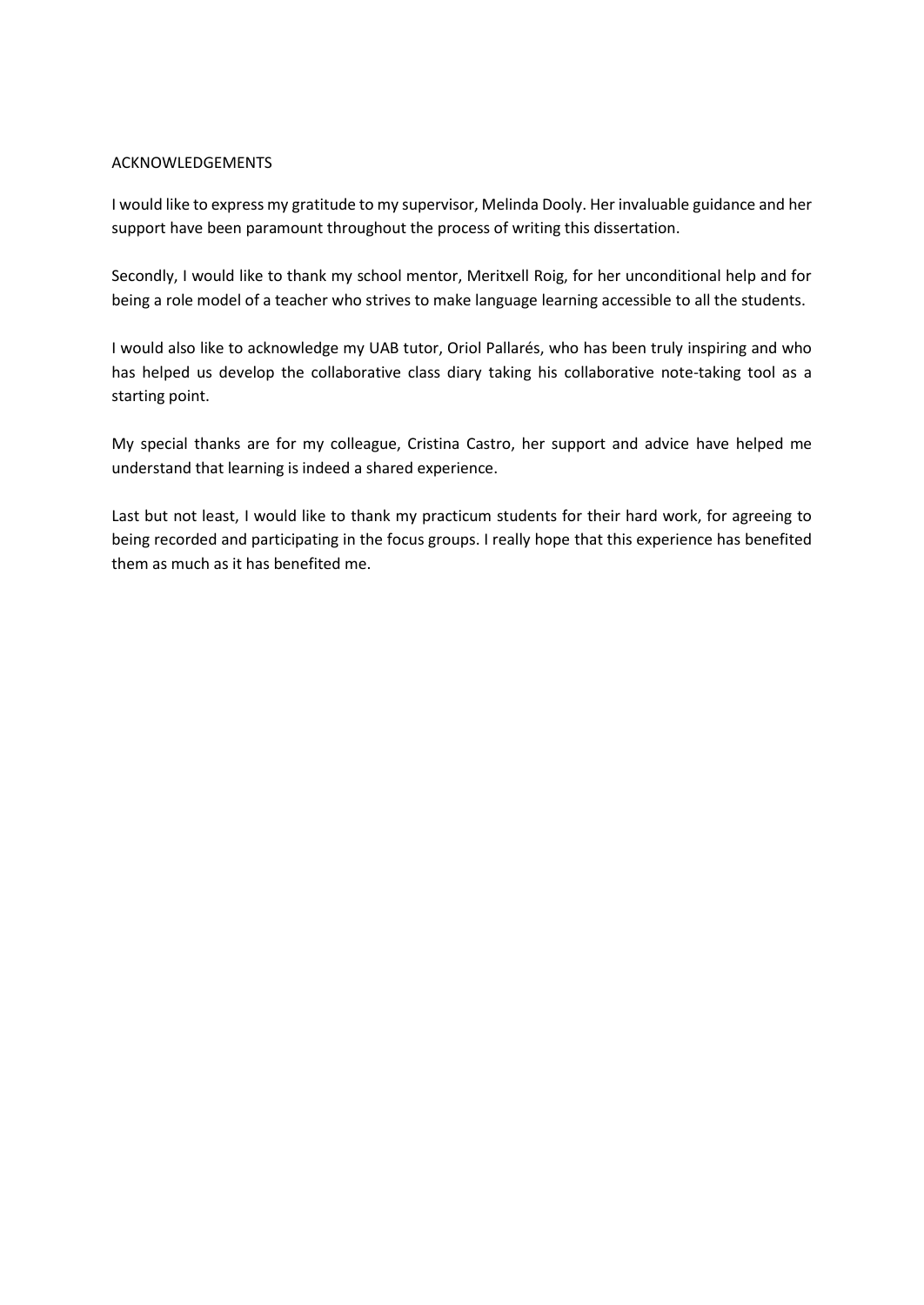# **Contents**

| 1. |                                    |    |
|----|------------------------------------|----|
|    | 2.                                 |    |
|    |                                    |    |
|    |                                    |    |
|    |                                    |    |
|    |                                    |    |
|    |                                    |    |
|    |                                    |    |
|    |                                    |    |
|    |                                    |    |
|    |                                    |    |
|    |                                    |    |
|    |                                    |    |
|    |                                    |    |
|    |                                    |    |
|    |                                    |    |
|    |                                    |    |
|    |                                    |    |
|    |                                    |    |
|    |                                    |    |
|    |                                    |    |
|    |                                    |    |
| 6. |                                    |    |
|    | 31                                 |    |
| 8. |                                    | 34 |
| 9. | APPENDICES                         |    |
|    | 9.1.                               |    |
|    | 9.2.                               |    |
|    | 9.3.                               |    |
|    | 9.4.                               |    |
|    | 9.5.                               |    |
|    | 9.6.                               |    |
|    | 9.7.<br>9.7.1.<br>9.7.2.<br>9.7.3. |    |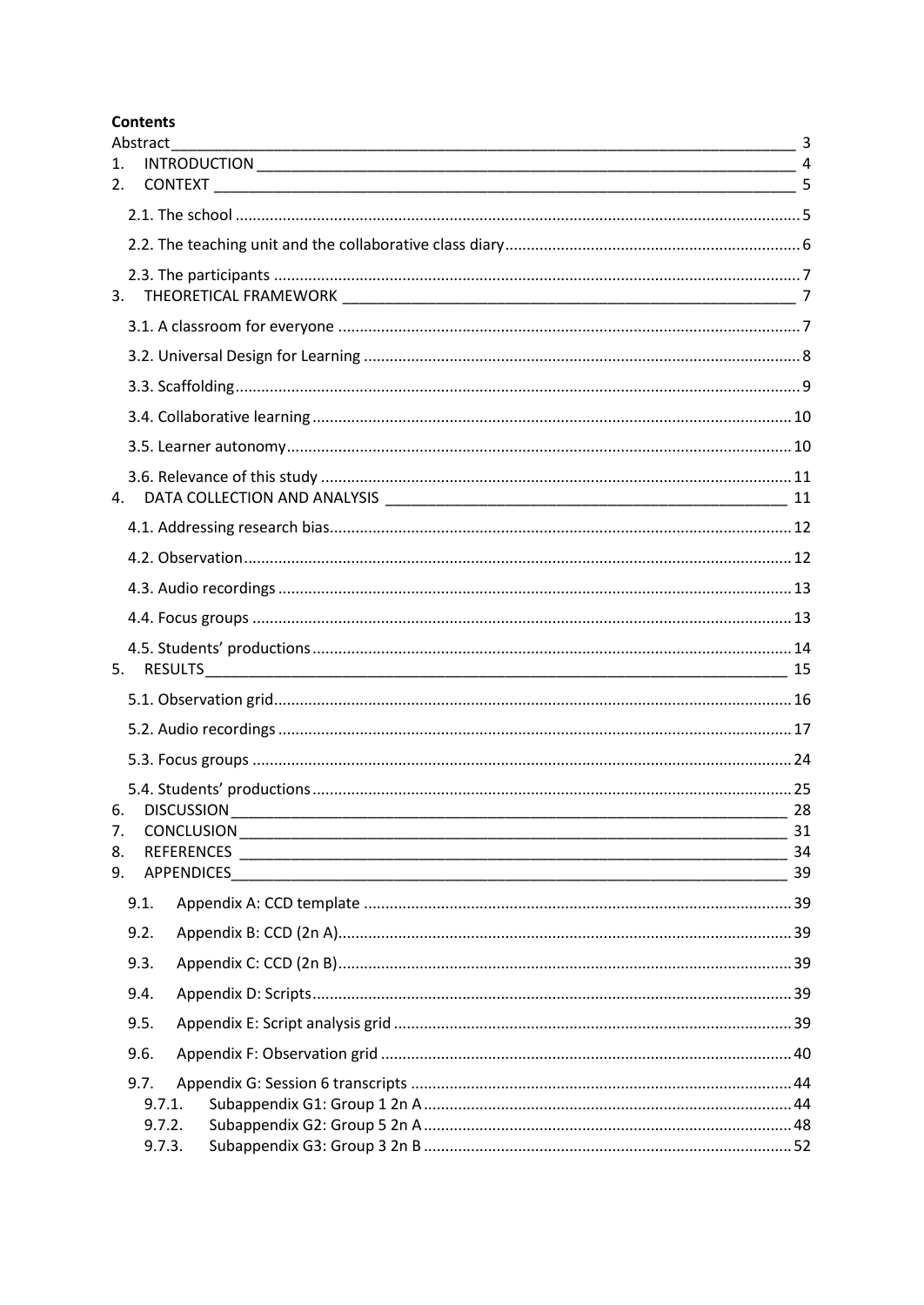#### **Abstract**

This dissertation aims at testing the use of a tool which was specially designed for this study but that can be used in a wide range of learning contexts: the collaborative class diary. The collaborative class diary is a space for learners and teachers to write down important information and new ideas at the end of each lesson using Google Jamboard. In the teaching unit presented in this dissertation, the collective class diary was relevant since it provided students with all the language and content needed to complete the final task. This tool has been analysed from the students' perspective by assessing its use, the students' opinion on the tool and the students' awareness of three relevant features: scaffolding, collaboration and learner autonomy. To do so, data has been gathered from two groups of EFL learners in a Catalan public high school. This work is consistent with previous studies that also determine a positive effect of peer-peer scaffolding.

*Keywords*: collaborative class diary, universal design for learning, collaborative learning, learner autonomy, scaffolding*.*

#### **Resum**

L'objectiu d'aquest treball de fi de màster és avaluar una eina especialment dissenyada per aquest estudi però que es pot emprar en nombrosos contextos educatius: el diari d'aula col·laboratiu. El diari d'aula col·laboratiu és un espai compartit per professors i alumnes on s'anota informació rellevant al final de cada classe a través de la plataforma Google Jamboard. En la unitat didàctica en què es basa aquest treball, el diari era cabdal per dur a terme la tasca final, tant en termes de contingut com de llengua. Aquesta eina s'ha analitzat des de la perspectiva dels alumnes i s'ha avaluat tenint en compte l'ús que en van fer els alumnes, l'opinió que en tenien i si aquesta eina els feia reflexionar sobre els suports a l'aprenentatge, la col·laboració o l'autonomia de l'alumne. Amb aquesta finalitat, es van recollir dades de dos grups d'alumnes d'anglès en un institut públic de Catalunya. Els resultats d'aquest estudi coincideixen amb estudis previs que assenyalen els efectes positius del suport i aprenentatge entre iguals.

*Paraules clau:* diari d'aula col·laboratiu, disseny universal per a l'aprenentatge, aprenentatge col·laboratiu, autonomia de l'alumne, teoria de la bastida.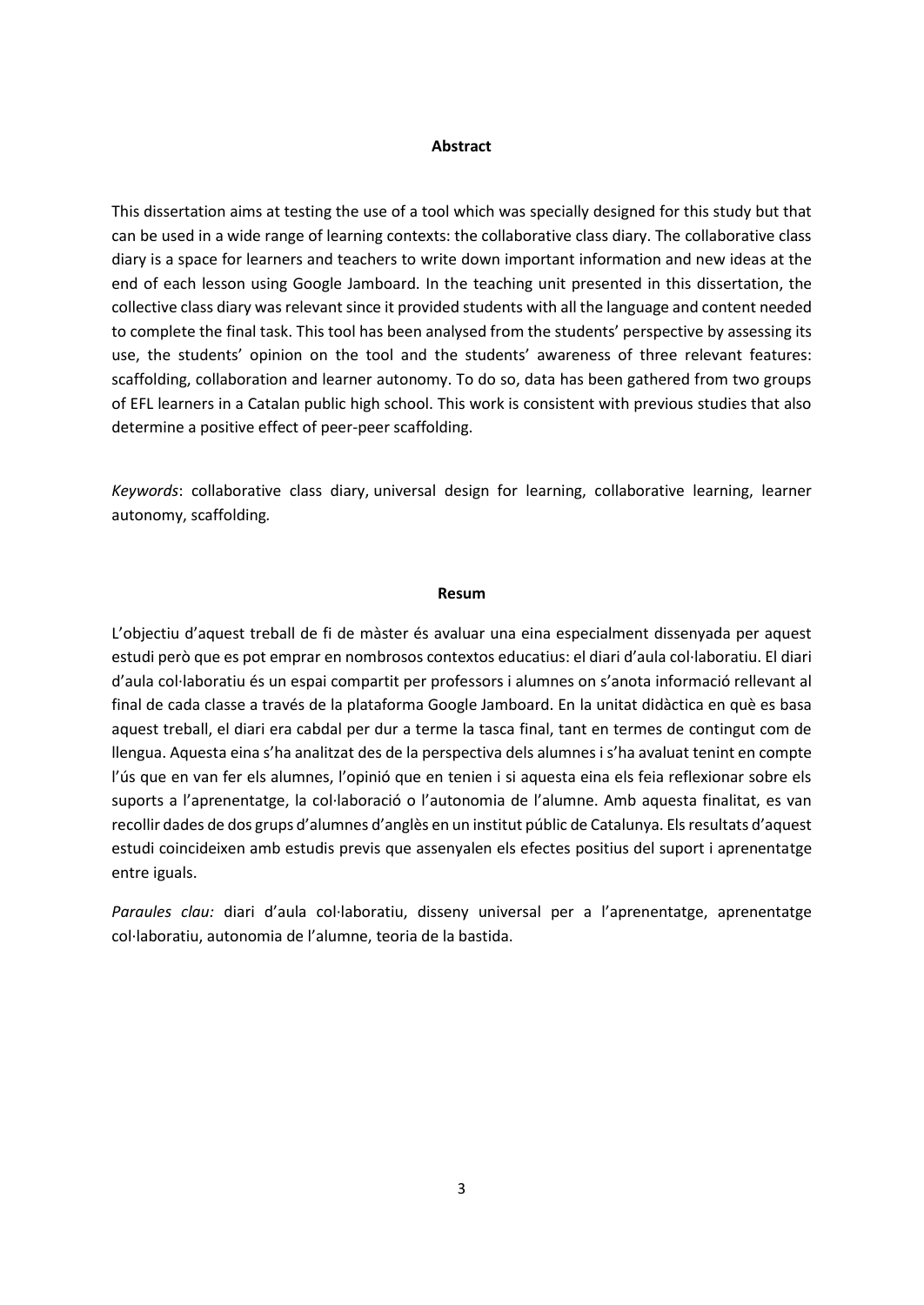# 1. INTRODUCTION

In this ever-changing society, education is also undergoing structural changes. For instance, in Catalonia, the Decree 150/2017 aims to develop a more inclusive education system to help move towards these needed structural changes. Spain has also committed to the UNESCO 2030 Incheon Declaration, which ensures "inclusive and equitable quality education and lifelong learning opportunities for all" (UNESCO, 2015). The implications of this paradigm shift are numerous. In terms of pedagogical implications, the focus is on Universal Design for Learning (UDL), which is based on the idea of presenting multiple means of engagement, representation and action and expression, which can be enriched by the use of digital materials and tools (Meyer & Rose, 2005). Some of the applications of UDL are multiple modalities of instruction and the use of technology, to name but a few (Spencer, 2011). Within this domain, the scope of this study is a specific tool which we named "collaborative class diary" and which in this study will be referred to as CCD. This study looks at how the features of UDL can be promoted through pedagogical strategies such as this one.

The CCD is a journal or class minutes designed using Google Jamboard which the students and the teachers construct together at the end of each session. The CCD is used to reflect on the learning process of each session as well as keep a record of the most important concepts. This tool is accessible to all the students on the Google Classroom site so they can refer to it any time they may need to. A similar educational tool is "exit tickets" or "exit slips", which according to Leigh "offer students a physical space to digest ideas, to question, to ponder, to ruminate over what has been shared and discussed in class" (2012, p. 190). Leigh also highlights the importance of tools which put in writing the learning process because "ideas are slippery; securing them through writing allows students to see the power of their own words and how those words reflect their growth as teachers and learners" (Leigh, 2012, p. 190).

The objective of this study is to assess the usefulness of the CCD from the students' perspective in order to determine whether this tool should be included in our future teaching practice.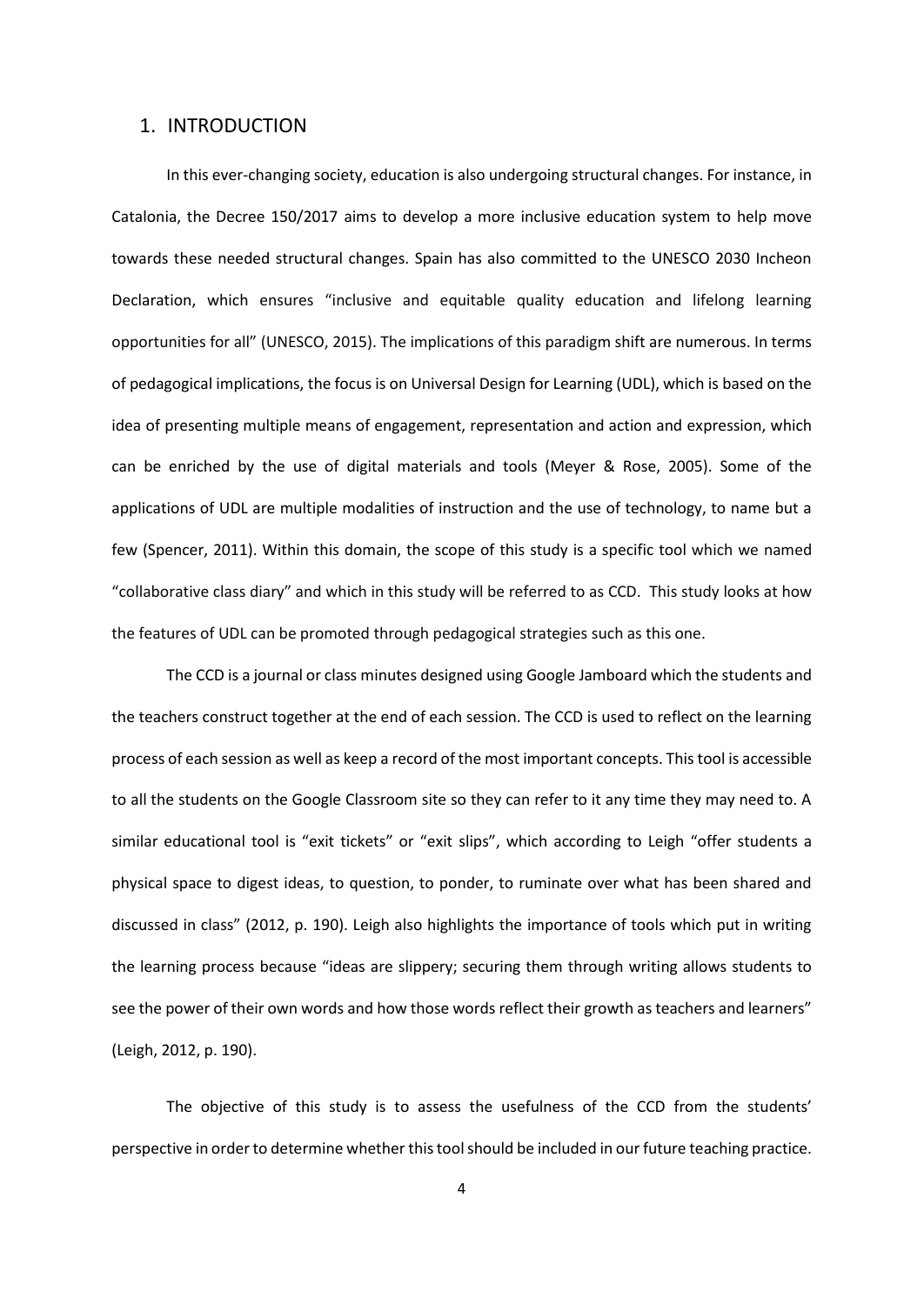When assessing "usefulness", the following research questions have been put forward following the guidelines by Punch and Oancea (2013):

A) Do students *refer to* the CCD when preparing the final product of the teaching unit?

In this question, *refer to* could be interpreted in two different ways. The term may indicate both the act of actually accessing the contents of the CCD and the act of expressing verbally that they are able to recall the language needed for the final task because it was included in the CCD.

B) Do the students feel that the CCD is useful?

This question is directly related to the students' own personal perception. In order to answer it, they will be asked what their opinion on this tool is.

C) Do the students mention any of the features analysed in this study, namely assistance, collaboration and autonomy?

This question is related to students' awareness of the three aspects discussed in the present study: scaffolding, collaborative learning and learner autonomy.

# 2. CONTEXT

2.1. The school

This research was conducted in a Catalan public high school. The centre is located in a workingclass neighbourhood with a high percentage of immigrant population. The area is one of the most highly populated in the city. The overall household income and the level of education are among the lowest in the area, while the unemployment rate is one of the highest (Ajuntament de Mataró, 2018).

The high school's educational project is founded on three main pillars: innovation, inclusion and new technology. Innovative methods such as co-teaching, cooperative learning and project-based work are essential when analysing the school's strong commitment to inclusive education and innovation. The classes are heterogeneous and therefore students with special educational needs,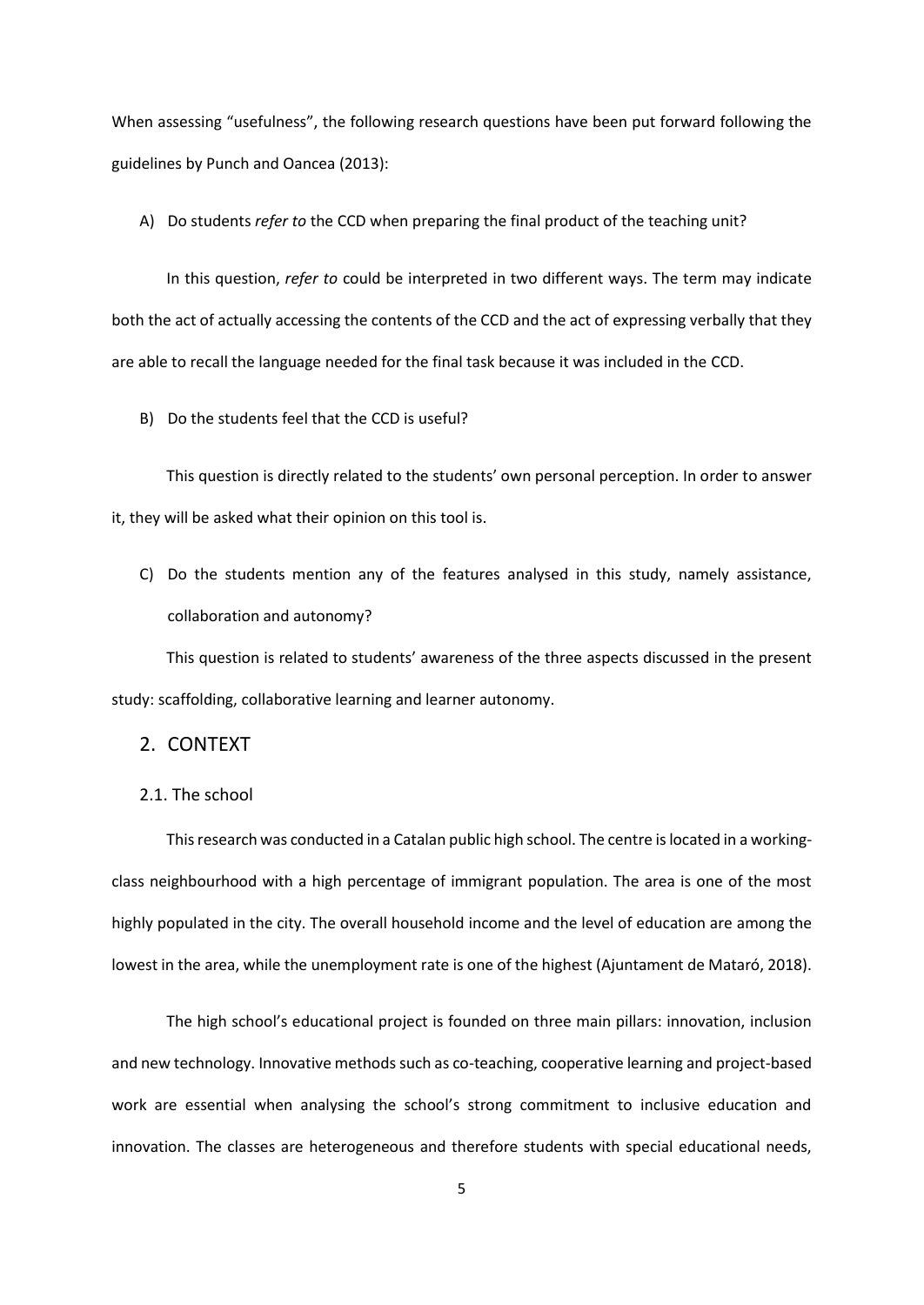newcomers, repeaters or students with behavioural issues are distributed equally in all the classes. The students usually work in cooperative groups which remain the same in every subject. According to Johnson at al. (1994), cooperative groups help achieve a positive learning environment that moves away from competition and encourages working together towards a shared goal. Moreover, these cooperative groups are especially relevant in the foreign language class because they provide a safety net for students who struggle to communicate in English (Zhang, 2010).

#### 2.2. The teaching unit and the collaborative class diary

The teaching unit in which this research was developed is about the topic of sustainability (Castro & Furriols, 2021). More specifically, it described the dangers of aluminium foil use and the existing sustainable alternatives. The main purpose of this teaching unit was increasing students' oral skills by challenging them with a content-rich approach. In order to fulfil this objective, this unit was organised in three main parts. The first one focused on learning about aluminium and its impact on the planet. In the second, students were presented with alternatives and then they developed their own product: a sandwich wrap. Finally, this product was presented to the school community through an informative video which also discussed the dangers of aluminium and some of the alternatives to it. The CCD was used in parts one and two, that is in sessions one to five.

The CCD that was designed for this teaching unit consists of five slides, each corresponding to a session (see Appendix A). The first slide contains new vocabulary items that were discussed in the first session and revised at the beginning of the following class. The second slide contains four questions regarding the reading task carried out in session two. On slide number three there are questions which include comprehension of the task "How does the story end?" or "The video showed a negative consequence of aluminium, which one?" as well as reflection "Do you think it is a happy ending?" or "Do you know any similar stories?". On slide four there are four statements that the students had to complete by rephrasing the information given by another group. Similarly, on slide five, students had to complete the instructions on how to make a sandwich wrap. Each group had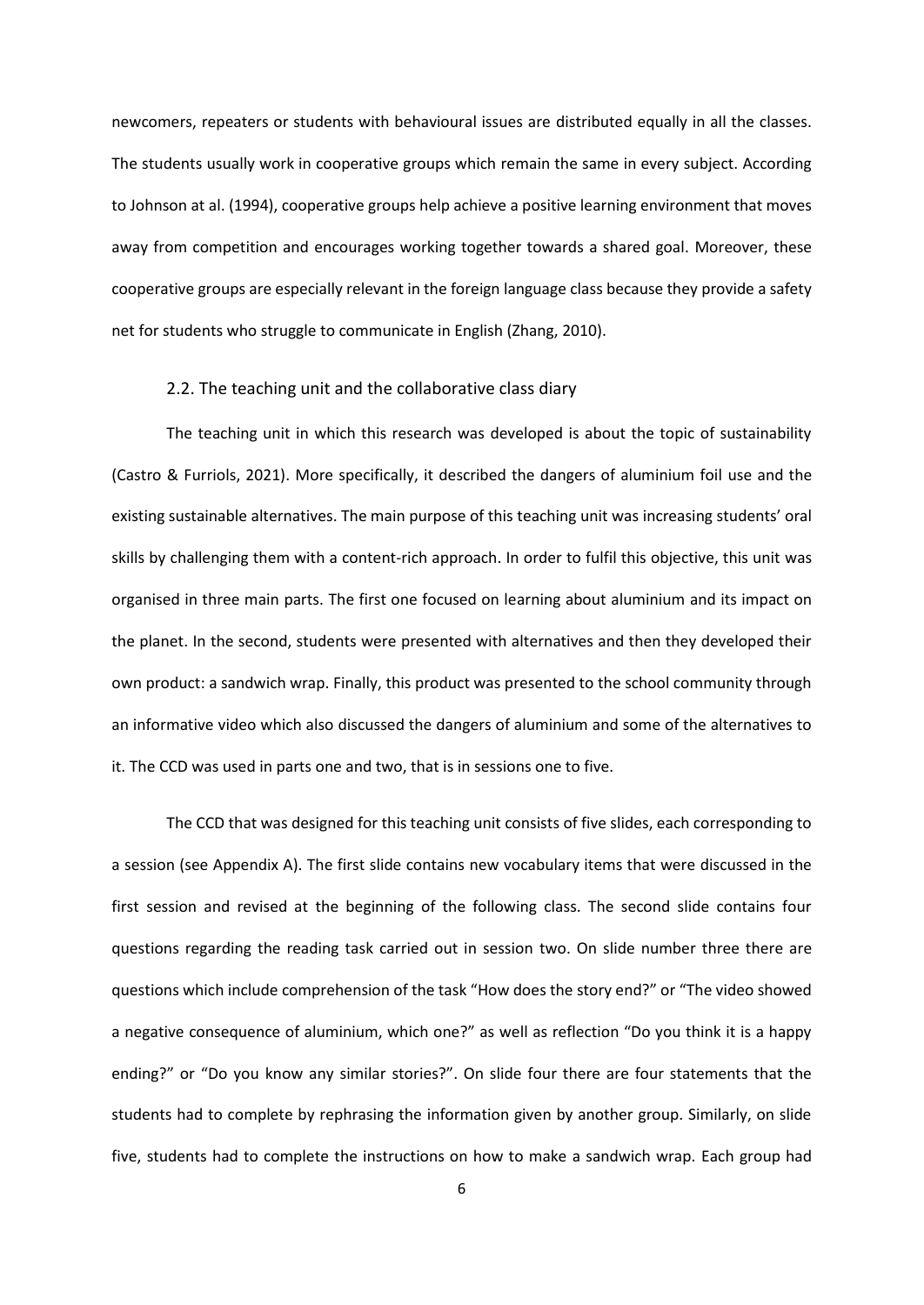previously written their version and they were asked to combine all of them to create a class version. Both slide four and five encourage interaction and build on the idea that the CCD is a collaborative project.

#### 2.3. The participants

The participants of this study were 13- and 14-year-old Secondary education students in  $2^{nd}$ year (2n d'ESO). The sample were two groups, 2n A and 2n B. 2n A had 20 students organised in five cooperative groups and 2n B, 18 students organised in four groups. The groups were heterogeneous and there were a total of 19 female and 19 male students across the two classes. A written permission to record and interview the students was signed by the school director and our school mentor. In addition, all the students were informed of the aim of this study. All data presented in this study are anonymous.

# 3. THEORETICAL FRAMEWORK

#### 3.1. A classroom for everyone

Figures show that, on average, 19% of students in a high school classroom have specific educational needs (Departament d'Educació, 2021). By specific educational needs (in Catalan, *necessitats específiques de suport educatiu* or NESE), the Decree 150/2017 refers to diverse situations which include disadvantageous socioeconomic situations, recent incorporation to the education system, gifted students or special educational needs such as ADHD or ADS.

In order to promote an inclusive classroom, numerous interventions have been put in place, which can be organised in three tiers: universal, additional and intensive. (Sala-Bars et al., 2020; Buffum et al., 2010). While universal interventions are addressed to all the students and include project-based learning, coteaching or cooperative learning, among others, additional interventions are addressed to students in a temporary situation that requires additional support, such as temporary linguistic support or in-hospital teaching. Finally, intensive interventions are addressed to students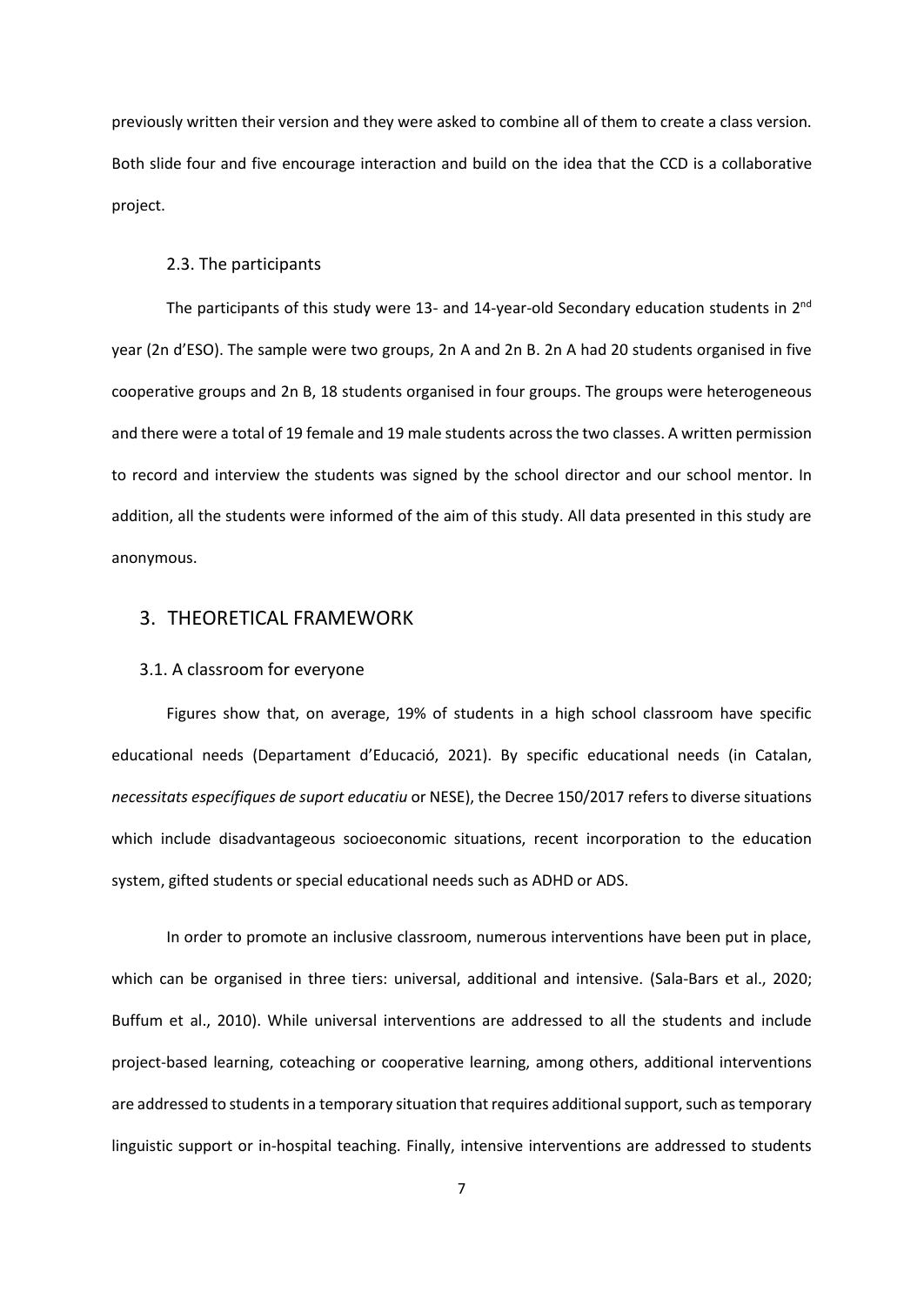with severe learning difficulties who require individualised learning plans. These three tiers are designed to exist simultaneously. Therefore, if a student needs additional support, it will be provided in addition to a universal intervention. Likewise, a student with a severe learning difficulty will also benefit from universal and additional measures (Sala-Bars et al., 2020; Departament d'Ensenyament, 2015).

#### 3.2. Universal Design for Learning

One of the most successful universal interventions worldwide is Universal Design for Learning (UDL) (Sala-Bars et al., 2020). UDL was developed by the Center for Applied Special Technology (CAST) and first appeared in print in 1998, when Anne Meyer and David Rose provided the framework for UDL (CAST, 2021). In fact, universal design originated in architecture and in thisfield, it takes the shape of accessible structures which tend to benefit everybody, such as ramps or dropped kerbs (Rose, 2000; Spencer, 2011). Meyer and Rose (2005) base UDL on the premise that "barriers to learning occur in the interaction with the curriculum— they are not inherent solely in the capacities of the learner" (p. 9) and therefore the curriculum must be made accessible to everyone using a design that is driven by the "needs of individuals in the margins" but that serves the needs of all the learners. However, brain imaging technologies have demonstrated that both individual brain regions and larger functional networks show relevant person-to-person differences and, in the same way, there are no standard students (Dolan & Hall, 2001). This suggests that the flexibility and versatility of digital tools are imperative to a universally designed learning environment (Dolan & Hall, 2001; Rose, 2000; Meyer & Rose, 2005). Nonetheless, Rose (2000) claims that UDL would not be feasible or affordable for most schools without digital tools.

Considering the need to provide "multiple, redundant, and varied representations of concepts and information" (Meyer & Rose, 2005, p. 14), CAST compiled a set of guidelines on multiple means of engagement (the "why" of learning), representation (the "what" of learning), and action and expression (the "how" of learning). This division was also made by Vygotsky, who identified the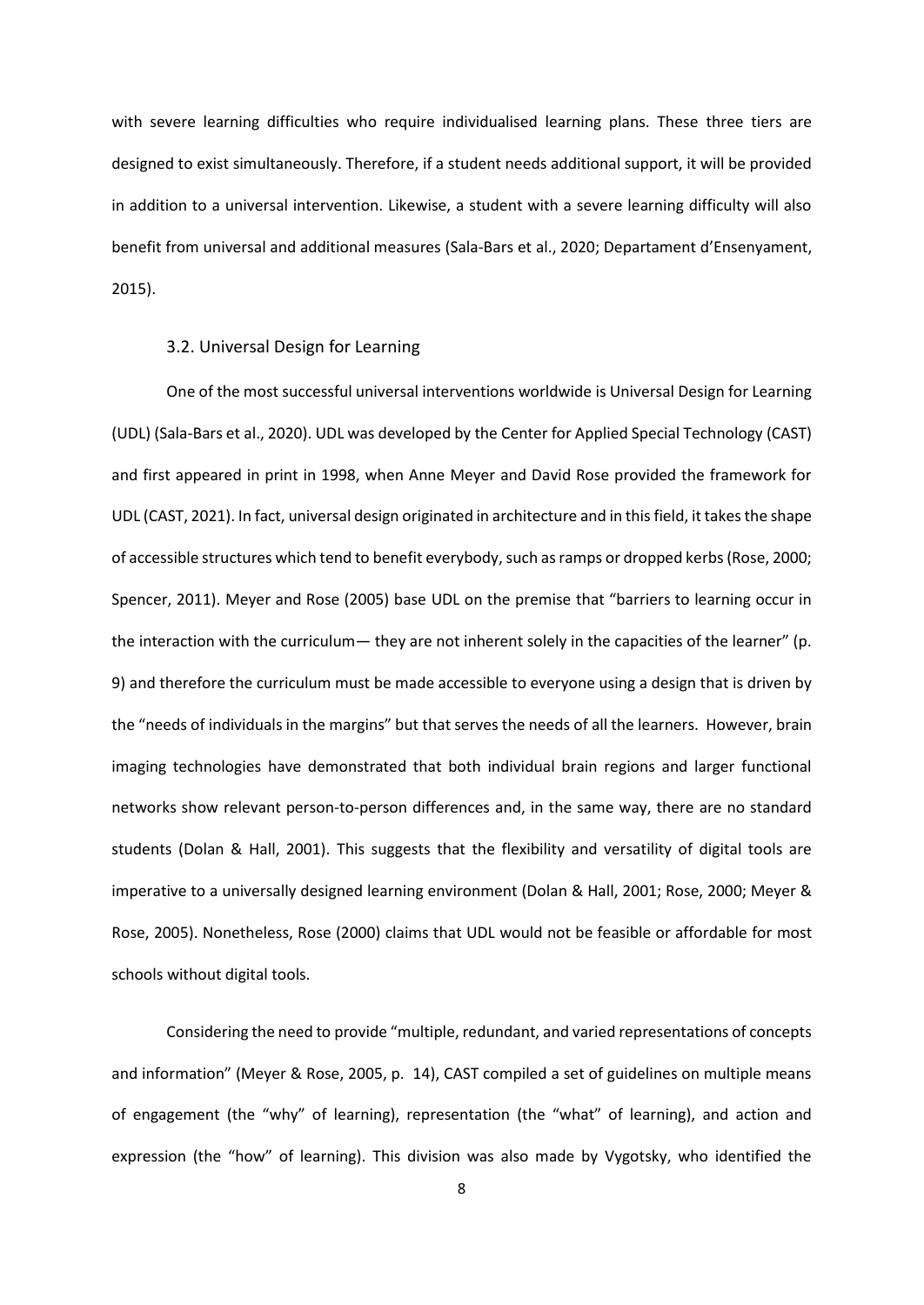prerequisites for learning as "(a) recognition of the information to be learned, (b) application of strategies to process that information, and (c) engagement with the learning task" (Dolan & Hall, 2001, p. 2).

Within the universal design for learning framework, this study focuses on three aspects: scaffolding, which relates to representation or the recognition networks, and collaborative learning and learner autonomy, which are directly related to the engagement or affective network. These three aspects are essential when designing teaching materials universally and they are all promoted in the use of the CCD.

# 3.3. Scaffolding

Drawing from the sociocultural theory, which determines that all learning is social, that is, mediated through interaction, Vygotsky developed the notion of Zone of Proximal Development (ZPD), which is "the limit to which someone can learn new information with the assistance of someone else" (as cited in Apple, 2006, p.283). This assistance was first referred to as "scaffolding" by Wood, Bruner and Ross (1976) and it was divided into six features that characterised that process, namely recruiting interest in the task, simplifying the task, maintaining pursuit of the goal, marking critical features and discrepancies between what has been produced and the ideal solution, controlling frustration during problem solving, and demonstrating an idealized version of the act to be performed. Scaffolding was later extended to educational settings by Donato (1988) and learner-learner situations by Storch (2002) (as cited in Memari, 2019) and there is considerable research which supports that cognition and knowledge are social and constructed dialogically (Memari, 2019; Tahmasebi & Yamini, 2011; Donato, 1994).

Considering the idea that a "high-challenge, high-support classroom benefits all children" (Gibbons, 2015, p.18), scaffolding is essential. Moreover, well-constructed and diverse scaffolds help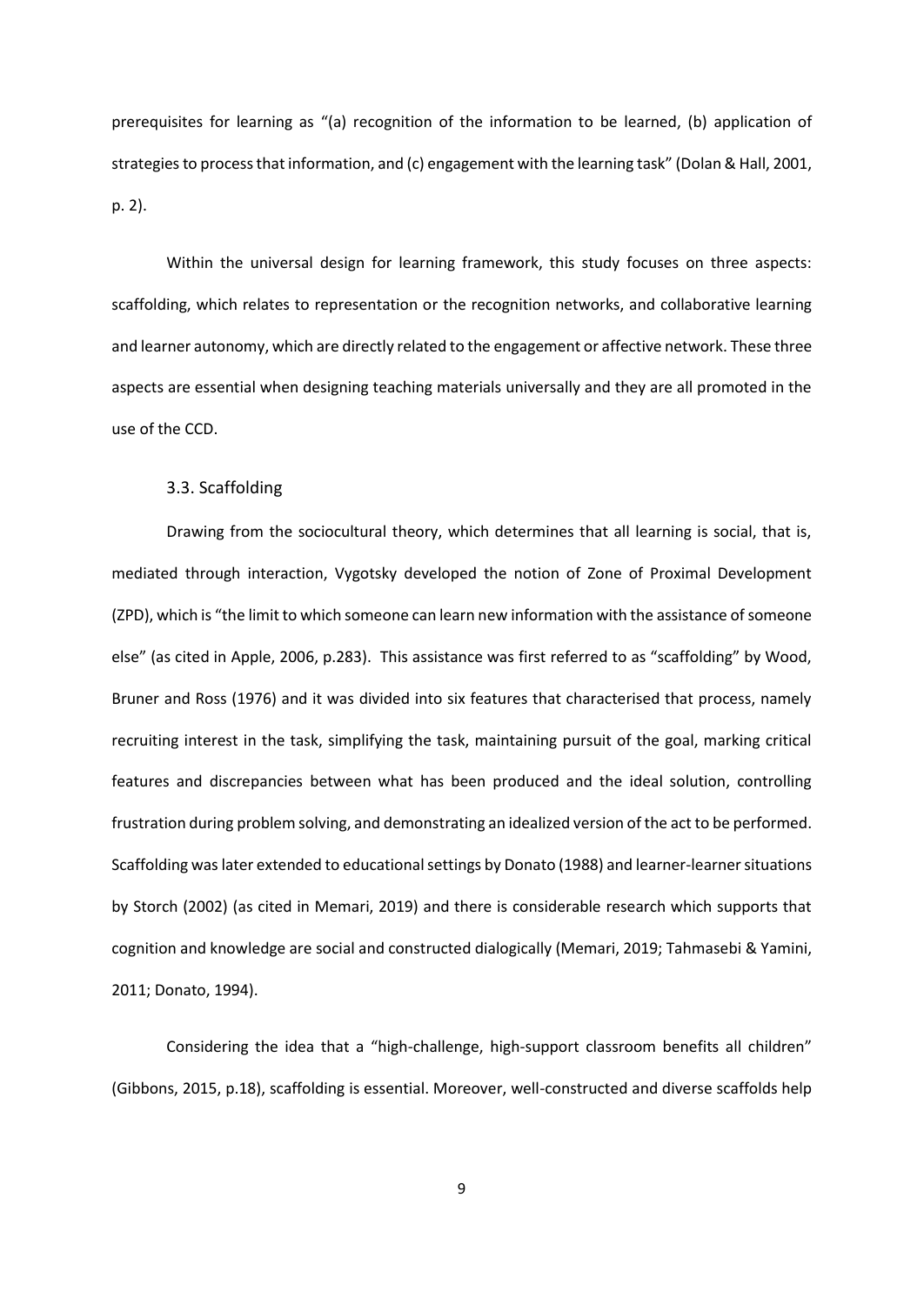learners complete the task and provide a supportive environment as well as facilitating student independence (Gibbons, 2015; Salem, 2019).

#### 3.4. Collaborative learning

Roselli (2016) differentiates collaboration from cooperation. While cooperative learning is a division of functions, collaborative learning (CL) is a "collective process from the beginning, where all of them are jointly involved for task performance" and which leads to spontaneous interactive dynamics (p. 255). As cited in Roselli (2016), Quiamzade et al. (2013) consider CL part of a "social psychology of knowledge" and knowledge is identified as negotiation or joint construction of meanings (p. 256). Equally, CL not only enhances the value of peer interaction but also involves the teachers and the whole teaching context, the "promotion of exchange and participation of each member in order to build a shared cognition" (Roselli, 2016, p. 256). In the same way, scaffolding of knowledge from classmates places more emphasis on the process and therefore can help learners reach their ZPD (Storch, 2002; Apple, 2006).

Moreover, Chen (2008) proved CL successful from the point of view of motivational theory, social interdependence theory, sociocognitivism and socioculturalism (as mentioned in Tahmasebi, Yamini, 2011). CL is directly related to the notion of "scaffolding" since the latter requires dialogue and shared experiences in order for a learner to acquire knowledge.

#### 3.5. Learner autonomy

Learner autonomy (LA) is a concept that is also closely related to scaffolding and collaborative learning since the mere access to a piece of content does not mean that the student can understand it (Eagleton, 2021). The definition of LA has evolved over time and while this concept was first defined by Holec (1981) as "the ability to take charge of one's own learning" (as cited in Benson, 2006, p. 22), Little (1991) changed the focus to "interdependence" in learning. Yasmin and Naseem (2019) discuss a broader concept, collaborative learner autonomy (CLA), which leads learners to "participate in social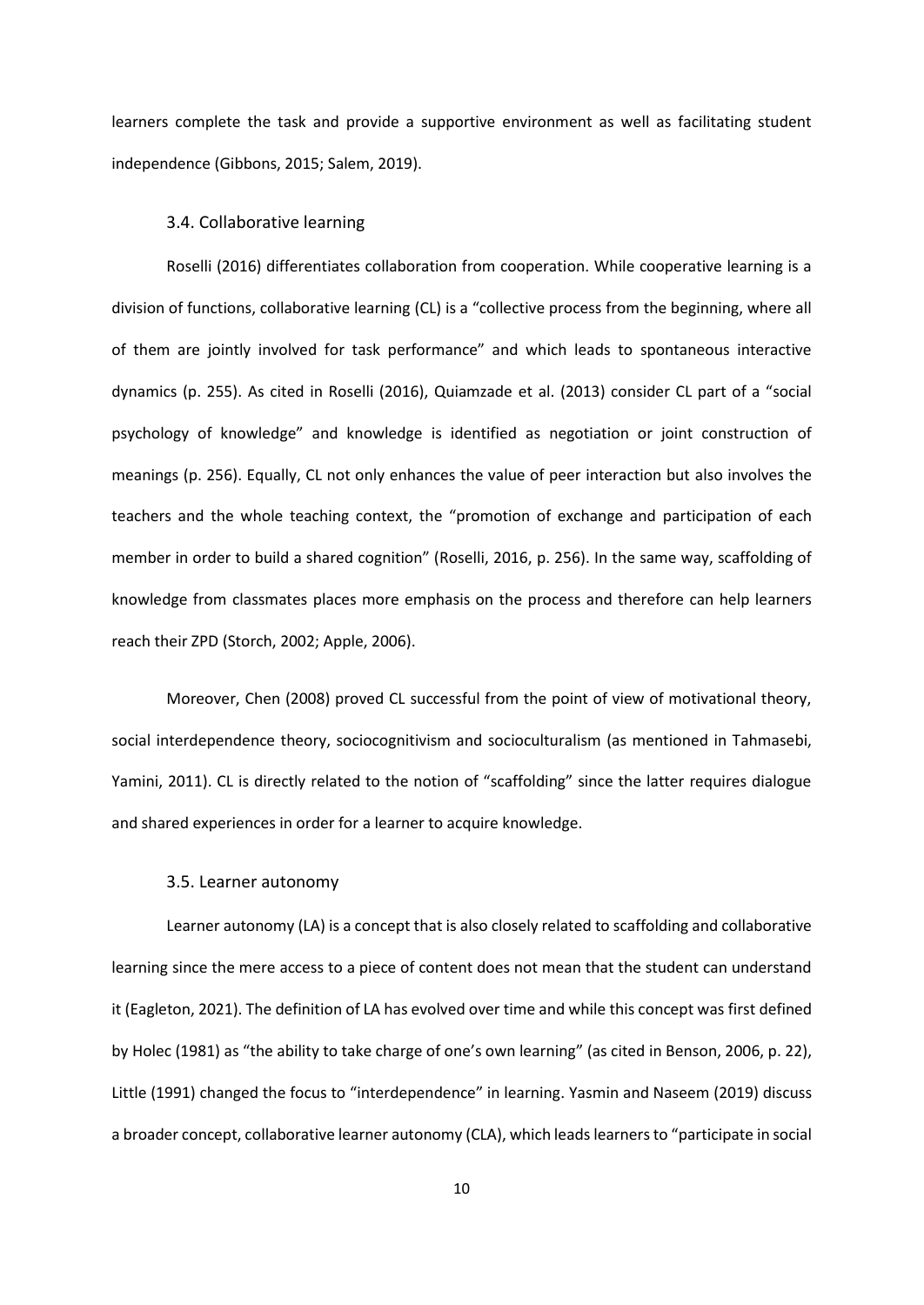interactions and interdependently negotiate and perform tasks with their peers" (p. 71494). Finally, other authors such as Zou (2011) see LA as a gradual increase related to awareness of learning contexts.

#### 3.6. Relevance of this study

This study provides an insight into a tool which can easily be included in any lesson plan while transforming classrooms into collaborative, supportive and inclusive environments. Similar tools such as collaborative note-taking or exit tickets have been discussed in previous literature but most of the studies focus on University or Primary students (Tahmasebi & Yamini, 2011; Leigh, 2012; Awaludin et al., 2017; Baldwin et al., 2019; Harbin, 2020).

# 4. DATA COLLECTION AND ANALYSIS

As mentioned in the introduction, this study focuses on the CCD from the students' perspective. To answer our research questions, and according to the notion of Punch and Oancea (2013) that "the empirical criterion stresses the link between concepts and their empirical indicators" (p. 75), data were collected using different techniques. The data gathered were qualitative and quantitative. Qualitative data are empirical information about the world such as interviews or transcripts (Punch & Oancea, 2013). Moreover, Dooly and Moore (2017) refer to Creswell's (2009) features to define qualitative research, which include that there is interaction between the researcher and the participants, that the data are gathered *in situ*, and that the data are natural because "the interactions take place where they would naturally occur" (p. 5). In this study, qualitative data include voice recordings of the students working in class and two focus groups. However, quantitative data were also included when analysing the scripts and the observation grids. As for the scripts, Tahmasebi and Yamini (2011) consider Johnson's (1970) "idea unit" as a way to conduct a quantitative analysis. Based on this approach, in this study the CCD was divided into units, which are sentences or meaningful units. The scripts were analysed considering the number of CCD units used. In their study,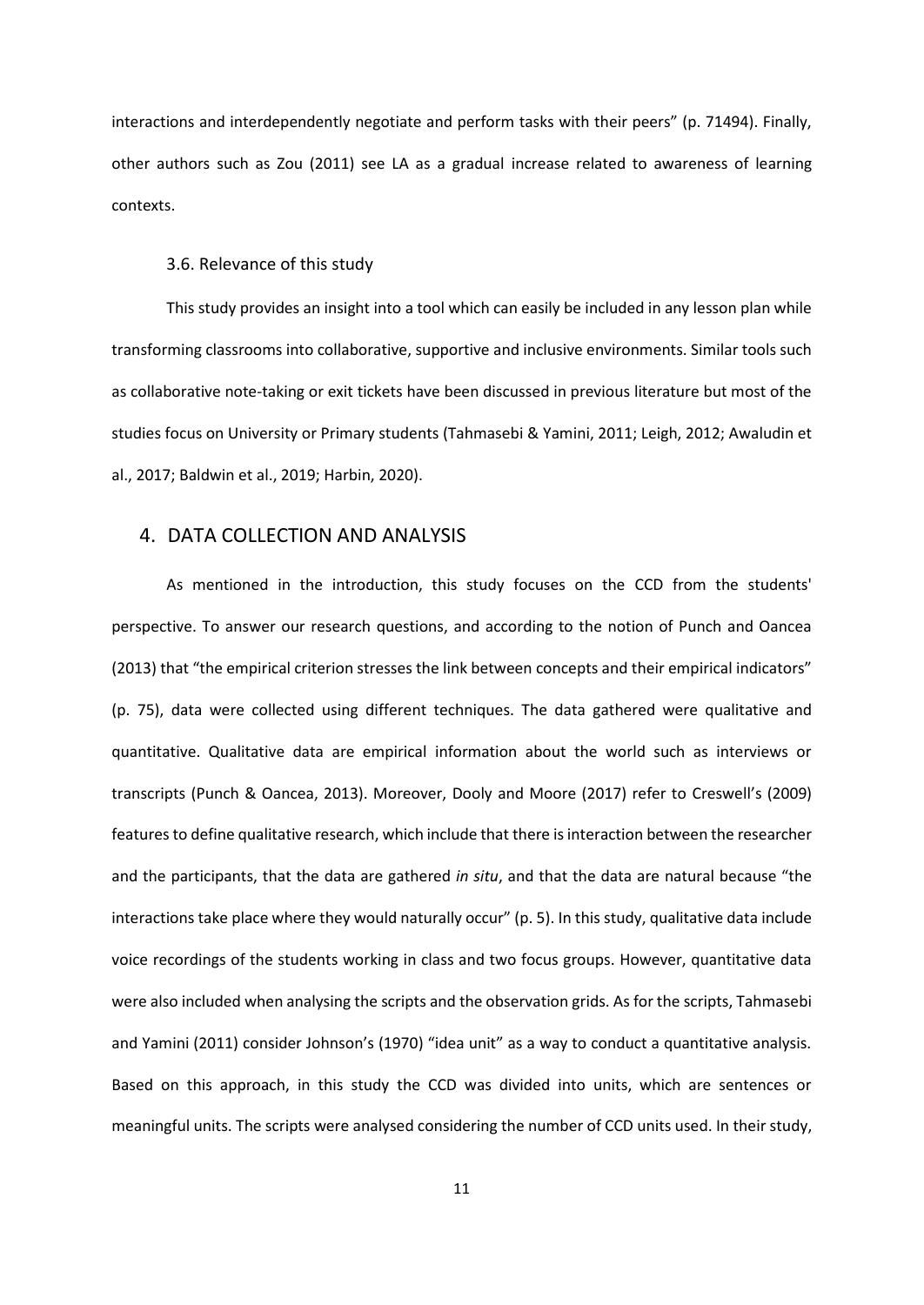Shooshtari and Mir (2014) also analysed the students' production using a quantitative approach by counting the number of strategies that they had included.

In this study there were two main data collection periods: the first one was in session six and the second one after the last session.

#### 4.1. Addressing research bias

Before discussing the data collection and analysis, attention must be drawn to some techniques that researchers may use to reduce the bias, as listed by Johnson (1997), and which have been applied in this study. First of all, negative case sampling, in other words, selecting examples that do not meet your hypothesis, can be observed in this study. For instance, in the results section, excerpts that evidence that students were not able to recall the CCD have been included (see Section 5.2). Secondly, this study has also included investigator triangulation, which involves multiple observers and peer review. As for multiple observers, the class observation was carried out by three different observers (see Appendix F). Finally, data triangulation has also been included. Data triangulation involves collecting multiple data, like multiple interviews, or at different times, with different people. An instance of data triangulation is combining class observation, audio recordings and analysis of the scripts.

# 4.2. Observation

In order to answer research question A, "do the students *refer to* the CCD when preparing the final product of the teaching unit?", the audio recordings and the observation grid were considered relevant. As regards observation, in session six the students were asked to write the script for their final video. They were asked to include all the language and content covered in class during the previous five sessions, which could be found in the CCD. Therefore, this was a key moment to test the usefulness of the tool. Three teachers observed if the students referred to the CCD and their observations were later transferred to an observation grid to facilitate analysis (see Appendix F).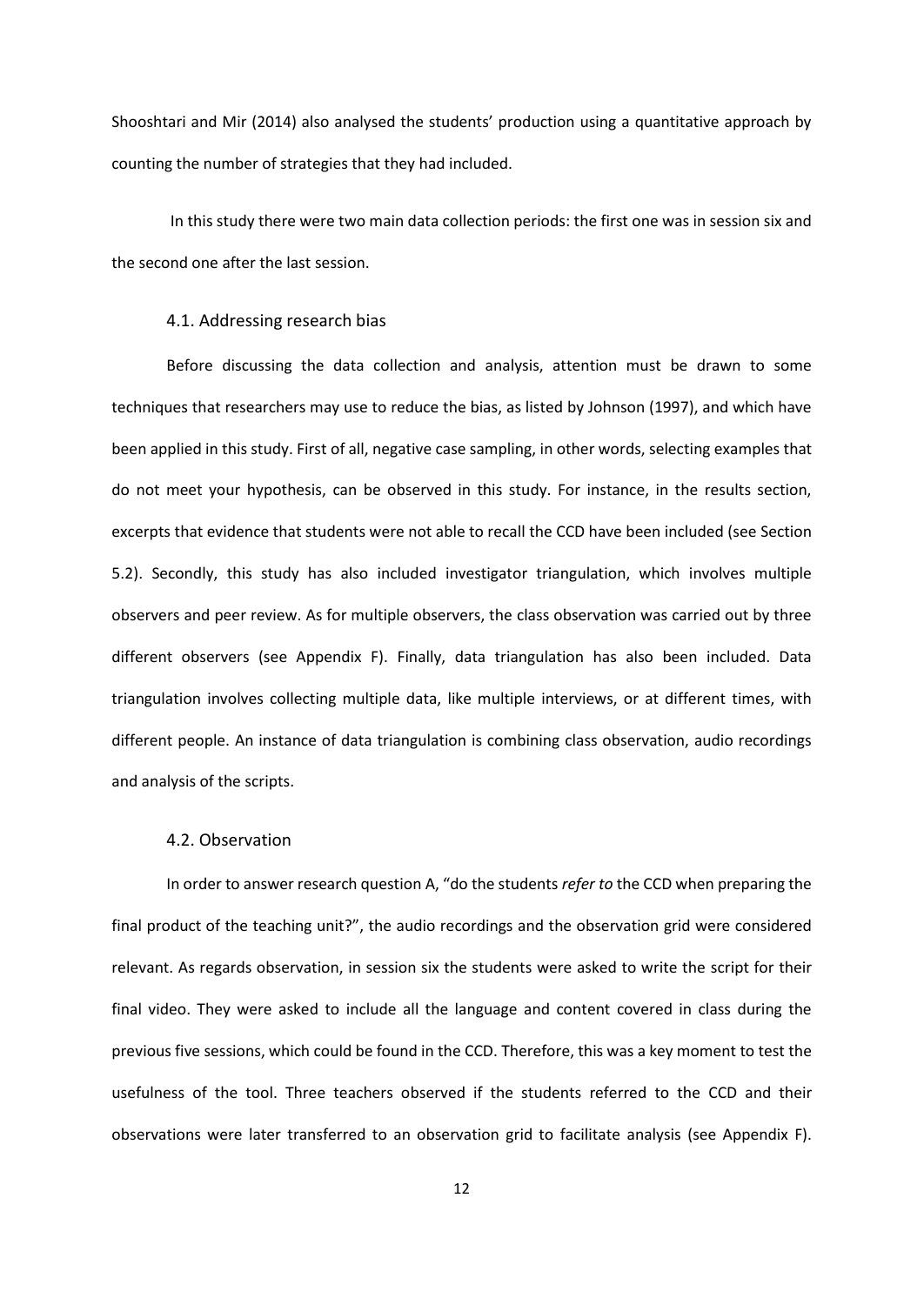Observation has been considered a data collection technique as well as a research method by many authors (Baker, 2006; Punch & Oancea, 2013; Dooly & Moore, 2017). In her study on exit tickets, Leigh (2012) kept a record of the students' performance in a field journal and Tahmasebi and Yamini (2011) also used observation to conduct their research.

#### 4.3. Audio recordings

Baker (2006) reminds us that observation is a complex method and that "the researcher must always remember her/his primary role as a researcher and remain detached enough to collect and analyse data relevant to the problem under investigation" (p. 172). Therefore, in order to overcome any possible bias in the teachers' observation, voice recordings were also used as a data collection technique. During session six, three groups were audio-recorded (using mobile phones) while doing their task. According to Collier and Collier, using recording enhances observations since cameras are an "instrumental extension of our senses" and they help researchers to "see more and with greater accuracy" (as cited in Baker, 2006, p. 184). In order to answer question B, "do the students *refer to* the CCD when preparing the final product of the teaching unit?", a transcription of the relevant excerpts has been provided<sup>1</sup>. Adapted symbols from Jefferson (2004) *Transcript Notation System* were used to transcribe the audio recordings (see Appendix G). Excerpts have been considered relevant when they feature students referring to the CCD or discussing assistance, collaboration and autonomy. The parts where the students organise their work are not considered relevant for the aim of this study.

# 4.4. Focus groups

Focus groups<sup>2</sup> provided insight into the students' opinion on the CCD and answered research questions B and C "do the students feel that the CCD is useful?" and "do the students mention any of the features analysed in this study, namely assistance, collaboration and autonomy?". To this end, two

<sup>&</sup>lt;sup>1</sup> To access the complete voice recordings, please contact the researcher.

 $2$  To access the audio recording of the focus groups, please contact the researcher.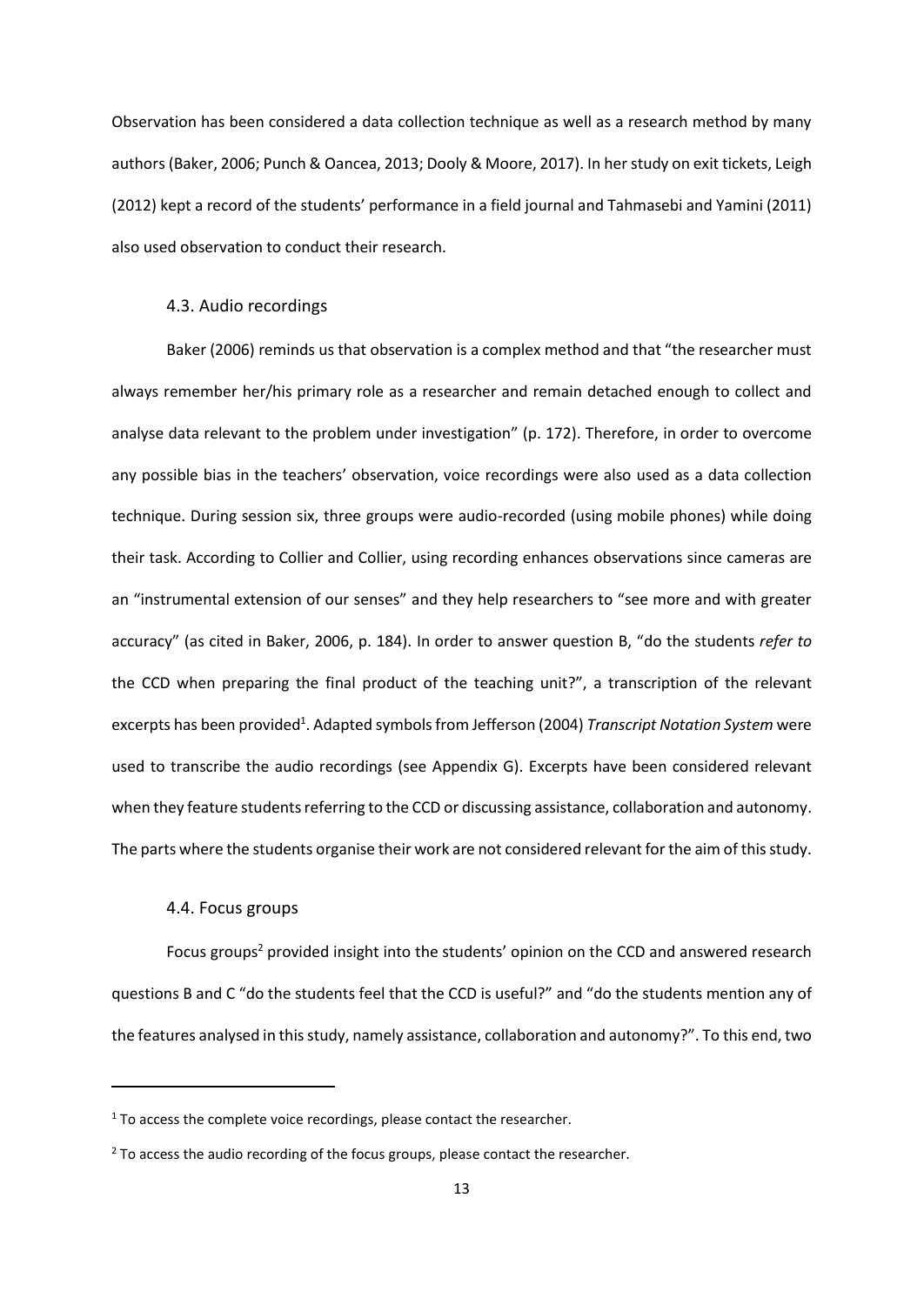focus groups were set up. The participants were selected randomly to avoid bias, given that the researcher was also playing the role of teacher and therefore knew the participants. Focus group 1 was formed by two male and two female students in 2n A and focus group 2 by three male and one female student in 2n B. These focus groups were conducted together with my peer Cristina to include questions regarding her study and four students in each class were asked to participate in each focus group. The participants were informed about the purpose and use of their contributions (Gibbs, 1997). Special emphasis was placed on highlighting that their contributions would not affect their marks in any way. According to Canals (2017) "in focus groups the participants are invited to talk about their views, attitudes and beliefs in relation to a particular subject, concept or idea" (p. 396). Moreover, Gibbs (1997) states that focus groups help researchers obtain several viewpoints on the same topic. Both Canals and Gibbs mention that focus groups might include questions because the moderators are promoters of the debate. Therefore, in this study, the moderators asked questions and allowed time for the students to express themselves. The students were asked four questions: 1) Do you remember the CCD?, 2) Did your group use the CCD? If so, when?, 3) Do you think that the CCD has helped you? If so, why?, 4) Do you think your final task would have been better, worse or the same without the CCD? Why? The first two questions were used as a data triangulation technique to verify the information obtained by analysing the audio-recordings. The last two questions were related to the students' opinion and intended to make them reflect on the usefulness of this tool. The focus groups were conducted in Catalan to facilitate comprehension and expression, a technique also employed by Sakamoto (2017). The focus groups were audio-recorded using a mobile phone and the contributions of the students were translated into English by the researcher and are included in Section 5.3.

# 4.5. Students' productions

Finally, the scripts written by the students during session six were also considered relevant data to answer research questions A and B. Students wrote their scripts in cooperative groups and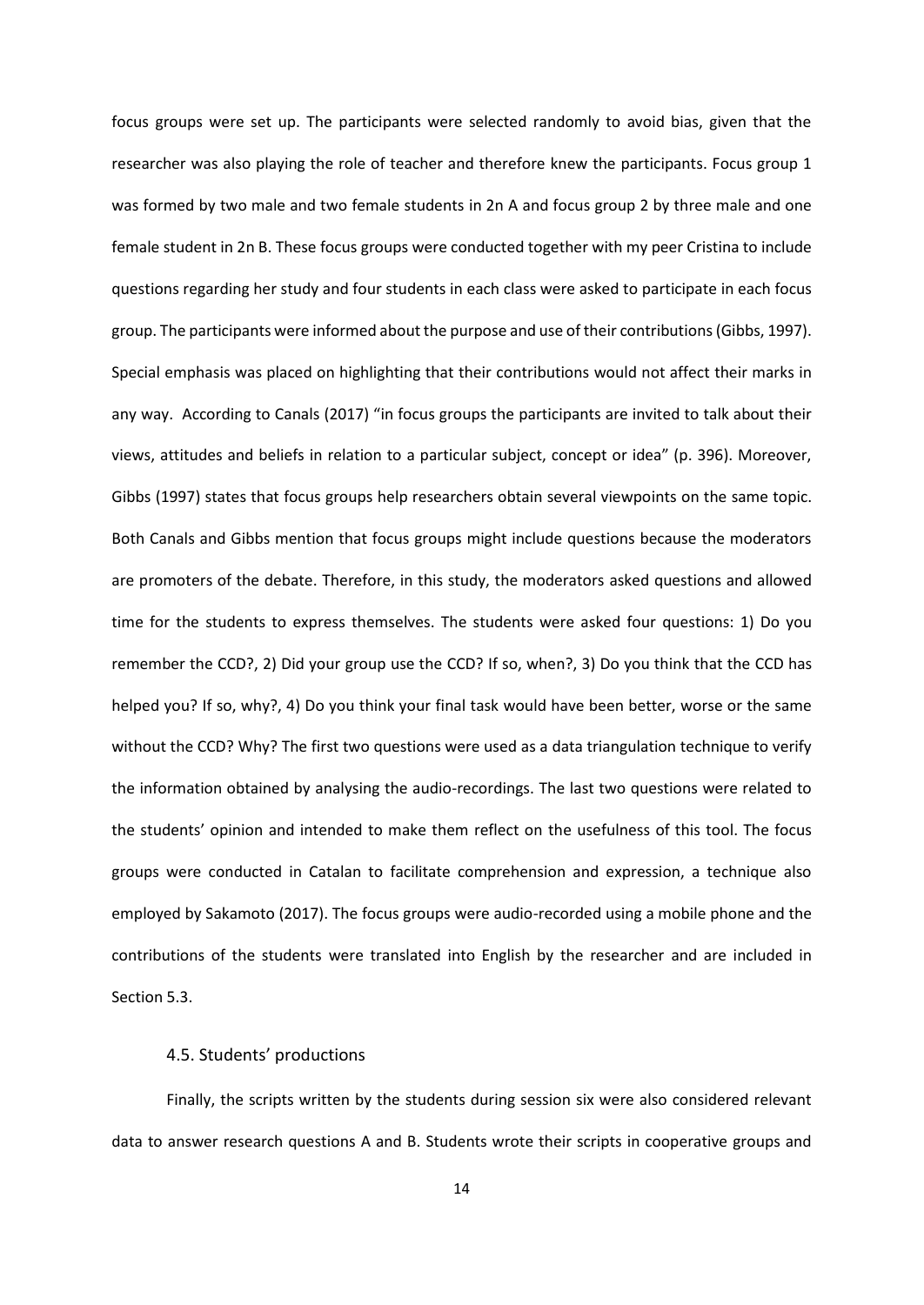then submitted their work on the corresponding task on Google Classroom. The scripts used in this study are the students' version, prior to being corrected by the teachers and the names of the students were removed to ensure anonymity (see Appendix D). The scripts offered information on the groups which were not audio-recorded as well as another opportunity for triangulation by comparing the students' comments in the focus groups against their productions.

In order to analyse the scripts written by the students, and taking Tahmasebi and Yamini (2011) as a reference, the CCD was first divided into sentences or meaningful units and then this information was compared to the scripts. The units that were taken from the CCD verbatim were highlighted in green. For instance, group 2 in 2n B wrote "A tupperware is an alternative to aluminium foil because it's reusable and it keeps food fresh", which is a unit taken directly from the CCD and so it was highlighted in green. Conversely, the units that were taken verbatim but include a minor error were also included. For example, group 2 in 2n A wrote:

"-first you trace the shape,

-Secondly you cut the cloth and velcro,

-After that you glue the velcro in the oilcloth,"

These units were highlighted in green regardless of the fact that a comma was not placed after the linking words since the focus of this study is not on accuracy.

# 5. RESULTS

In order to detail the most relevant results, this section is organised in four main sections corresponding to the four main data collection tools: observation grid, audio recordings, focus groups and students' productions.

15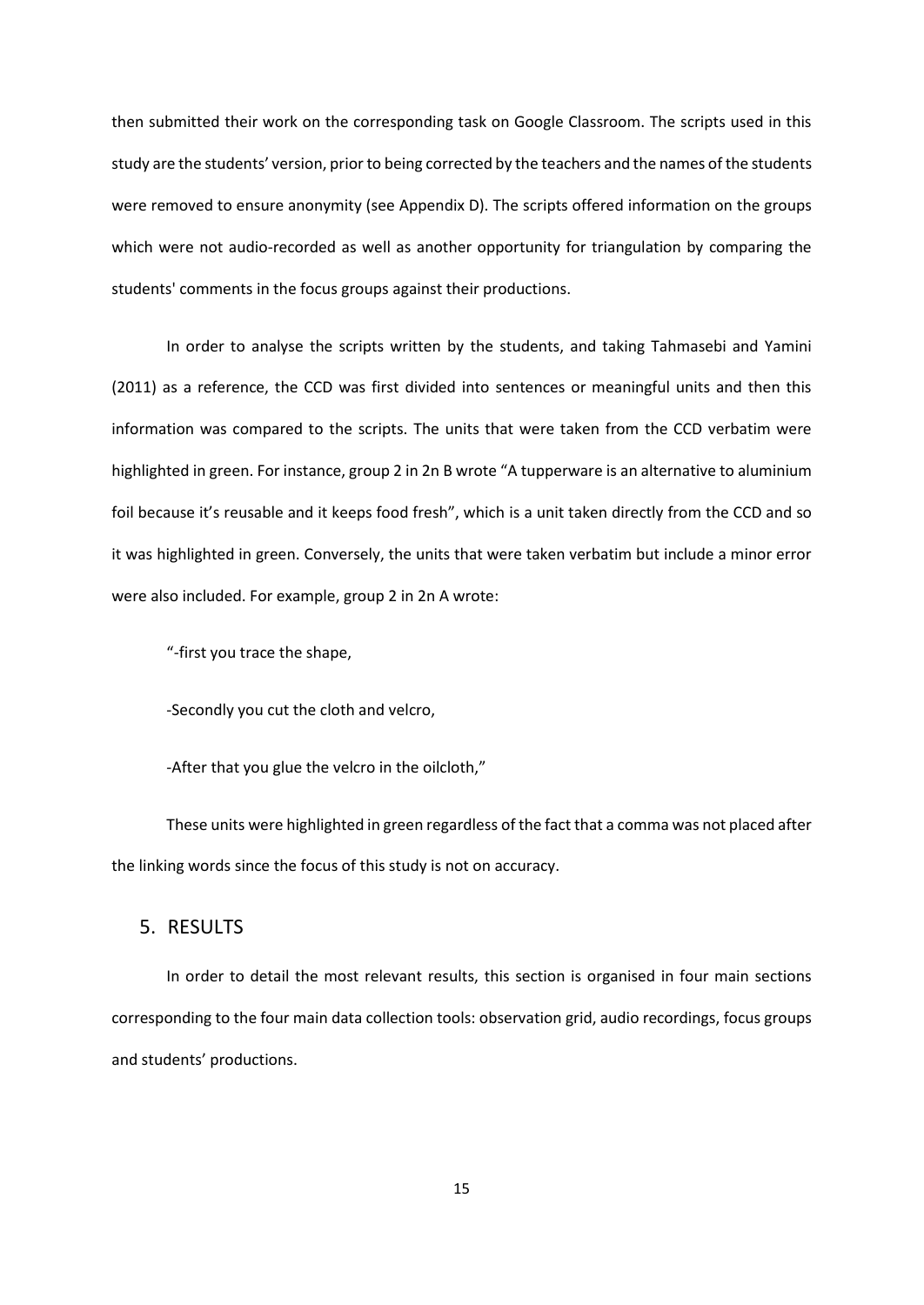#### 5.1. Observation grid

The observation grid that was created by the researcher from the notes taken during the study includes 6 items, which are 1) Did the students refer to the CCD?, 2) Did they use the CCD?, 3) Were they prompted to use it?, 4) Did they use any other source of info (Google…)?, 5) They did not use the CCD nor any other source of information., 6) Did they mention that they remembered the information because it was included in the CCD? These six items are sometimes observed by more than one observer or teacher.

In 2n A (see Table F1 in Appendix E), only one out of five groups remembered the CCD at first. All of the groups used the CCD but, in all instances, they had to be prompted to use it. None of the groups used any other source of information, such as Google. There were no instances of groups who did not need the CCD nor any other source of information. Finally, none of the groups mentioned that they remembered the information because it was in the CCD without checking it.

In 2n B (see Table F2 in Appendix E), none of the groups mentioned the CCD. However, two students in group 3 remembered it. All the groups used the CCD, though, as in 2n A, all of them had to be reminded of the tool. Two out of four groups (groups 1 and 3) used other sources of information apart from the CCD. Group 3 used the jigsaw reading from session two and one of the students in group 1 remembered some of the information, so they did not have to look it up. Finally, none of the groups mentioned that they remembered the information because it was in the CCD without checking it.

It is worth mentioning that in some cases more than one teacher observed the same group but at different times during the class. For example, group 2 in 2n B was first observed by observer 1 and then by observer 2. Observer 1 noticed that the students did not remember the CCD and that they had to be reminded to use it. When observer 2 witnessed that same group, the participants were already using the CCD and so the answers to these items are exactly the opposite. In order to avoid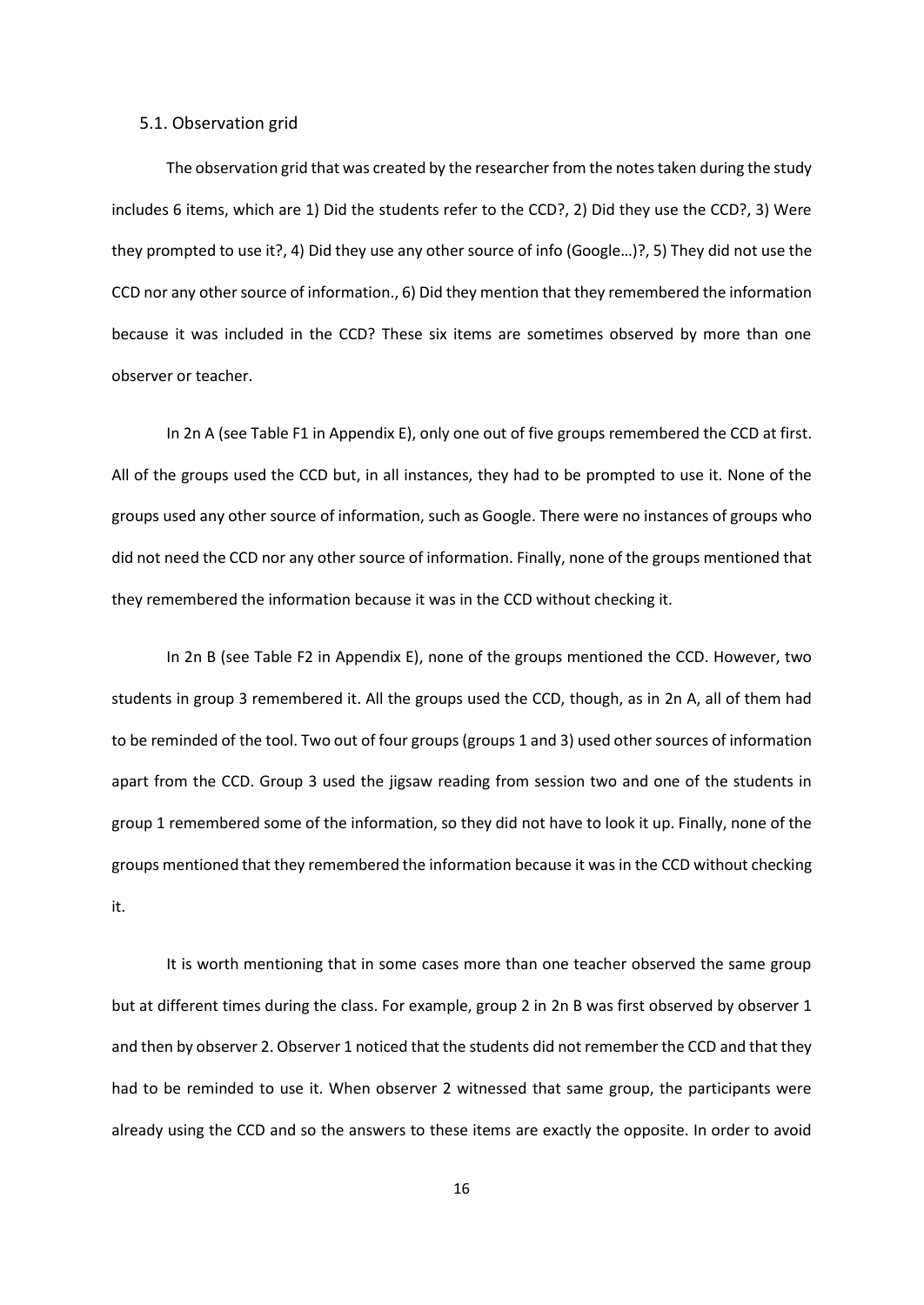confusion with these items, the order in which the observers observed a certain group was also included in the grid. That is to say, if observer 1 was the first one to observe the group and recorded that they did not remember the CCD, this observation was taken into account when obtaining results.

#### 5.2. Audio recordings

Groups 1 and 5 in 2n A and group 3 in 2n B were audio-recorded while they were writing the script. After analysing the recordings, some ideas need highlighting.

First, out of the three groups, only group 5 in 2n A accessed the CCD directly, with little guidance from the teacher, as excerpt 1 (from Subappendix G2) shows.

#### *Excerpt 1*

- 1. T1: Where are you going to find this information ↑
- 2. S1: **En la cosa esta que** XXX
- 3. *In that thingy that*
- 4. T1: **Qué cosa** ↑
- 5. *which thing*
- 6. S1: **En la** (.) **esto** XXX
- 7. *In the this*
- 8. S2: **Es esto** ↑ ((pointing at the CCD. They access it))
- 9. *Is it this one*

Although group 1 in 2n A needed some guidance from the teacher in order to get to the CCD, one of the students did remember the CCD and was trying to tell the rest. The selected excerpt (from Subappendix G1) shows the moment when the group had already decided who was going to do each part and had to start writing. This was the first moment they mentioned the CCD.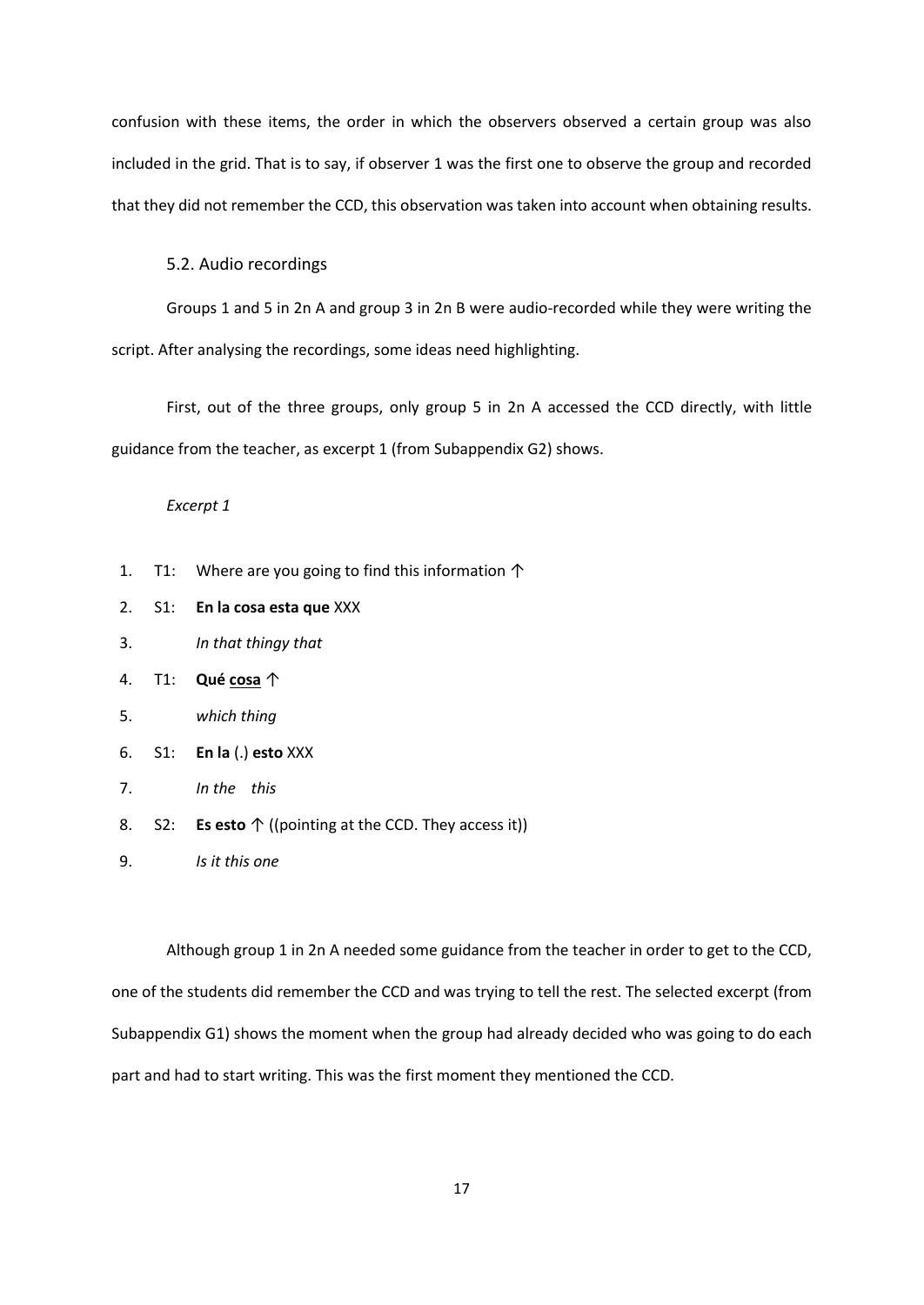- 14. T1: And where are you going to find the information ↑
- 15. S1: (.) In Google  $\downarrow$
- 16. T1: (.) OK (.) because we didn't [do this in class  $\uparrow$
- 17. S2: **O también en** ∞ ]
- 18. *Also in*
- 19. S1: Or in the papers you: (.) [you
- 20. S2: **en**] **el documento que tenemos en Classroom** ((referring to Google Classroom))
- 21. *in the file we have on Classroom*
- 22. S3: you gave<sup>o</sup> ((helping S1 to finish the sentence))
- 23. T1: Ah: ↑ Where is this document ↑ Let's see ↑ (.) What document is it ↑
- 24. S1: ((rephrasing her own utterance in English)) ° on the document in Classroom<sup>o</sup>
- 25. S2: **Entra a Classroom**
- 26. *Access Classroom*
- 27. S4: I have a picture (2) the last day  $\infty$
- 28. T1: You took a photo ↑ Aha:
- 29. S2: **Vale** (.) **a trabajo de clase** (2) **Sesión tres creo**
- 30. *OK in Classwork I think it's session three*
- 31. S2: (2) **No** (.) **eso es una foto** STUDENT ((to another student who is clicking on a file))
- 32. *No this is a picture*
- 33. S2: **Es un documento**
- 34. *It's a file*
- 35. T1: Where is all the information [that you ha:ve ↑
- 36. S2: **En Student's book]** ↑
- 37. *In the Student's book*
- 38. T1: (.) STUDENT do you remember  $\uparrow$  (.) What was it  $\uparrow$
- 39. S2: In Student's book (.) **no** ↓ **a ver** (.) >**baja baja** <
- 40. *no let's see scroll down scroll down*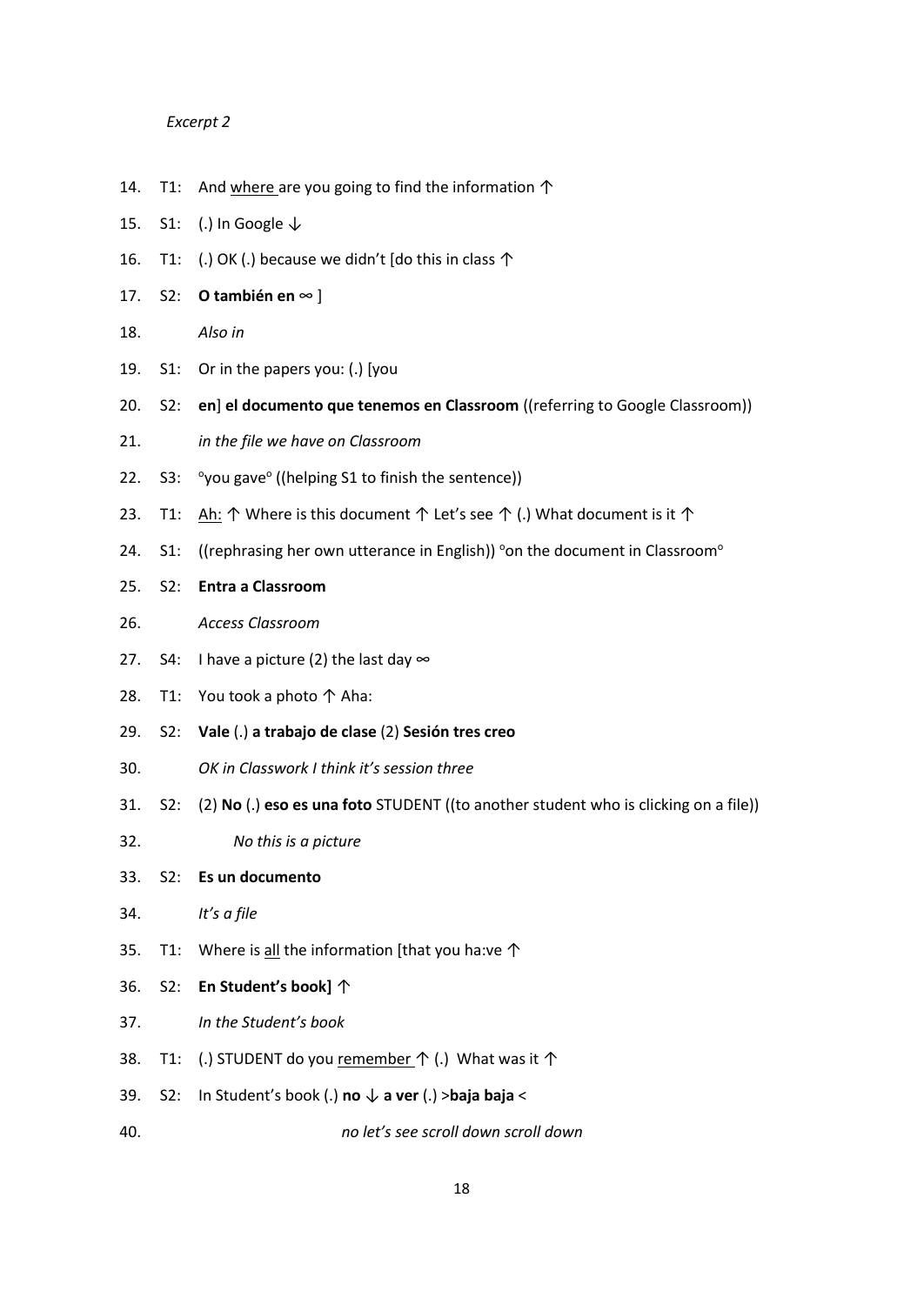- 41. S1: **No** ↓ (.) **abajo es lo que hemos visto** (.) **no**
- 42. *No the file at the bottom is the one we've just seen no*
- 43. S2: **Baja** ↓ >**Es que está abajo**< (.) **yo he entrado**
- 44. *Scroll down It is at the bottom I've accessed it*
- 45. S1: Class diary (.) **tiene que ser** ∞ **claro tiene que ser ese**
- 46. *Class diary it must be yes it must be this one*
- 47. S2: (2) **Entra**
- 48. *Click on it*

However, this group was not able to access the CCD at this moment due to internet connection problems and they mentioned the CCD again in line 62 and in line 81, when they were finally able to access it (see Subappendix G1).

As for group 3 in 2n B, one student remembered the CCD. As excerpt 3 (from Subappendix G3) shows, this student was trying to tell the rest where to find it. However, the rest of the group did not pay attention to this comment and they continued trying to find the file.

- 17. T1: < On the papers that we gave you:  $\ge$  (.) maybe you can use them again now  $\uparrow$
- 18. for part two (.) and part three  $\uparrow$  (.) Where is it  $\uparrow$  (.) Where can we find it  $\uparrow$
- 19. SS: In the Classroom (referring to Google Classroom)
- 20. T1: On Classroo:m ↑ Ok (.) Let's see
- 21. S3: **Quina sessió** ↑
- 22. *What session*
- 23. T1: Where did we write all the information= ↑
- 24. S3: **Esta arriba** (.) **en la sesión uno** ↑
- 25. *It's at the top in session one*
- 26. S1: **Está arriba** (.) <sup>o</sup>class dairy<sup>o</sup> (.) <sup>o</sup>class dairy<sup>o</sup>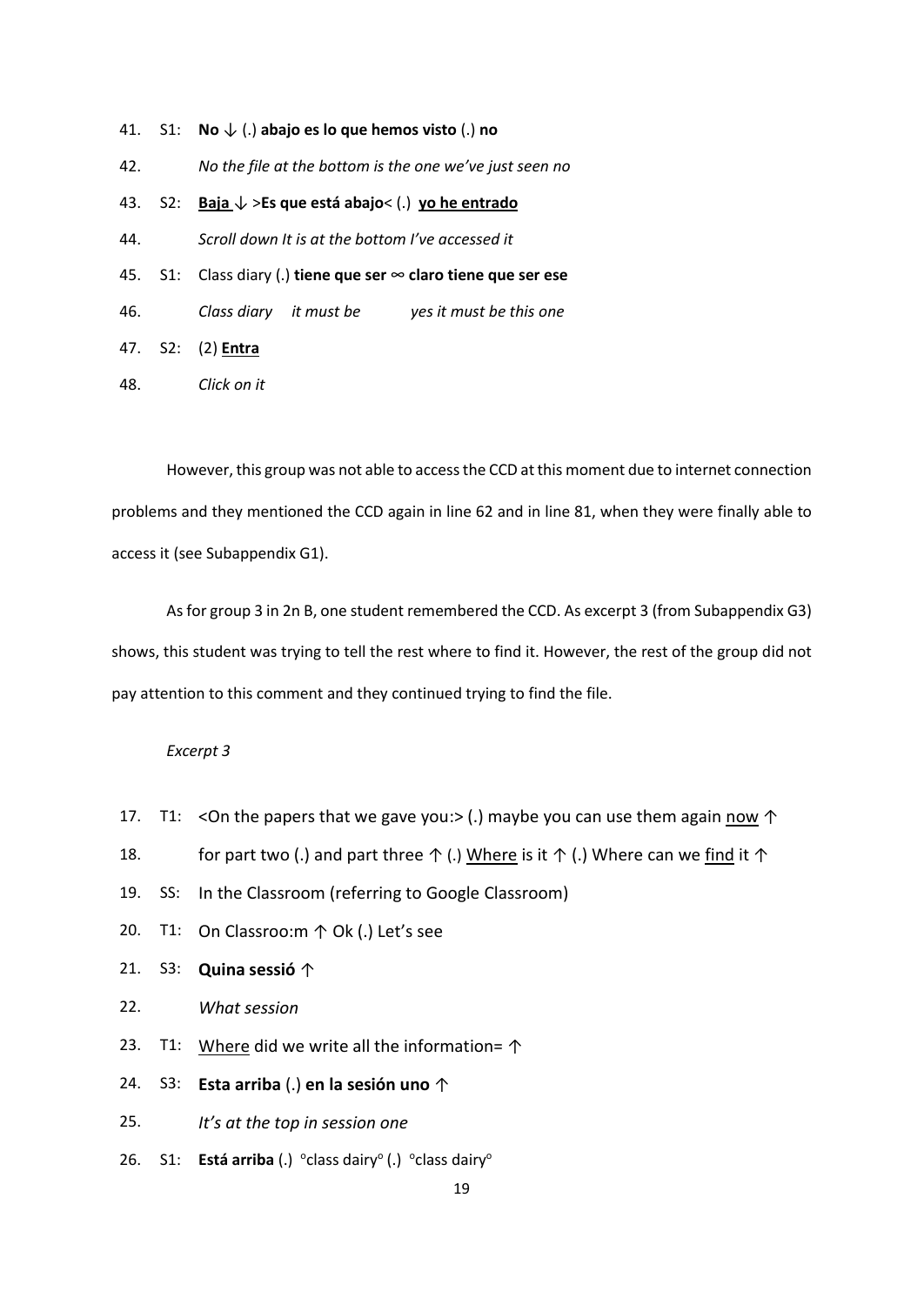- 27. *It's at the the top*
- 28. S3: **Era eso**
- 29. *It was this*
- 30. S1: **Eso** ↑ **El de treinta** (.) **treinta** (.) **sesenta** ↑
- 31. *This one the one that reads thirty thirty sixty*
- 32. S2: **No eso no, aqui es como se hacia** (3) **a ver** ((they are trying to get there))
- 33. *No it wasn't this one this is how to do it let's see*

Finally, as excerpt 4 (from Subappendix G3) shows, the teacher intervened to help them get there. At this point, two students admitted they did not remember the CCD.

- 34. T1: Did you find it or not ↑
- 35. SS: No
- 36. T1: **Nois** (.) **recordeu una cosa que es deia Clas diary** ↑
- 37. *Guys do you remember a thing called Class diary*
- 38. S1: **Si**
- 39. *Yes*
- 40. T1: **On cada dia escrivim el que anem fent** ↑ **Ho recordeu això** ↑
- 41. *Where every day we write down what we do in class do you remember it*
- 42. S1: **Si**
- 43. *Yes*
- 44. T1: OK (. ) and where was it  $\uparrow$
- 45. S1: **Arriba del todo**
- 46. *At the very top*
- 47. S2: **Abajo**
- 48. *At the bottom*
- 49. T1: We:ll done STUDENT ((addressing student 1))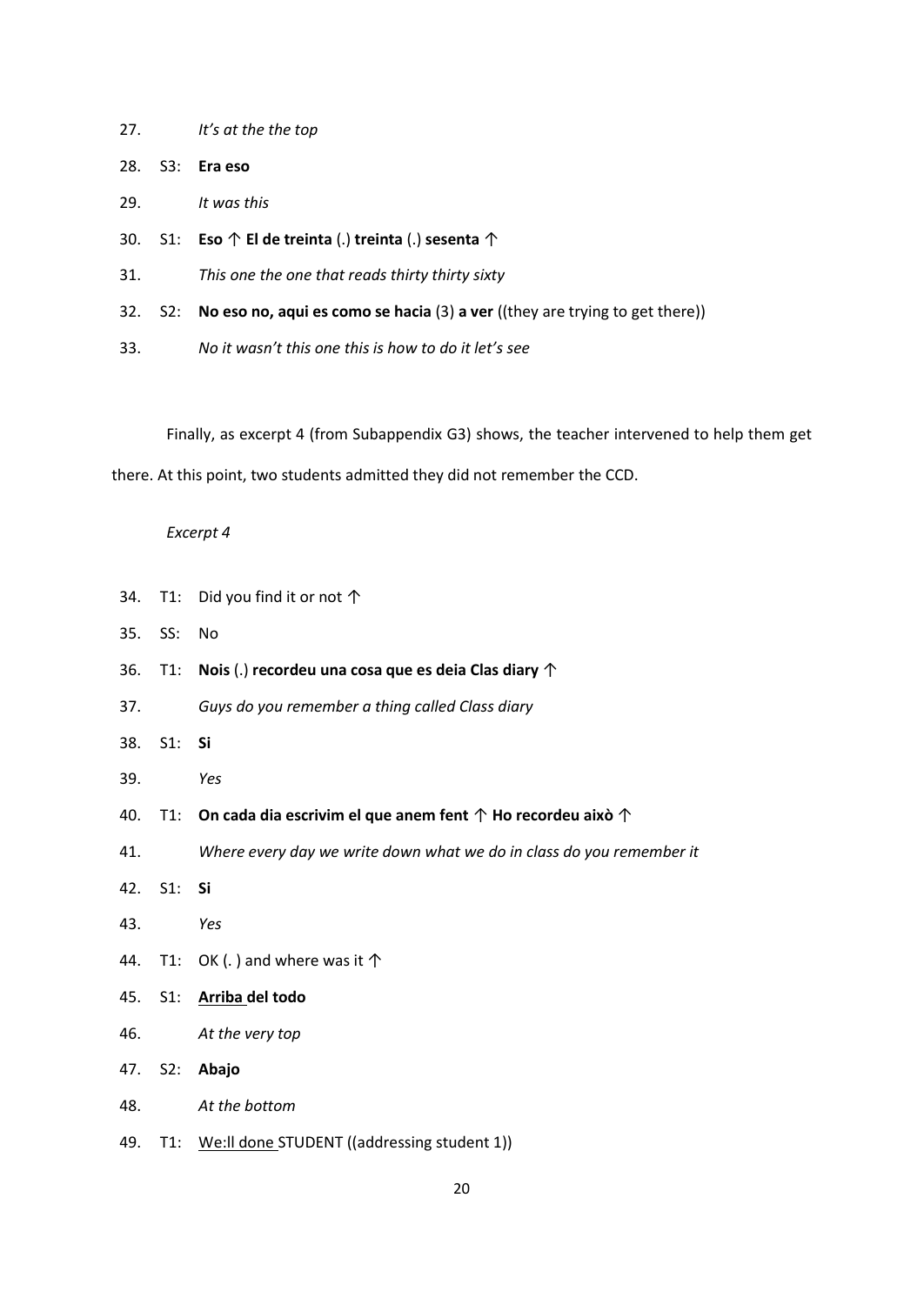#### 50. S1: **Es que soy un crac**

- 51. *I'm a genius*
- 52. T1: This can be useful (.) Maybe you don't need to use it because you remember
- 53. everything (.) bu:t maybe (2) for example (.) what is aluminium  $\uparrow$  (.) part one
- 54. What else ↑ (.) alternatives (.) part 2 (.) >you can maybe use it<
- 55. S2: **No me acordaba ni que existía esto** ↑
- 56. *I didn't even remember about it*
- 57. S3: **Ya** (.) **yo tampoco** ((They all laugh))
- 58. *I know me neither*

Apart from these moments when the students clearly referred to the CCD, there are also other moments that should be highlighted since they are related to autonomy and collaborative learning. The first one is when group 1 in 2n A were finally looking at the CCD and they realised they have everything they need there (excerpt 6) as opposed to the beginning of the audio-recording (excerpt 5), when they expressed to be at a loss on how to start writing. These two excerpts are taken from Subappendix G1.

#### *Excerpt 5*

- 1. S1: **Cómo** (.) How (.) you (.) start (.) the part 1 STUDENT ↑
- 2. *How*
- 3. S3: I don't know ↑
- 4. S1: OK (.) nice ↓

#### *Excerpt 6*

# 83. S3: **Vale (.) de aquí podemos coger información** ↓

- 84. *OK, here we have information*
- 85. S1: First (.) What is aluminium fo:il  $\uparrow$  (.) Aluminium is a metal ((reading from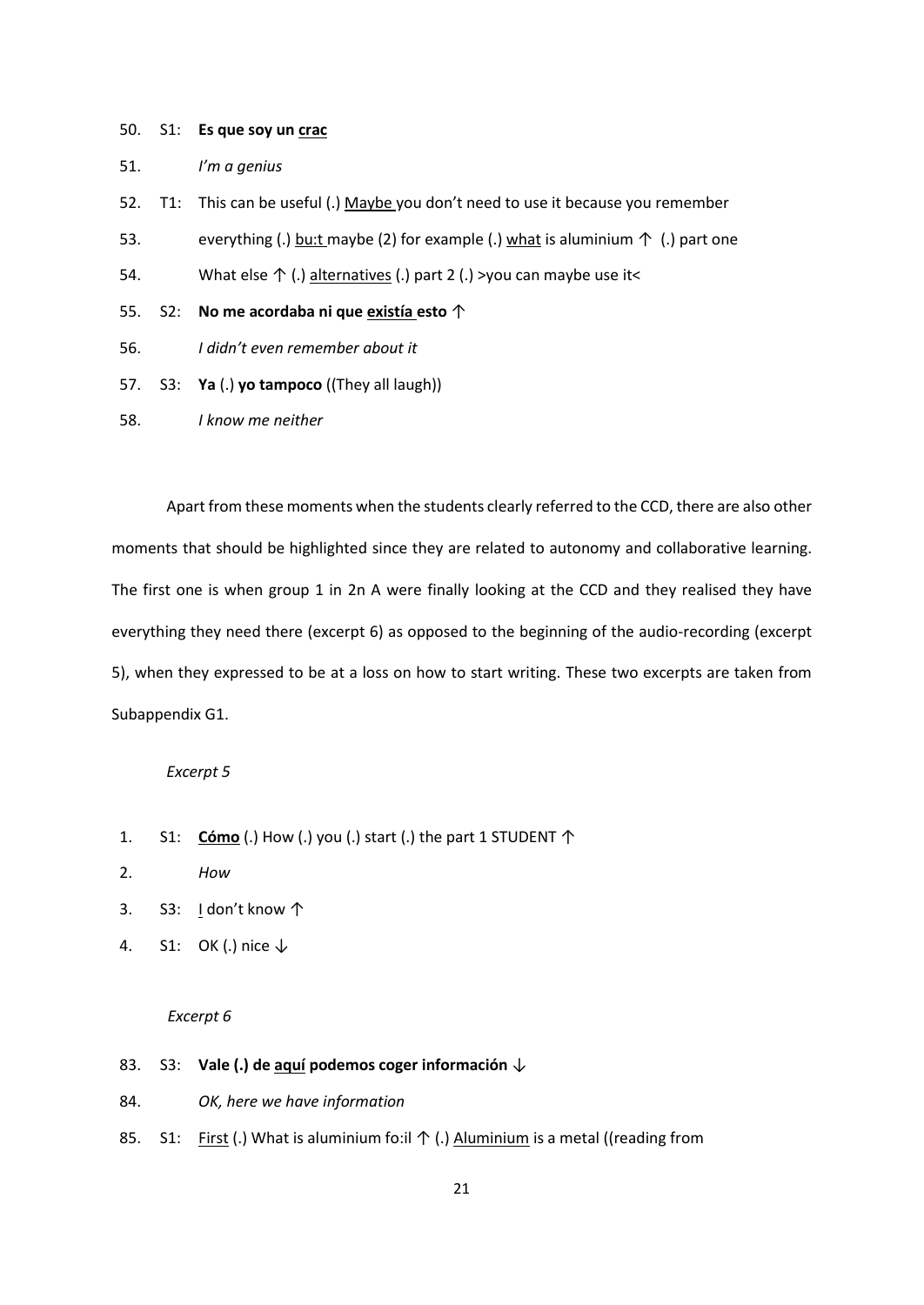The second instance that is considered relevant is excerpt 7 (from Subappendix G2), when group 5 in 2n A were trying to remember all the alternatives to aluminium foil mentioned in class. The teacher drew their attention to the CCD (which they had previously accessed) and they realised that in the CCD they could find all the information required to complete the task.

- 18. T2: Do you remember the alternatives to aluminium foil  $\uparrow$
- 19. S2: Eh: (.) no
- 20. S1: <Ah **si si**>(.) The:
- 21. *yes yes*
- 22. T2: Any alternatives ↑
- 23. S3: The: ∞ (.) **la cosa que hemos hecho** (2) **del papel de plástico** ((referring to oilcloth)) 24. *the thingy we made with plastic paper*
- 25. T2: In English ↑
- 26. S3: I don't remember
- 27. T2: The alternatives
- 28. T1: (.) They are here (.) right  $\uparrow$  ((pointing at the CCD, which they had previously
- 29. accessed)) Here you have all the information (.) Where is it  $\uparrow$
- 30. S1: >**El taper el taper**<
- 31. *The tupperware the tupperware*
- 32. S3: Yes (.) the tupperware=
- 33. T2: (.) continue] (.) continue (.) continue ((telling them to continue browsing the CCD))
- 34. S3: **Ah mira** (.) The wax paper= ((reading from the CCD))
- 35. *Oh look*
- 36. T2: Aha
- 37. S3: Eh (.) reusing aluminium=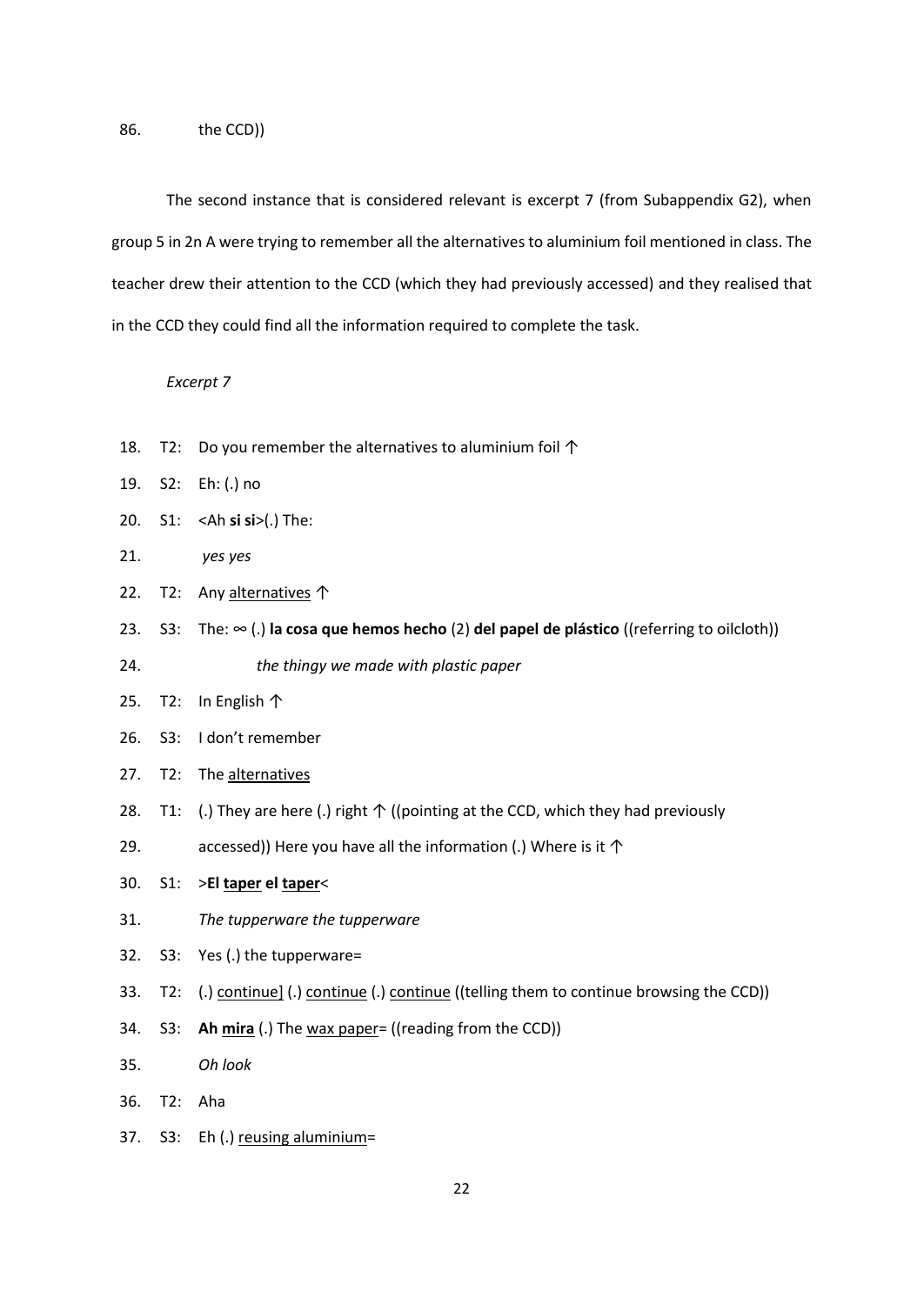- 38. T2: reusing aluminium=
- 39. S3: and the sandwich wrap
- 40. T2: and the sandwich wrap (.) so we have these four alternatives  $\uparrow$

This excerpt contrasts with the comments made by one of the students, who clearly expresses that she is not able to do the task (more specifically lines 10 and 16 in excerpt 8 and lines 47 and 51 in excerpt 9). Following excerpt 9, the transcription of minutes 08:00 to 09:59 (see Subappendix G2) show that this student was able to complete the task with the help of the CCD, the teacher and her peers.

#### *Excerpt 8*

- 10. S2: **Es que sé cómo** ∞ **es que no entiendo esto la verdad**
- 11. *I don't know how it's just that I don't understand it*
- 12. S3: **Hay tres partes del video** (.) **yo voy a hacer la última parte** (.) >**o sea temenos**
- 13. *The video has three parts I'm doing the last one I mean we have to*
- 14. **que escribir**< (2) **Yo hago la la última parte**
- 15. *write it down I'm doing the last part*
- 16. S2: **Es que yo no sé inglés** (.) **tio** ↓
- 17. *Come on, I can't speak English*

- 47. S2: **Y qué tengo que hacer aquí**] ↑
- 48. *And what do I have to do*
- 49. S3: **Decirlo en plan** (.) **explicar las** alternatives
- 50. *Say them I mean explain the*
- 51. S2: >**Y tu te piensas que yo he entendido las alternatives para explicarlas**< ↑
- 52. *And you think I've understood the alternatives and that I can explain them*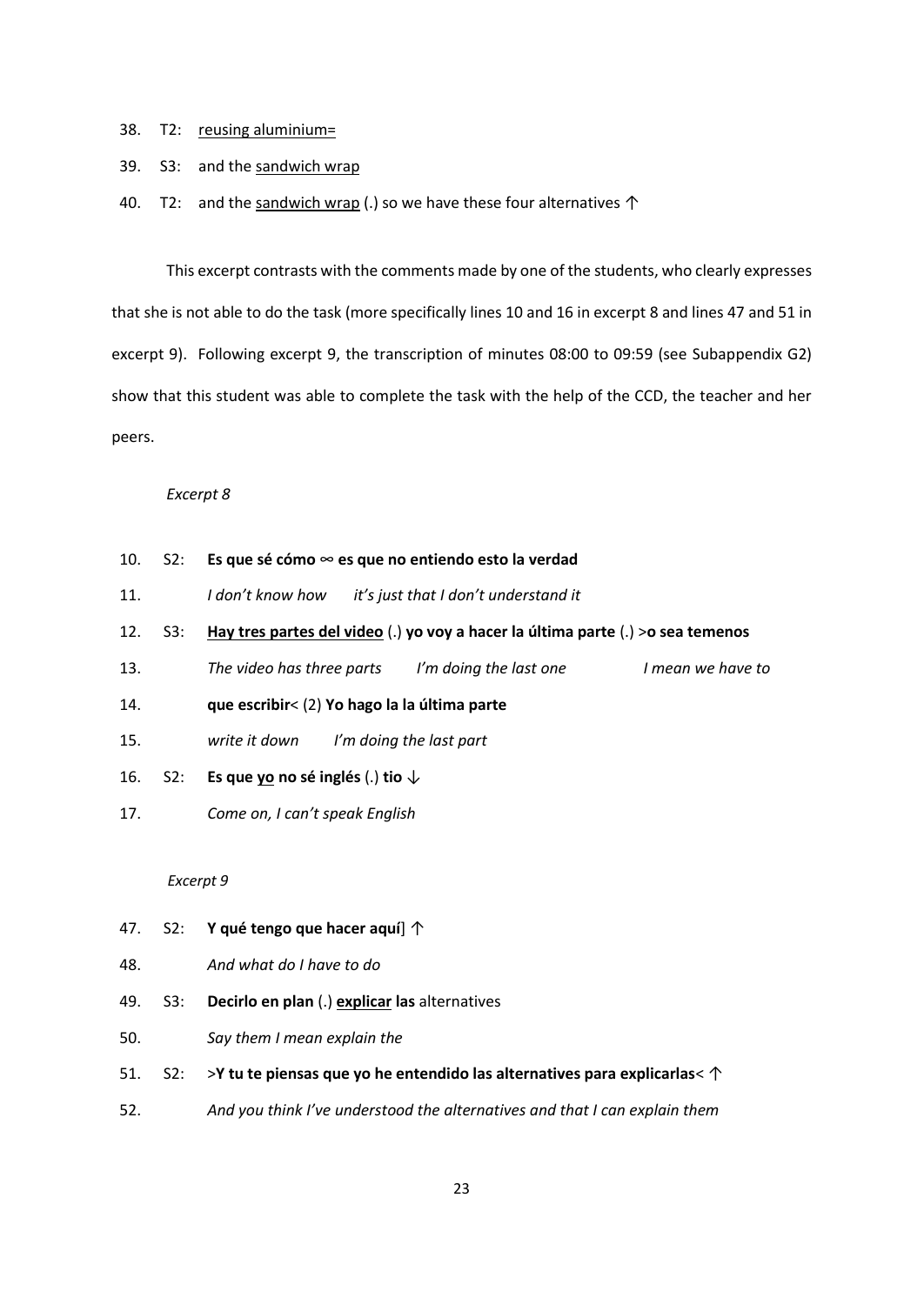#### 5.3. Focus groups

As mentioned in the data collection section, two focus groups with four participants each were set up. Focus group one had two female and two male participants called "Aisha", "Alba", "Omar" and "Ahmed", and focus group two had one female and three male participants called "Laura", "Axel", "Marc" and "David". In order to refer to the speakers in the two focus groups anonymously, the names of the participants have been changed. This section is divided in four parts according to the four questions asked by the moderators and there is a final section that discusses other relevant contributions from the participants. Contributions from both focus groups are included.

First, the participants were asked if they remembered the CCD. Omar admitted that they did not remember it. The rest of the participants in both focus groups remembered the tool and Alba added that it was "*on hi havia tota la información resumida, no?*" [where we had a summary of all the information, right?].

As for the second question, when asked if their groups had used the CCD and when, Alba stated that their group had used it to write the script. Aisha added that their group had also used it, and that they had taken a picture of some of the slides and used the pictures. Laura did not hesitate to affirm that they had used it and Marc agreed with her. Axel said that their group had used it, even though he admitted they hadn't used it a lot.

Regarding question three "Do you think that the CCD has helped you? Why?", the answer was unanimous and unmistakable. All the participants claimed that the CCD had helped them. When asked why it had helped them, Laura said that they had found all the relevant information to include in the script. Axel and Marc stated that doing the final task was easier with the CCD and Axel added that the CCD had a lot more "knowledge".

As regards the fourth question, all the participants agreed that their final product (the video) would have been worse without using the CCD. Focus group 1 uttered "worse!" without hesitation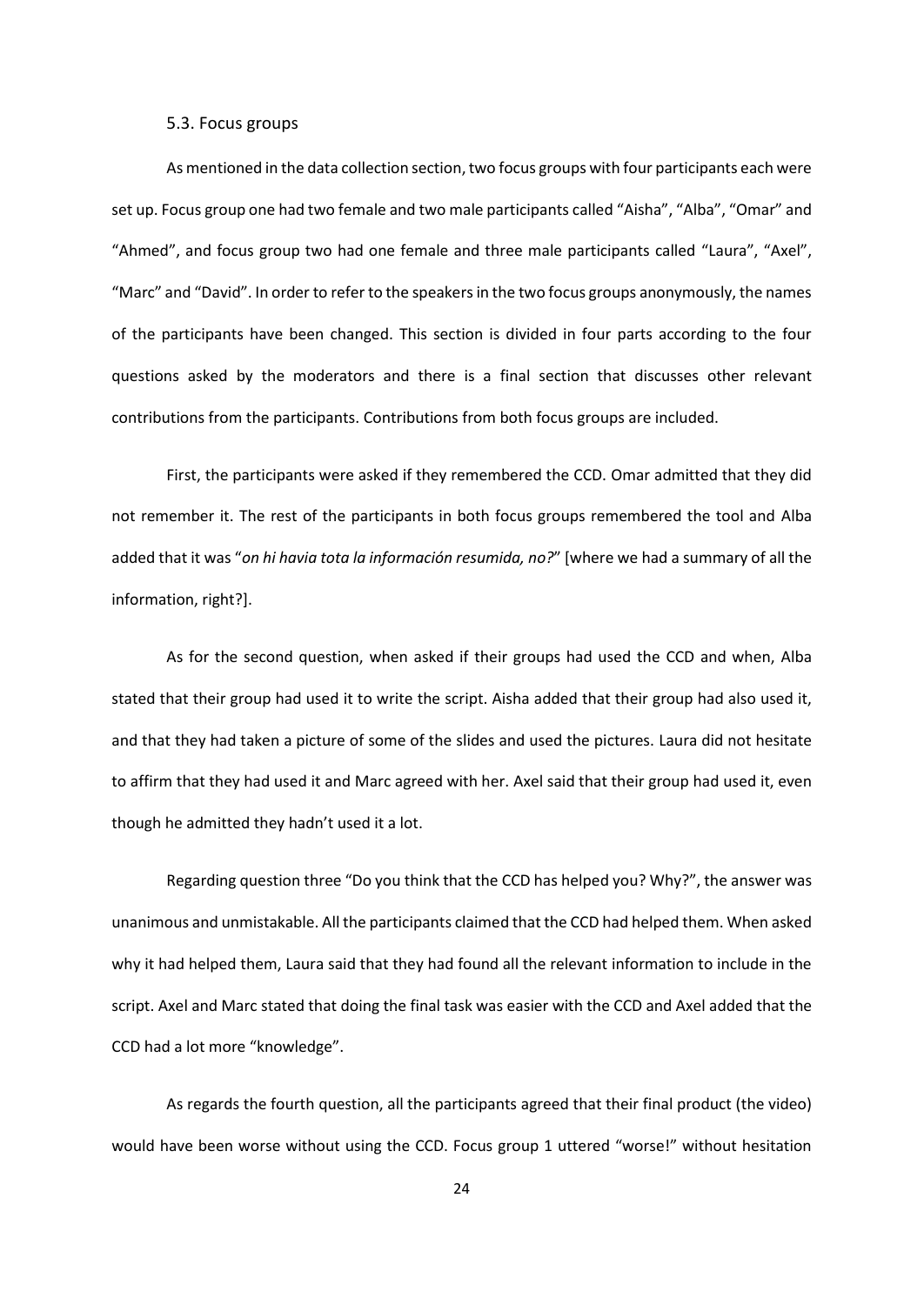and then they all started laughing. In focus group 2 Marc said it would have probably been worse, and Axel remarked that it would have been worse because the information in it would not have been the same. David agreed with Axel. Marc also pointed out the fact that all the relevant information was available to them in the CCD.

Moreover, other aspects were discussed. The moderators asked them if they could have found the same information online and their reactions were similar. They all said that using an online browser to search for the information was an option but that the result would not have been as positive. For instance, Axel commented on the fact that the CCD gave them faster access to the information they needed, and Marc added that finding the information online would have been more difficult for them than checking the CCD. Moreover, Alba said that they preferred the CCD to an online search because the CCD had been built by them day by day. Aisha also mentioned that if they had searched for the information online, they would have found a huge amount of information, which would have not been the same to the one covered in class. She also concluded by stating that it was better to have all the information together in one place (referring to the CCD). Omar and Ahmed agreed.

Finally, focus group 1 added that they had never used a similar tool at school. Alba mentioned some dossiers that are prepared by the school when doing project-based work, but they mentioned that these dossiers do not include content, only instructions. In focus group 2 Marc said they did not remember having used a similar tool and Axel hypothesised that if they had used something similar it did not have as much information as the CCD. David added that they would like to use it in the future and Marc agreed because "it is like a notebook but digital".

# 5.4. Students' productions

As mentioned in section 4.5, the scripts were compared against the CCD. This data yielded two different results: the number of units that were used by the students as regards the total number of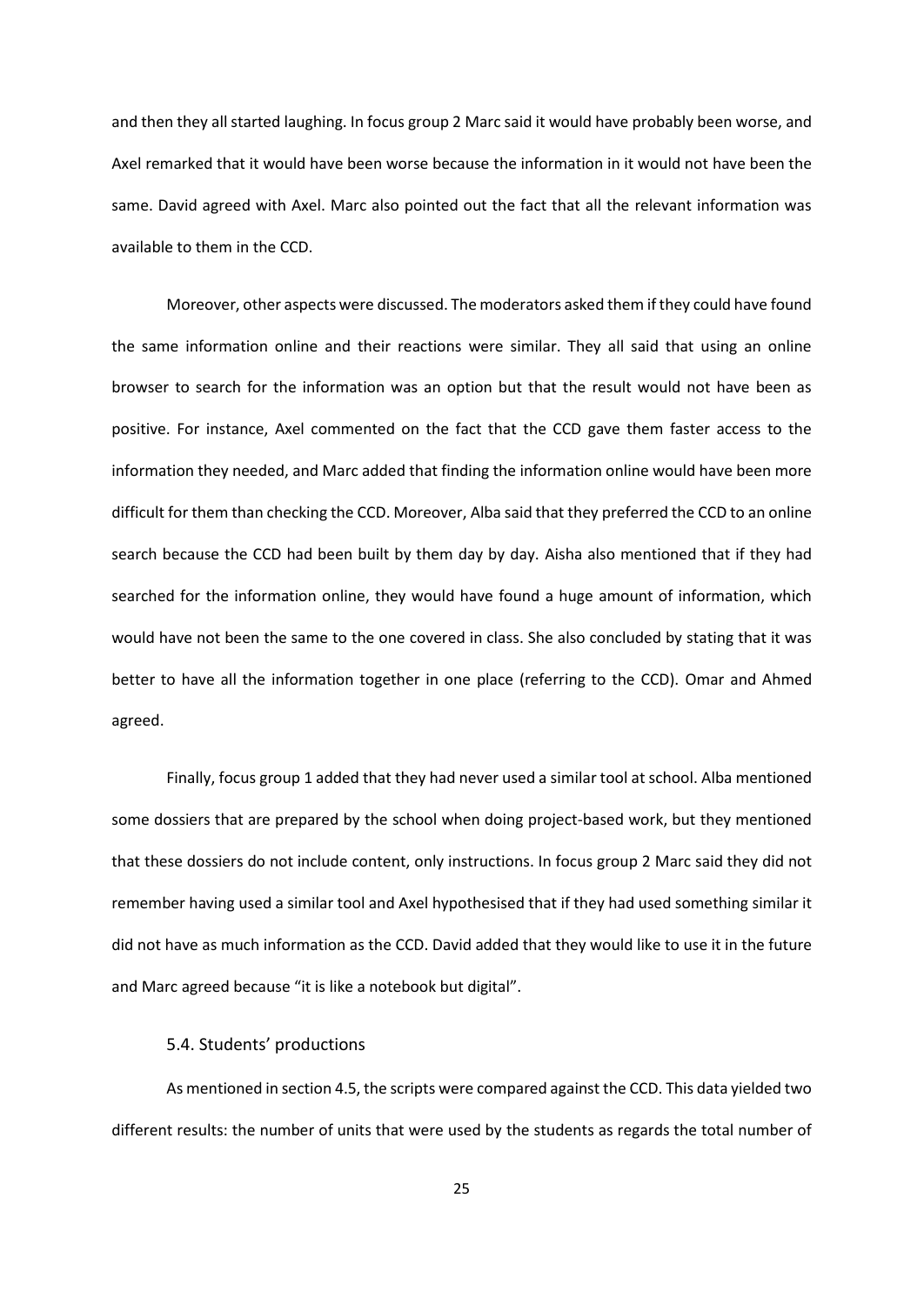units in the CCD, and the same number of units as regard the total number of units in each script (see Appendix E).

First, the percentage of the CCD that was used in each script was calculated, that is to say the number of units that were used verbatim. For example, group 2 in 2n A wrote:

Did you know that there are alternatives to aluminium foil? A tupperware is an alternative to aluminium foil because it's reusable and it keeps food fresh. Wax paper is an alternative to aluminium foil because it is light. Reusing aluminium foil is an alternative because it is a resistant material. (Appendix D)

In this excerpt there are four units, and three were taken verbatim from the CCD, as the following figure shows:



Figure 1. Slide from the CCD (2n A)

In 2n A , the CCD included 24 units (see Appendix B) and group 1 included 9 units in their script, which represents 37.5% of the CCD. Group 2 included 12, which represents 50% of the CCD units and was the highest percentage in 2n A. Group 3 used 7 units, 29.17% of the CCD. Group 4 used slightly fewer units, 6 units, which make up 25% of the CCD. Finally, group 4 used 10 units verbatim, which means that they included 41.67% of the CCD (see Figure E1 in Appendix E). In 2n B, the CCD included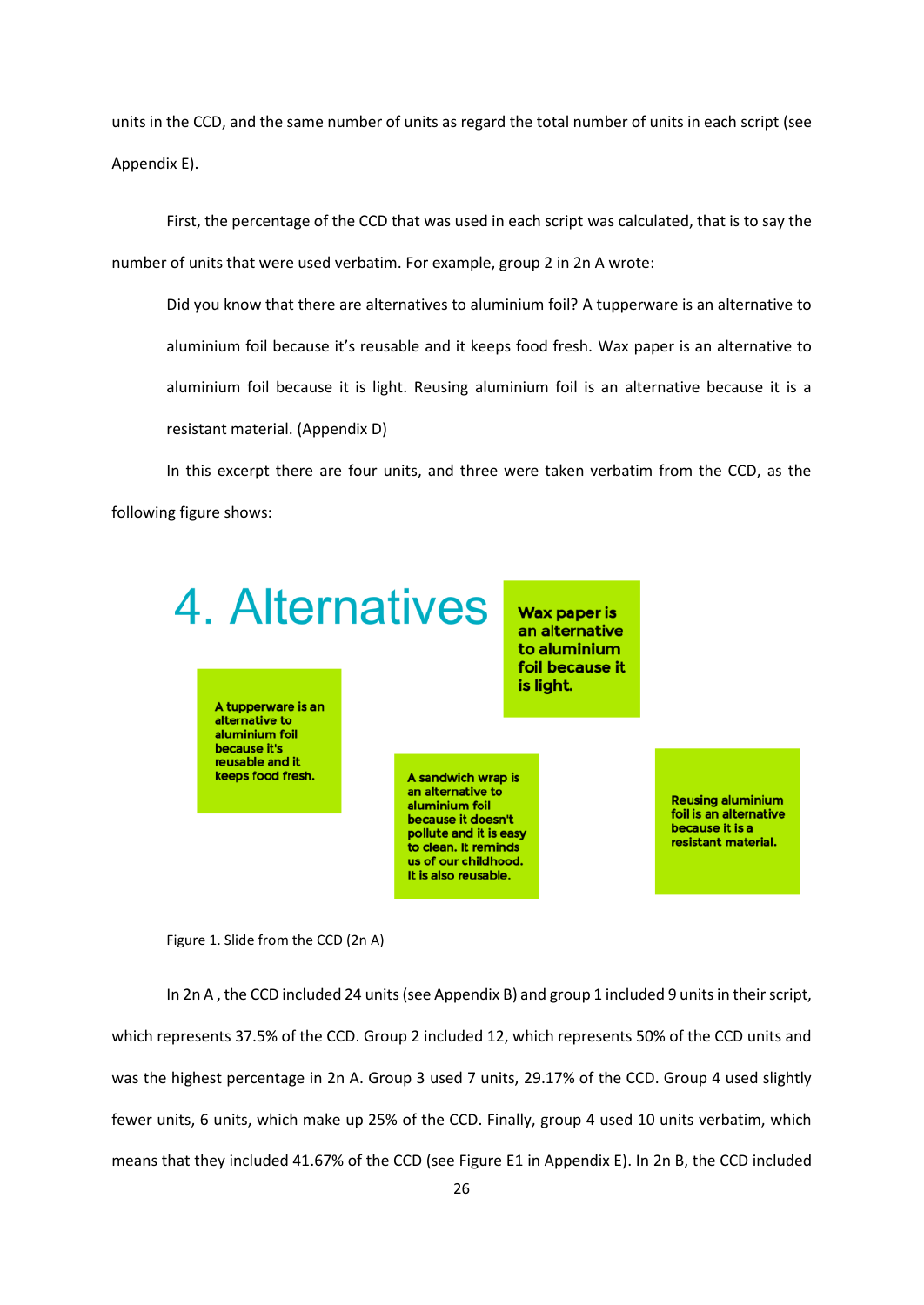17 units (see Appendix C). While groups 1 and 3 included 10, which means 58.82% of the CCD, groups 2 and 4 included 12 units, 70.59% of the CCD (see Figure E2 in Appendix E).

The percentages in 2n B are considerably higher than in 2n A. However, if we consider the number of units used, they range from 9 to 12 in both classes. However, it is worth mentioning that groups 3 and 4 in 2n A only used 7 and 6 units respectively.

The second result that should be highlighted is the percentage of CCD units considering the number of units used in their script. The highest percentage was group 2 in 2n B, who wrote 15 units in their script, and 12 were directly taken from the CCD. This means that 80% of their script was from the CCD. Group 3 in 2n A wrote a script containing 11 units and 7 of them were taken from the CCD, which means 63.64% of their text was taken from the CCD. The script written by group 2 in 2n A and group 4 in 2n B contained 20 units, 12 of which were taken from the CCD. This represents 60% of their script. Then, out of the 18 units that group 5 in 2n A and group 1 in 2n B wrote, 10 were from the CCD, so 55.56% of their work was part of the CCD. With a similar percentage, group 1 in 2n A wrote 17 units and 9 of them were copied verbatim from the CCD, which means that 52.94% of their writing task was included in the CCD. Group 3 in 2n B included 19 units and 10 of them were taken from the CCD so 52.63% of their script was CCD language. Finally, there is a big difference to group 4 in 2n A, who only used CCD to write 31.58% of their script (they wrote 19 units and only 6 of them were copied verbatim from the CCD).

Finally, it is worth mentioning that the number of ideas from the CCD rather than verbatim units was also calculated and, in general, most percentages were higher. However, due to the impossibility to ensure these ideas were taken from the CCD rather than the students remembering them, these data were discarded and are not included in this study.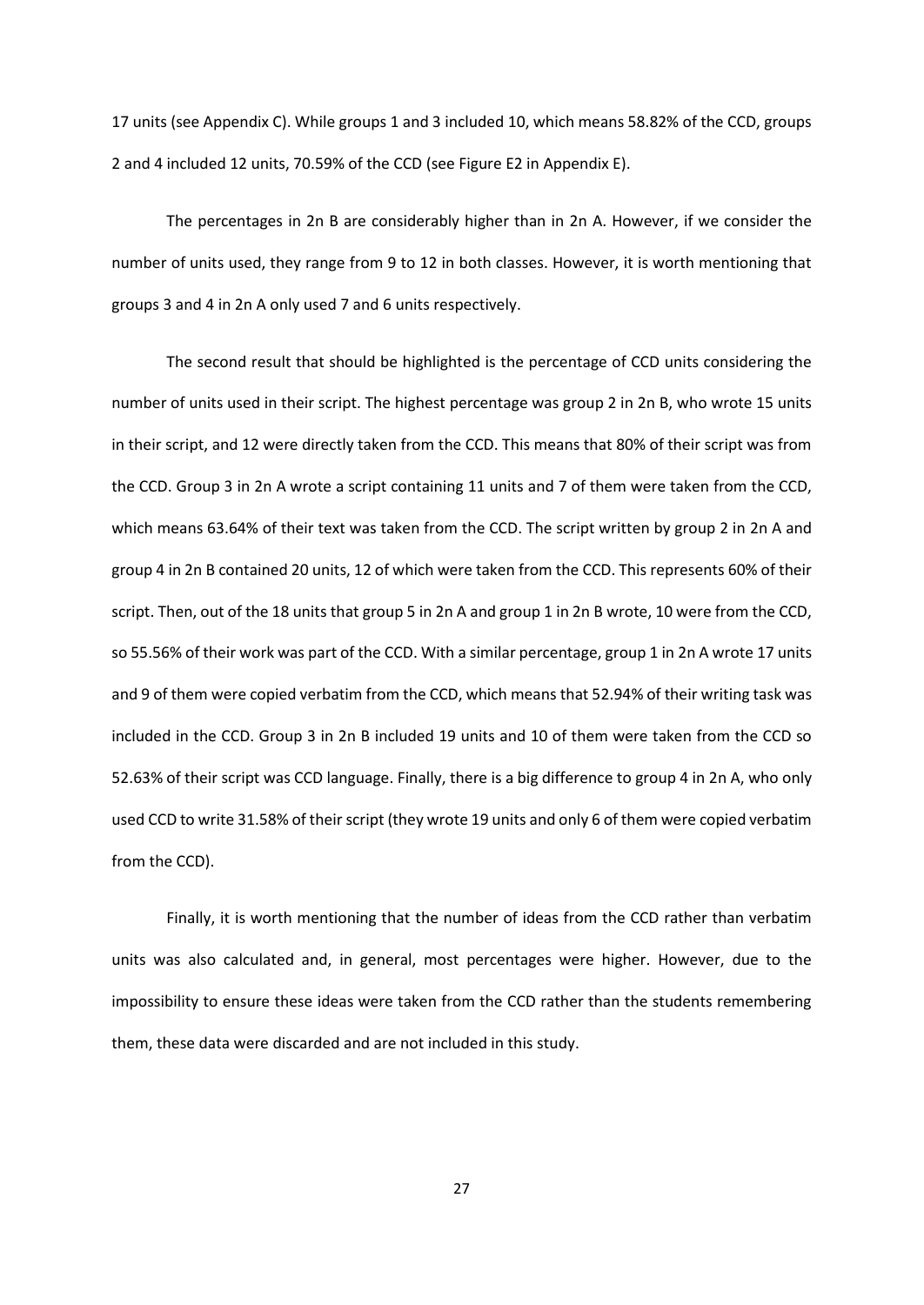# 6. DISCUSSION

After interpreting the results according to the three main areas described in the theoretical framework, the most relevant findings are displayed here in order to answer the research questions.

On the basis of the evidence available, it can be stated that all the students used the CCD, which confirms Meyer and Rose's (2005) idea that universally designed materials serve the needs of all the learners. Moreover, in the focus groups students insist that even though they can access information online, this information is "not the same" as there is such a vast amount of it available, making the task of finding and retrieving the necessary material more challenging. This idea reinforces the validity of the CCD as a scaffolding tool. Likewise, in their study on collaborative note-taking with graduate students, Baldwin et al. (2019) showed that collaboration benefited even passive members of the groups through scaffolding and greater focus on note-taking.

However, it is worth mentioning that none of the participants in the focus group mentioned the CCD as a linguistic assistance tool, but rather a support to access content. This is particularly relevant considering that the CCD was designed in order to scaffold students both with language and content. Despite the fact that they did not mention it, the analysis of the scripts shows that big chunks of language were directly taken from the CCD and therefore it can be concluded that it offered linguistic as well as content assistance. These results concur with Leigh's (2012) findings. In her study with university students, she used exit tickets to foster reflection as well as to increase comprehension, and the study concludes that this tool also helped students absorb new information.

As regards the idea of scaffolding as a way to improve learners' performance, in this study it was clearly expressed and shared by all the participants in the focus groups that they felt their final product would have been worse without the CCD. Therefore, the CCD fulfilled the role of aiding students advance in their ZPD. This idea can be linked to the study by Orndorff (2015) which proved that collaboration in note-taking at University also scored higher in tests. Equally, Awaludin et al. (2017) conducted a study in university ESL classrooms. Their aim was to investigate the students'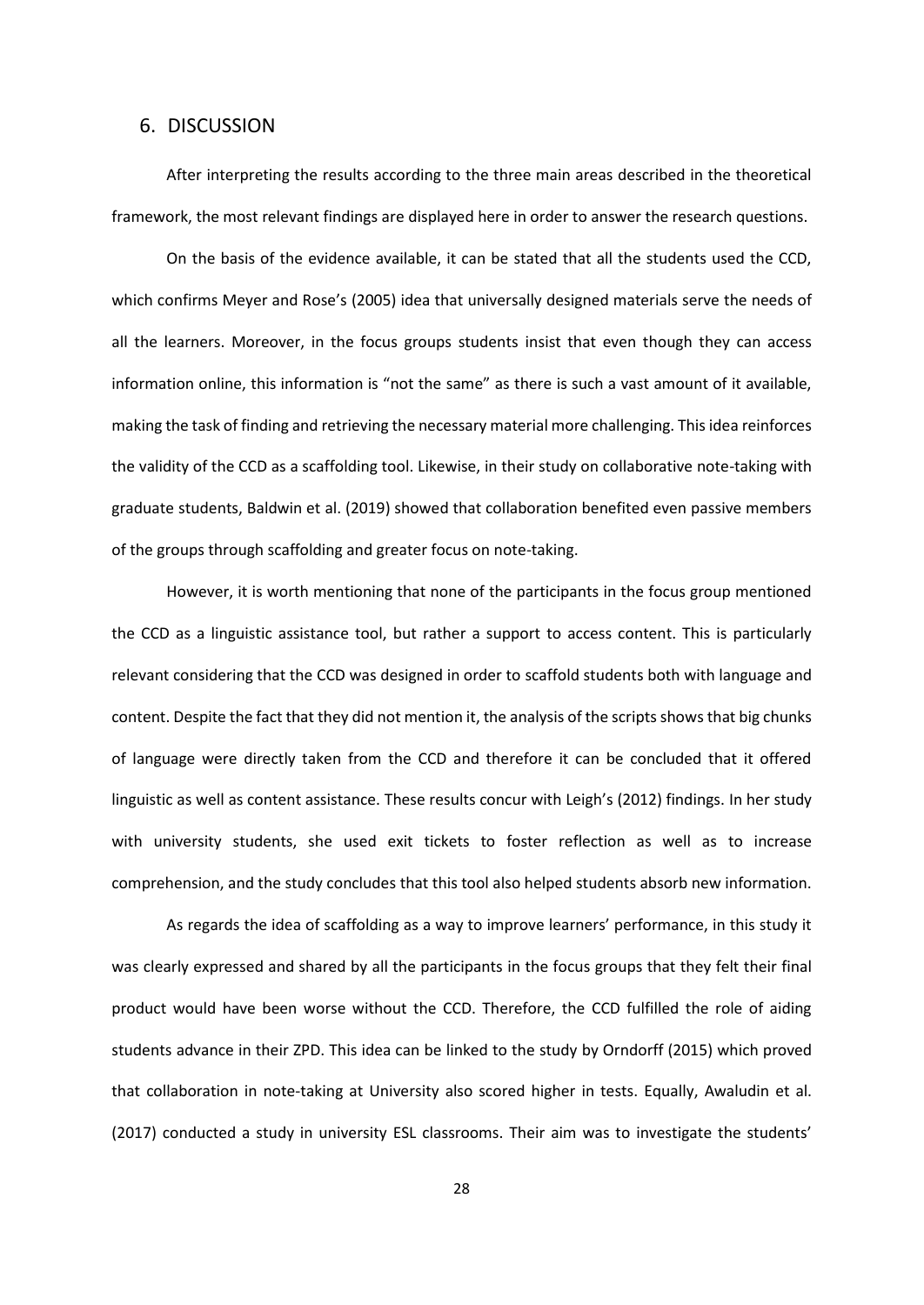perceptions on Padlet, an online tool which also encourages peer interaction, and their results also show that students benefited from this activity.

In terms of collaboration, and taking into account the definition mentioned in the theoretical framework, which considers knowledge negotiation or joint construction of meaning, it is worth mentioning Alba's remark about the CCD as compared to an online search. She stated that the use of the CCD was preferable because it had been "built by us day by day", a statement in line with collaborative learning, which values interaction with peers, teachers and context. Along the same lines, another study that investigates working collaboratively as a means of scaffolding is Tahmasebi and Yamini (2011). The participants in their study are freshmen who were divided in two groups. The experimental group were encouraged to work collaboratively and through private speech, while in the control group the teacher did most of the tasks (summarising, paraphrasing). Results show that the experimental group outperformed the control group in their oral skills. These results coincide with this study and reinforce the idea that collaboration is indeed an essential part of the learning process.

A closer look at the data indicates that the use of the CCD has a direct impact on higher learner autonomy since it provides students with all the necessary information for task completion (see excerpts 5 and 6, and also 8 and 9, in Section 5.2). Nonetheless, that same information was previously put together by the students and teachers collectively, which makes it especially relevant considering Yasmin and Naseem (2019)'s idea of LA, which involves interdependence and social interaction, and Zou (2011), who sees LA as an increase of awareness of learning contexts. Furthermore, in excerpt 7 (see Section 5.2) the students are using the CCD to take a more active role in their learning, which ties in with the concept of LA as well. Finally, in the focus group, students also express their willingness to use this tool again in the future, which shows awareness of the learning process rather than the result itself and thus increases engagement and LA.

Nevertheless, as the observation grid indicates (see Appendix F), all the groups needed to be prompted by the teachers in order to access the CCD, which can be explained because it was the first time that students used this tool. Similarly, Shooshtari and Mir (2014) conducted a study with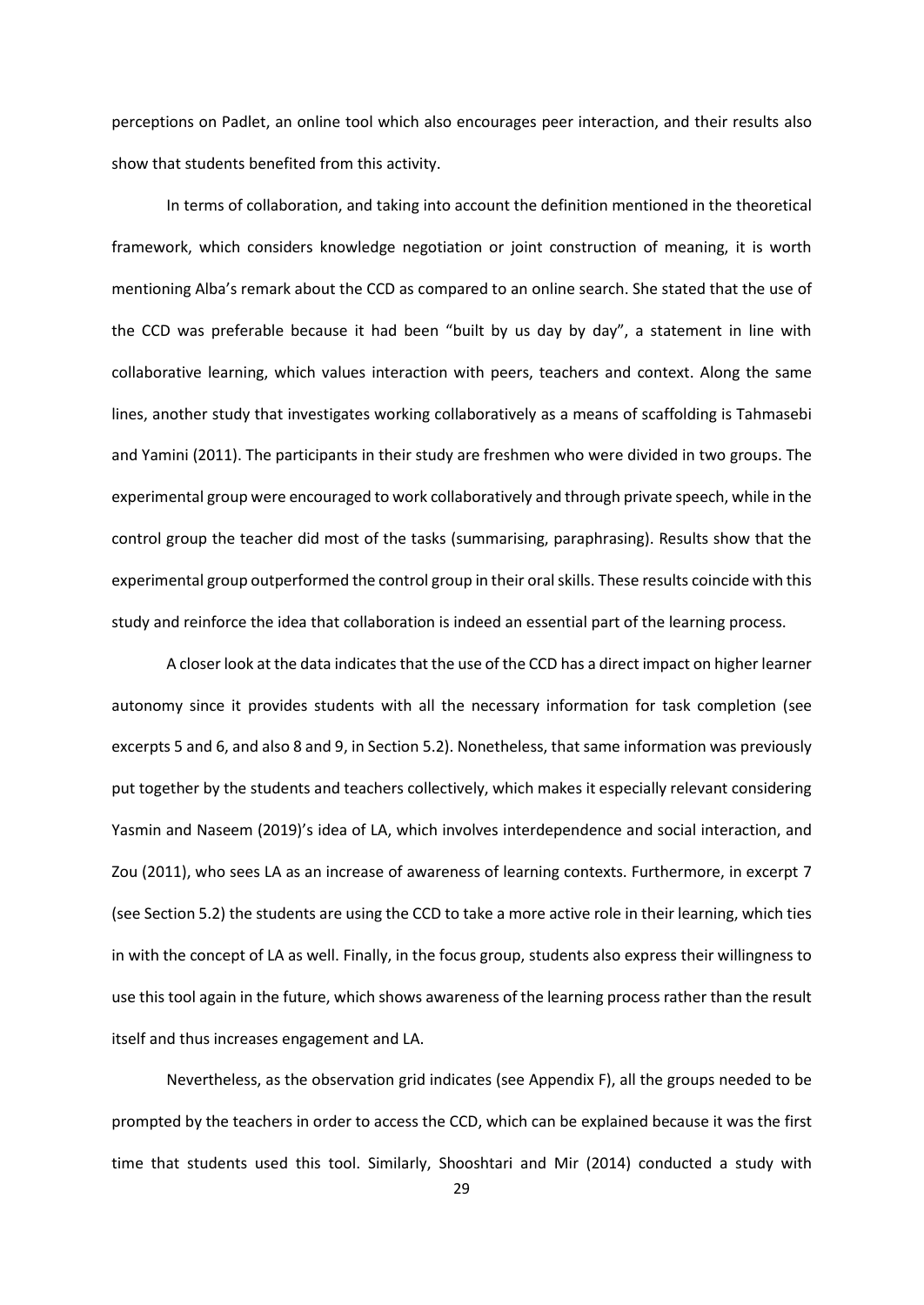university students, and they concluded that peer-peer interaction in combination with instructor's mediation lead to a better performance than peer-peer interaction only. Along the same lines, a study by Cirocki et al. (2019) analysed high school teachers and students in Indonesia in terms of LA. Data were gathered with the help of a questionnaire and focus groups and their findings on readiness for LA revealed a medium level of teacher dependence and capacity to act autonomously. It could be predicted that if this tool were employed in the future, the students would refer to it without the teacher's guidance.

Regarding the CCD, the flexible nature of this tool allows for many modifications, which could place emphasis on reflection or accuracy, to name but a few. Moreover, this tool could be developed further with older students to make it a more participative tool, that is to say that the students could decide the contents included or even agree on the digital tool that should be used to fulfil the needs of each group of students or each teaching unit. This flexibility is especially relevant from a universal design for learning approach. However, in the present study this tool was designed to foster collaboration, to increase LA and, ultimately, to create an inclusive learning environment, and the results show that the CCD achieved these goals. These findings coincide with the study conducted by Harbin (2020) which argued that the collaborative note-taking system she set up in her college lessons (using an online shared document) was a way to transform the classroom into a more inclusive learning environment and improved the classroom discussion standard, as well as fostering collaboration. However, Harbin also mentions that collaborative note-taking has its drawbacks, such as conflict resulting from the difference in approaches to note taking of the students. In a way, the tool presented in this study overcomes this disadvantage by guiding students to help them select the most important information in each session.

To conclude this section, the limitations of this study must be taken into account. First, the results would be more reliable with a greater number of participants and a longer study period. Second, issues regarding bias in students' contributions in the focus group due to the teachers' position of power should also be considered. Third, the focus groups were conducted with open ended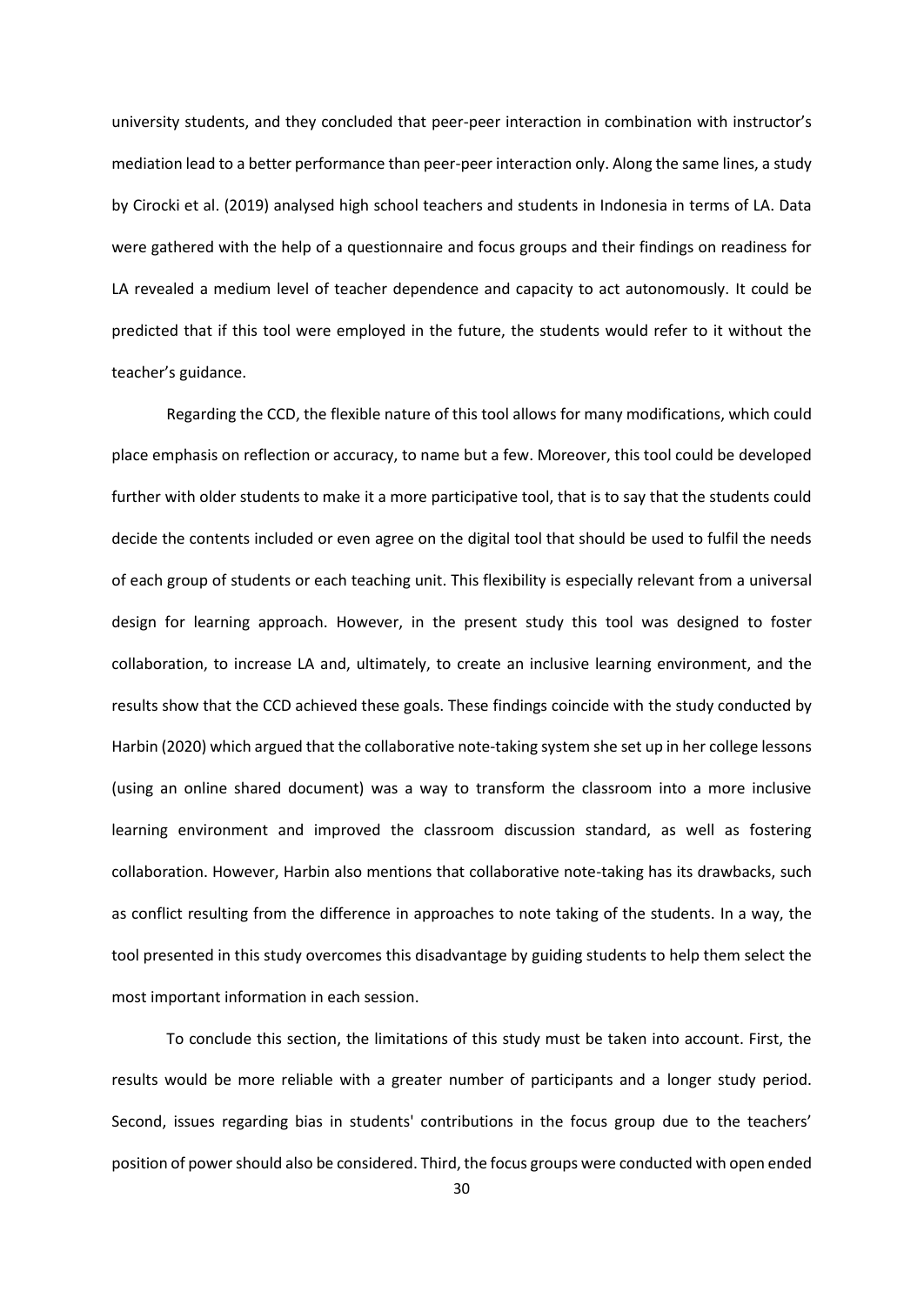questions and the students were not asked specifically about collaboration or autonomy. While this approach was preferred in order to avoid influencing students' answers in any way, it yielded to less information in this regard.

# 7. CONCLUSION

In light of the above, this paper claims that a more inclusive classroom can be achieved by using simple tools like the one presented in this study. According to the data gathered and in line with the aforementioned previous research, the CCD constitutes a suitable tool for a universally designed lesson. However, the purpose of this paper was threefold, considering the three research questions put forward at the beginning of the study.

First, regarding research question A, "do the students *refer to* the CCD when preparing the final product of the teaching unit?", the data gathered in this study provided convincing evidence that all the groups used it, even though they had to be prompted by the teachers to use it.

Second, as regards research question B, "do the students feel that the CCD is useful?", students' contributions in the focus groups and the analysis of their productions clearly showed that students valued the tool positively. The students highlighted that the CCD had helped them find the relevant information and that their final task would have been worse without the CCD. Moreover, they even stated that they would like to use it in the future.

Third, research question C, "do the students mention any of the features analysed in this study, namely assistance, collaboration and autonomy?", has not been answered fully. While students in the focus groups did mention the importance of collaboration and assistance, none of them referred to learner autonomy specifically. Conclusions in this regard have been drawn by analysing the audio recordings of the students working on their final task, even though the research question was aimed at identifying if students mentioned the three aforementioned aspects.

These findings are relevant for high school teachers working with big groups of students and who are committed to delivering meaningful lessons for everyone. Other findings of this study are the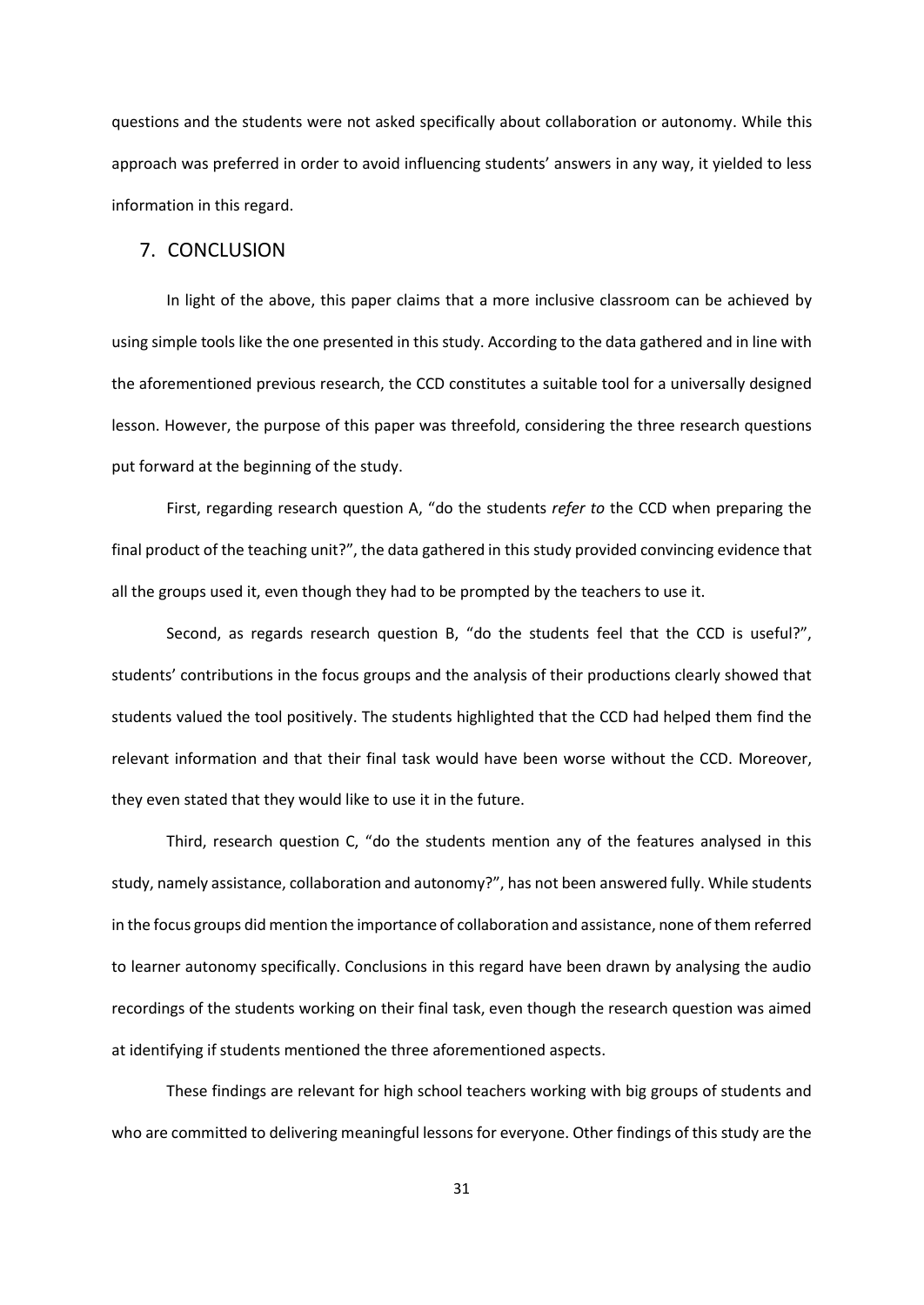relation between the level of proficiency of the students and the use of the CCD. As mentioned in the context section, the cooperative groups were heterogeneous and they remained the same in all the school subjects. However, referring to the level of English, some groups had, generally speaking, a lower level than others. If we compare the percentage of these groups to the rest, higher percentages of CCD units were included in their scripts, which indicates a potential relation between the level and the use of scaffolding tools. Nevertheless, since this was not the scope of this dissertation, these data were not considered of interest. Further research in this area could shed some light on the benefits of such a tool for each learner.

Another finding that should be highlighted is the potential increase in self-esteem resulting from the use of this tool. In the focus groups, some students expressed a direct correlation between them feeling proud of their work and the fact that they had had the help of the CCD. Future research could explore the relationship between the use of such tools and the increase in self-esteem and confidence when doing the task, as well as the shift in attitudes towards foreign language learning of the students.

Research on the use of tools such as collaborative note-taking or the tool presented in this study would benefit from a closer look at high school students, since previous literature seems to focus on university students. Incorporating such tools at early stages in the education system can have an impact on the attitudes towards learning and, ultimately, on the relationship between learners and the education system.

Much of the debate in education over the last decades revolves around the universally designed lessons (Sala-Bars et al., 2020). From my point of view, any efforts towards a more inclusive school that reflects social structure are paramount. However, we must be aware of the limits of UDL and that a universally designed lesson does not mean doing away with special education or meeting everybody's needs (Rose, 2000). All things considered, in the current heterogeneous scenario,  $21<sup>st</sup>$ century skills such as communication and collaboration are crucial in order to be better prepared for an uncertain future subject to constant and rapid changes. Moreover, considering that students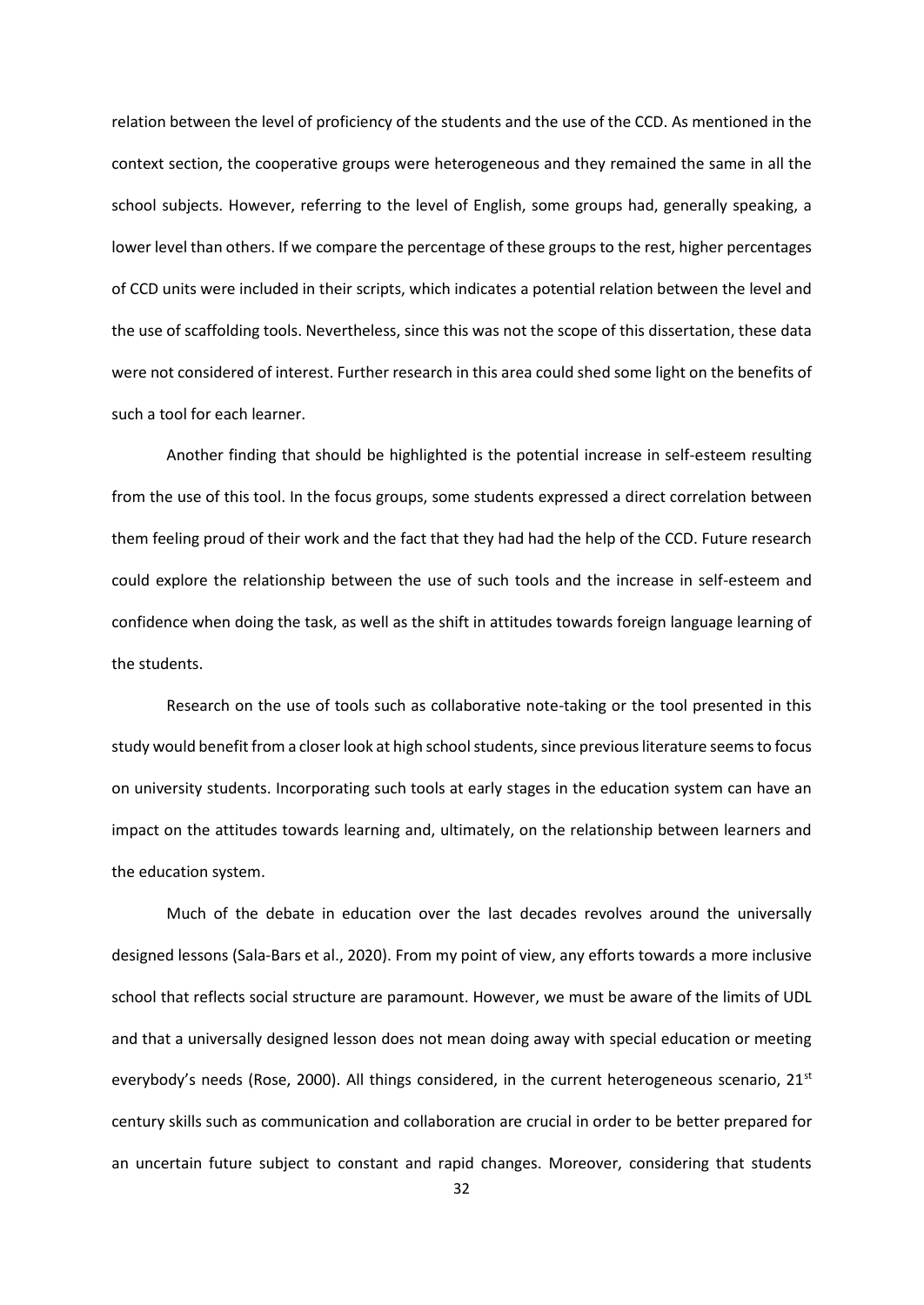should become expert learners because the content is already available to them digitally, that is to say, since having access to information is not the same as having access to learning (Rose, 2000; Meyer & Rose, 2005), teachers should strive to provide students with tools that not only focus on content but on the learning process.

It seems to me that all the teachers should attempt to find ways to transform classrooms as well as to take students' opinion into account in order to improve our teaching practice. This dissertation was an example of how to test if the introduction of a simple tool to a classroom can have an impact on the students' learning process from a UDL approach. From my perspective, this study can encourage teachers to experiment and develop tools that help our students become expert learners. At the same time, many teachers carrying out innovative practices will have an impact on policymakers and help move our education system towards a more inclusive, encouraging and meaningful experience.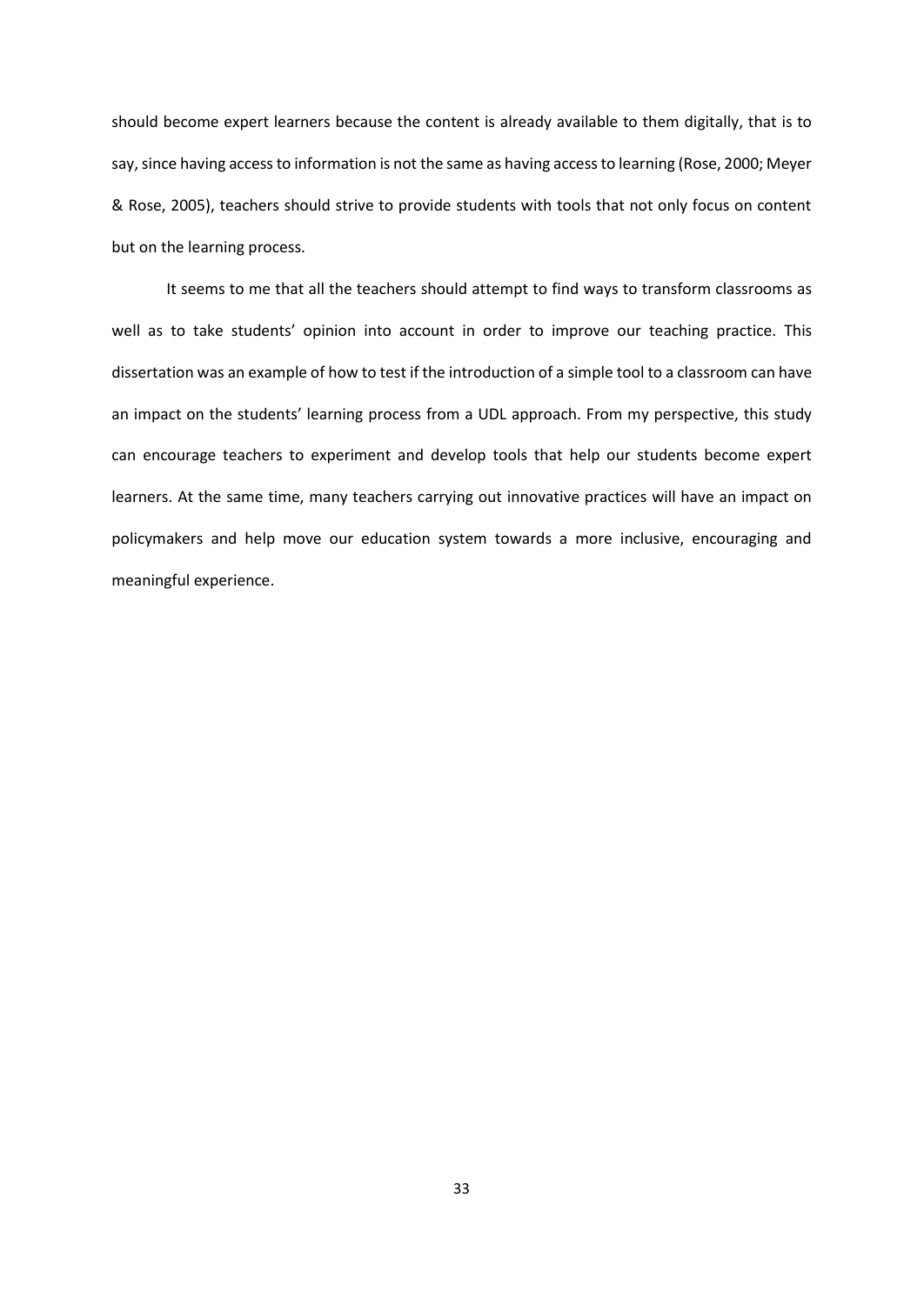# 8. REFERENCES

- Ajuntament de Mataró. (2018). Pla d'Actuació Integral del barri de Cerdanyola. [https://www.mataro.cat/ca/actualitat/publicacions/plans-pactes-i-convenis-municipals/pla](https://www.mataro.cat/ca/actualitat/publicacions/plans-pactes-i-convenis-municipals/pla-d2019actuacio-integral-del-barri-de-cerdanyola)[d2019actuacio-integral-del-barri-de-cerdanyola](https://www.mataro.cat/ca/actualitat/publicacions/plans-pactes-i-convenis-municipals/pla-d2019actuacio-integral-del-barri-de-cerdanyola)
- Apple, M.T. (2006). Language Learning Theories and Cooperative Learning Techniques in the EFL Classroom. *Doshisha Studies in Language and Culture*, 9, 277-301. [https://www.academia.edu/443286/Language\\_learning\\_theories\\_and\\_cooperative\\_learning](https://www.academia.edu/443286/Language_learning_theories_and_cooperative_learning_techniques_in_the_EFL_classroom) [\\_techniques\\_in\\_the\\_EFL\\_classroom](https://www.academia.edu/443286/Language_learning_theories_and_cooperative_learning_techniques_in_the_EFL_classroom)
- Awaludin, F. A., Karim, R. A. B., & Saad, N. H. (2017). Padlet: A Digital Collaborative Tool for Academic Writing. *Journal of Education and Social Sciences,* 8(1), 179-184. [https://www.jesoc.com/wp](https://www.jesoc.com/wp-content/uploads/2017/12/KC8_84.pdf)[content/uploads/2017/12/KC8\\_84.pdf](https://www.jesoc.com/wp-content/uploads/2017/12/KC8_84.pdf)
- Baker, L. (2006). Observation: A Complex Research Method. *Library Trends*, 55(1), 171-189. [doi:10.1353/lib.2006.0045](http://doi.org/10.1353/lib.2006.0045)
- Baldwin, M. P., Fanguy, M., & Costley, J. H. (2019). The Effects of Collaborative Note-Taking in Flipped Learning Contexts. *Journal of Language and Education*, 5(4), 25-35. <https://doi.org/10.17323/jle.2019.9726>
- Benson, P. (2006). Autonomy in language teaching and learning. *Language Teaching,* 40, 21- 40. <https://doi.org/10.1017/S0261444806003958>
- Buffum, A., Mattos, M. & Weber, C. (2010). The Why Behind RTI. *Educational Leadership*, 68(2), 10-

16. <https://eric.ed.gov/?id=EJ913774>

- Canals, L. (2017). Instruments for gathering data. In E. Moore & M. Dooly (Eds), *Qualitative approaches to research on plurilingual education*. Research-publishing.net, 390- 401. <https://doi.org/10.14705/rpnet.2017.emmd2016.637>
- Castro, C. & Furriols, M. (2021). *Biadawrap! Teacher's Book* [Unpublished Work]. Faculty of Education, Universitat Autònoma de Barcelona.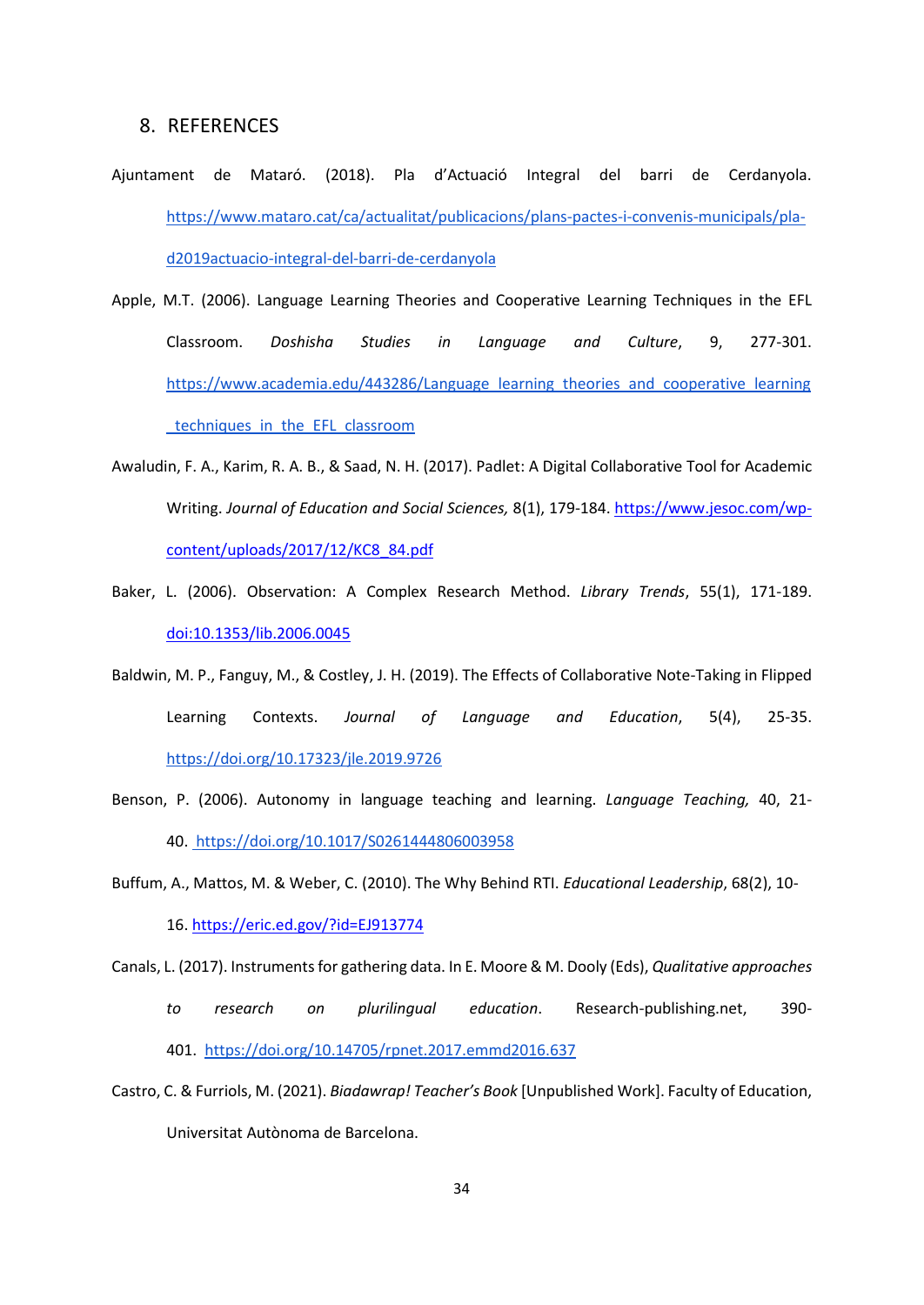- Center for Applied Special Technology [CAST]. (2021). About Universal Design for Learning. <https://www.cast.org/impact/universal-design-for-learning-udl>
- Cirocki, A., Anam, S. & Retnaningdyah, P. (2019). Readiness for Autonomy in English Language Learning: The Case of Indonesian High School Students. *Iranian Journal of Language Teaching Research,* 7(2), 1-18. <https://files.eric.ed.gov/fulltext/EJ1220734.pdf>
- Decret 150/2017, de 17 d'octubre, de l'atenció educativa a l'alumnat en el marc d'un sistema educatiu inclusiu, Diari Oficial de la Generalitat de Catalunya, 7477 (2017).
- Departament d'Educació. (2021, March 19). Educació secundària obligatòria. [http://educacio.gencat.cat/ca/departament/estadistiques/estadistiques-ensenyament/curs](http://educacio.gencat.cat/ca/departament/estadistiques/estadistiques-ensenyament/curs-actual/eso/)[actual/eso/](http://educacio.gencat.cat/ca/departament/estadistiques/estadistiques-ensenyament/curs-actual/eso/)
- Departament d'Ensenyament. (2015). De l'escola inclusiva al sistema inclusiu Una escola per a tothom, un projecte per a cadascú. [http://www.aeesdincat.cat/wp-content/uploads/2017/12/De](http://www.aeesdincat.cat/wp-content/uploads/2017/12/De-escola-inclusiva-al-sistema-inclusiu.pdf)[escola-inclusiva-al-sistema-inclusiu.pdf](http://www.aeesdincat.cat/wp-content/uploads/2017/12/De-escola-inclusiva-al-sistema-inclusiu.pdf)
- Dolan, R. P. & Hall, T. E. (2001). Universal Design for Learning: Implications for Large-Scale Assessment. *IDA Perspectives,* 27(4), 22-25.

[http://autismtools.weebly.com/uploads/1/4/4/8/14481562/udl\\_implications\\_for\\_large](http://autismtools.weebly.com/uploads/1/4/4/8/14481562/udl_implications_for_large-scale_assessment.pdf)[scale\\_assessment.pdf](http://autismtools.weebly.com/uploads/1/4/4/8/14481562/udl_implications_for_large-scale_assessment.pdf)

- Donato, R. (1994). Collective Scaffolding in Second Language Learning. In J. P. Lantolf, & G. Appel (Eds.), *Vygostkian approaches to second language research*. Ablex, 35-56.
- Dooly, M. & Moore, E. (2017). Introduction: qualitative approaches to research on plurilingual education. In E. Moore & M. Dooly (Eds), *Qualitative approaches to research on plurilingual education.* Research-publishing.net, 1-10.

<https://doi.org/10.14705/rpnet.2017.emmd2016.618>

Eagleton, M. (2021). Universal Design for Learning (UDL). *Salem Press Encyclopedia*.

Gibbons, P. (2015). *Scaffolding Language, Scaffolding Learning: Teaching Second Language Learners in the Mainstream Classroom*. Heinemann.

35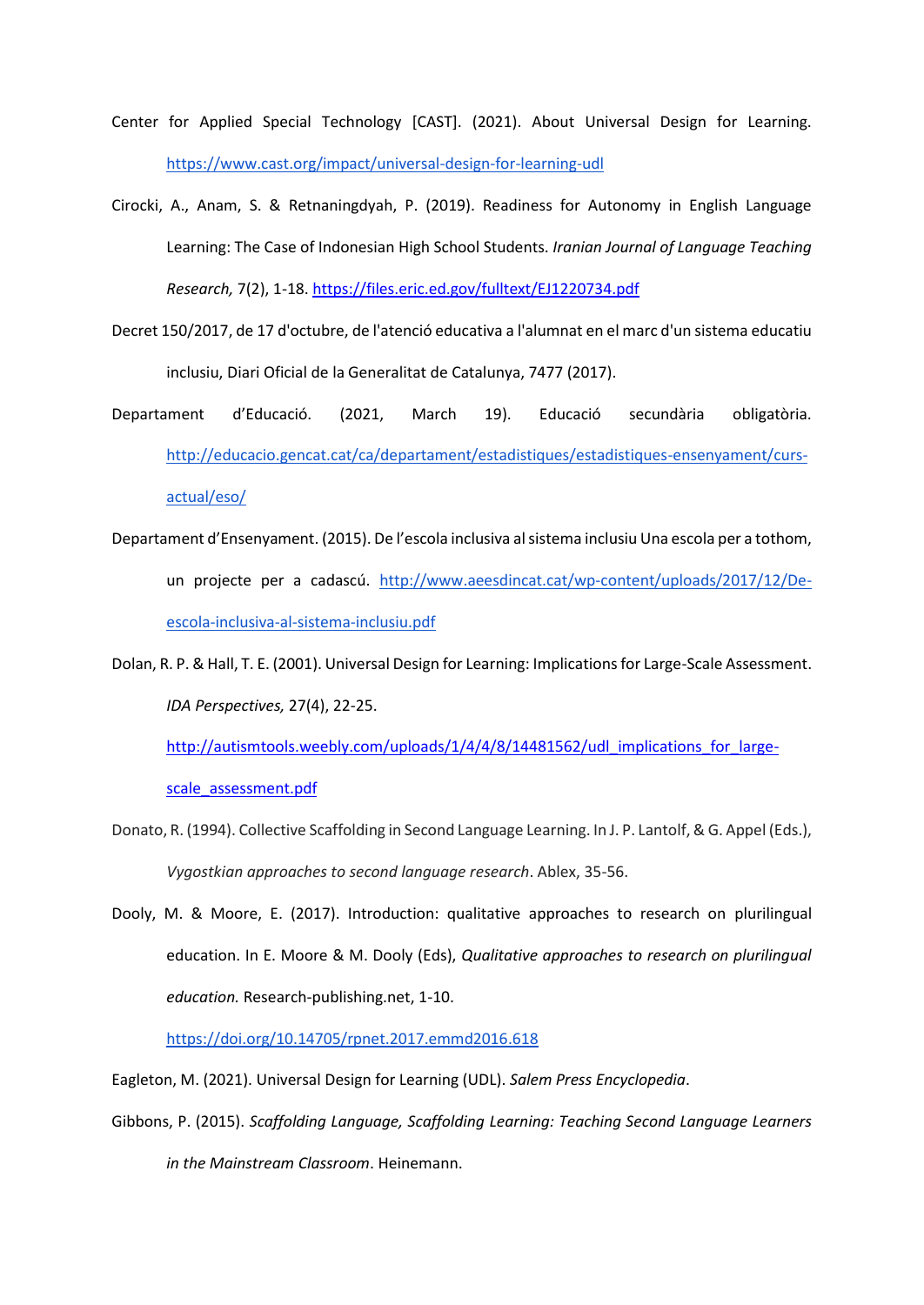Gibbs, A. (1997) Focus Groups. *Social Research Update*, 19.<https://sru.soc.surrey.ac.uk/SRU19.html>

- Harbin, M.B. (2020). Collaborative Note-Taking: A Tool for Creating a More Inclusive College Classroom. *College Teaching*, 68 (4). <https://doi.org/10.1080/87567555.2020.1786664>
- Jefferson, G. (2004). Glossary of transcript symbols with an introduction. In G. H. Lerner (Ed). *Conversation Analysis: Studies from the First Generation*. John Benjamins, 13-31. <https://doi.org/10.1075/pbns.125.02jef>
- Johnson, R. B. (1997). Examining the Validity Structure of Qualitative Research. *Education*, 118(2), 282–292.

https://www.researchgate.net/publication/246126534 Examining the Validity Structure o f Qualitative Research

- Johnson, D., Johnson, R., Holubec, E. (1994). *Cooperative Learning in the Classroom*. Association for Supervision and Curriculum Development.
- Leigh, S. (2012). The Classroom is Alive with the Sound of Thinking: The Power of the Exit Slip. *International Journal of Teaching and Learning in Higher Education*, 24(2), 189-196. <https://eric.ed.gov/?id=EJ996265>
- Little, D. (1991). *Learner Autonomy 1: Definitions, Issues and Problems*. Authentik. [https://www.researchgate.net/publication/259874253\\_Learner\\_Autonomy\\_1\\_Definitions\\_Is](https://www.researchgate.net/publication/259874253_Learner_Autonomy_1_Definitions_Issues_and_Problems) sues and Problems
- Memari, A. (2019). Collective peer scaffolding, self-revision, and writing progress of novice EFL learners. *IJES*, 19(1), 41–57[. https://doi.org/10.6018/ijes.331771](https://doi.org/10.6018/ijes.331771)
- Meyer, A., & Rose, D. H. (2005). The future is in the margins: The role of technology and disability in educational reform. In D. H. Rose, A. Meyer & C. Hitchcock (Eds.), *The universally designed classroom: Accessible curriculum and digital technologies*. Harvard Education Press, 13-35.
- Orndorff, H. N., III. (2015). Collaborative note-taking: The impact of cloud computing on classroom performance. *International Journal of Teaching and Learning in Higher Education*, 27(3), 340- 351.<https://files.eric.ed.gov/fulltext/EJ1093744.pdf>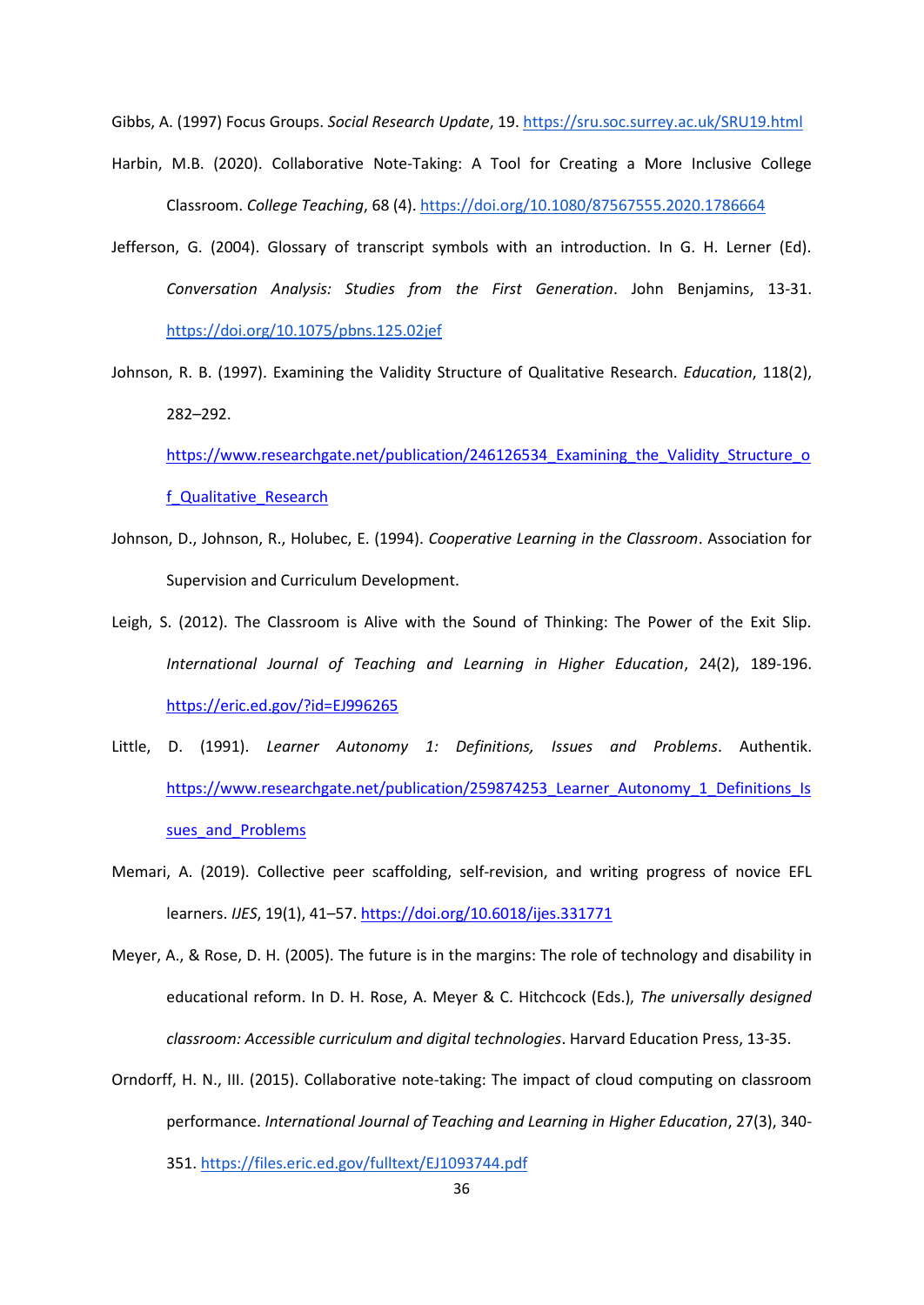Punch, K.F., & Oancea, A. (2013). *Introduction to Research Methods in Education*. Sage Publications.

Rose, D. (2000). Universal design for learning. *Journal of Special Education Technology*, 15(1), 67-70. [https://www-proquest-](https://www-proquest-com.are.uab.cat/docview/228482620/70E4E58137574B63PQ/11?accountid=15292)

[com.are.uab.cat/docview/228482620/70E4E58137574B63PQ/11?accountid=15292](https://www-proquest-com.are.uab.cat/docview/228482620/70E4E58137574B63PQ/11?accountid=15292)

Roselli, N. (2016). Collaborative learning: Theoretical foundations and applicable strategies to university. *Propósitos y Representaciones*, 4(1), 219-280.

<http://dx.doi.org/10.20511/pyr2016.v4n1.90>

- Sakamoto, M. (2017). How Effective is Interactive Learning? Investigating Japanese University Students' Language Patterns in a Collaborative Writing Task. *IAFOR Journal of Language Learning*, 3 (2), 115-139.<https://eric.ed.gov/?id=EJ1167258>
- Sala-Bars, I., Macià-Golobardes, M., Simón-Llovet, J. & Alomar-Kurz, E. (2020). Eines digitals per a l'avaluació des d'una perspectiva del DUA. *Aloma: revista de psicologia, ciències de l'educació i de l'esport Blanquerna*, 38(2).<https://doi.org/10.51698/aloma.2020.38.2>
- Salem, A. (2019). Learning in a Sheltered Online Scaffolding Environment (SOSE). *Education and Information Technologies*, 24, 2503–2521.<https://doi.org/10.1007/s10639-019-09883-6>
- Shooshtari, Z. & Mir, F. (2014). ZPD, Tutor; Peer Scaffolding: Sociocultural Theory in Writing Strategies Application. *Procedia - Social and Behavioral Sciences*, 98, 1771-1776. <10.1016/j.sbspro.2014.03.605>
- Spencer, S. (2011). Universal Design for Learning: Assistance for Teachers in Today's Inclusive Classrooms. *Interdisciplinary Journal of Teaching and Learning*, 1(1), 10-22. <https://files.eric.ed.gov/fulltext/EJ1055639.pdf>

Storch, N. (2002). Patterns of interaction in ESL pair work. *Language Learning*, 52(1), 119-158.

Tahmasebi, S. & Yamini, M. (2011). Linking Task-based Language Teaching and Sociocultural Theory: Private Speech and Scaffolding in Reading Comprehension. *Advances in Language and Literary Studies*, 2(1), 41- 55. <10.7575/aiac.alls.v.2n.1p.41>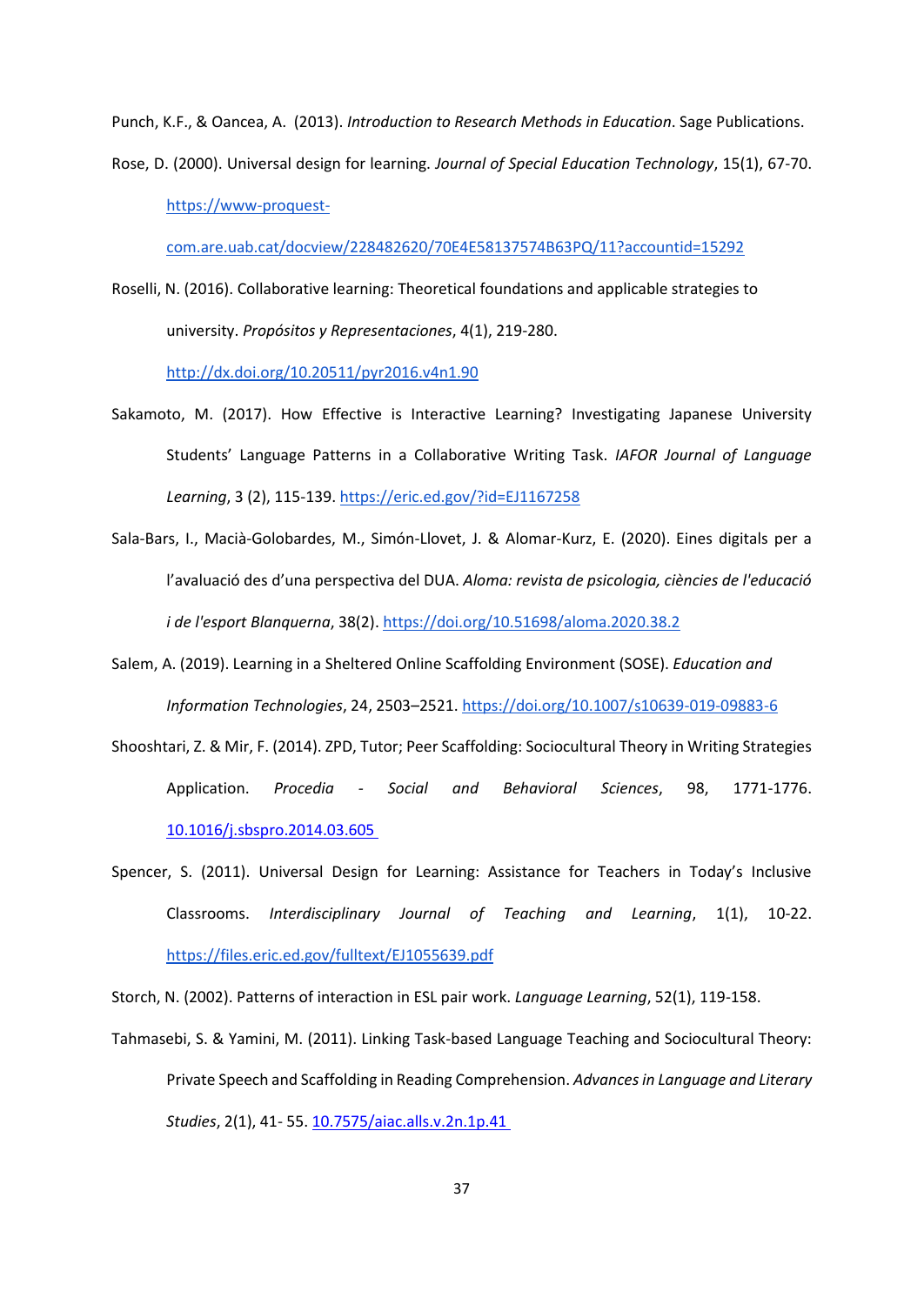- UNESCO. (2015). Education 2030: Incheon Declaration and Framework for Action Towards inclusive and equitable quality education and lifelong learning for all. <https://unesdoc.unesco.org/ark:/48223/pf0000245656>
- Wood, D., Bruner, J. S., & Ross, G. (1976). The role of tutoring in problem solving. *Child Psychology & Psychiatry & Allied Disciplines, 17*(2), 89–100. [https://doi.org/10.1111/j.1469-](https://psycnet.apa.org/doi/10.1111/j.1469-7610.1976.tb00381.x)

[7610.1976.tb00381.x](https://psycnet.apa.org/doi/10.1111/j.1469-7610.1976.tb00381.x)

- Yasmin, M. & Naseem, F. (2019). Collaborative Learning and Learner Autonomy. *IEEE Access*, 7, 71493-71499. [10.1109/ACCESS.2019.2918756](https://doi.org/10.1109/ACCESS.2019.2918756)
- Zhang, Y. (2010). Cooperative Language Learning and Foreign Language Learning and Teaching. Journal of Language Teaching and Research, 1(1), 81-83[, 10.4304/jltr.1.1.81-83](10.4304/jltr.1.1.81-83)
- Zou, X. (2011). What happens in different contexts and how to do learner autonomy better? Teacher Development, 15(4), 421-433. <https://doi.org/10.1080/13664530.2011.635268>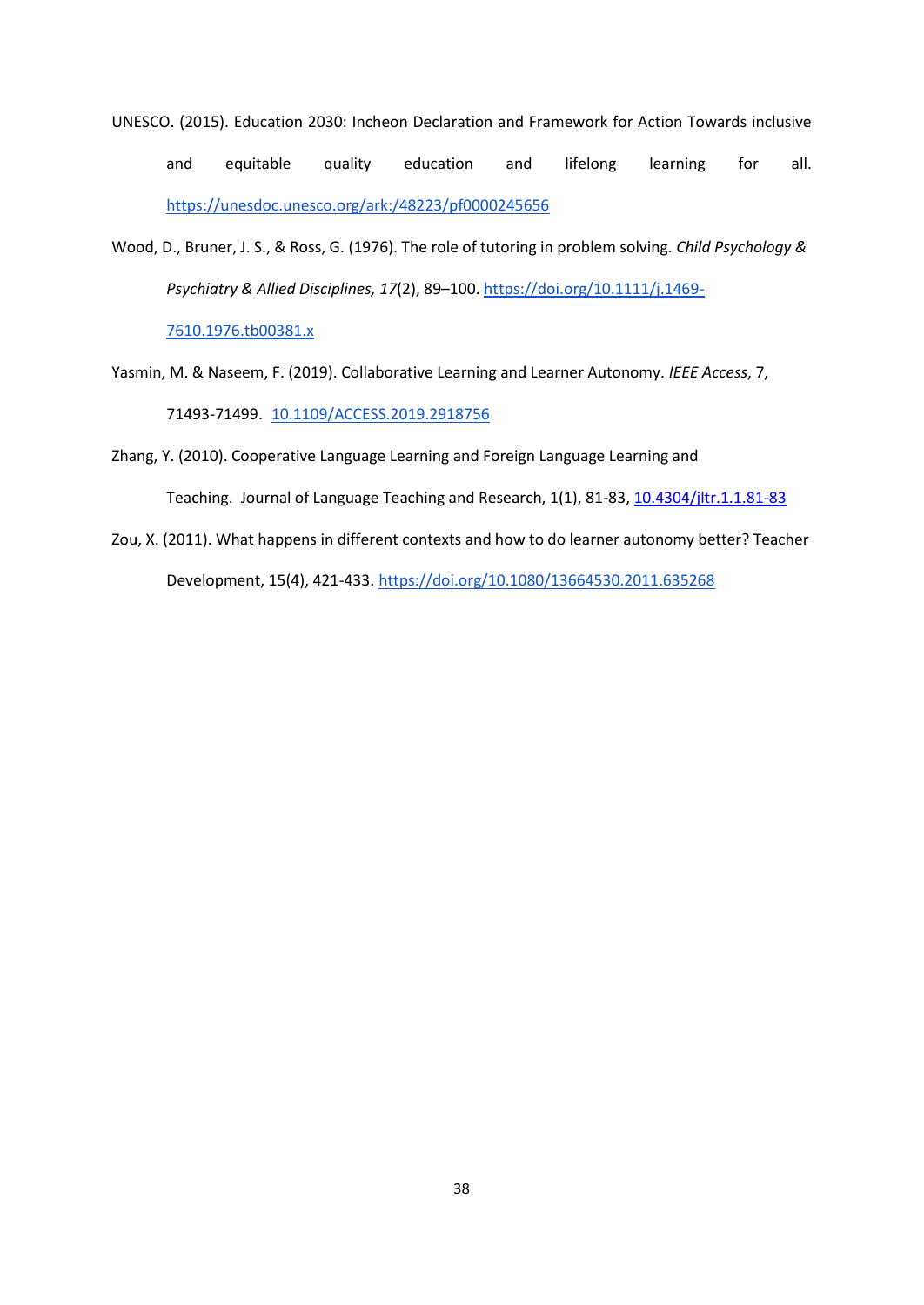# 9. APPENDICES

# 9.1. Appendix A: CCD template

<https://drive.google.com/file/d/1jrLMv1ejMlPJ6rueg5MnVizRweOdsCCX/view?usp=sharing>

9.2. Appendix B: CCD (2n A)

<https://drive.google.com/file/d/156cafMoQTK5dQycg5gsHVSGUFeiO2GW7/view?usp=sharing>

9.3. Appendix C: CCD (2n B)

[https://drive.google.com/file/d/1PAErw0MrT7z\\_Fe1OI4dQV2yHdt2d1R13/view?usp=sharing](https://drive.google.com/file/d/1PAErw0MrT7z_Fe1OI4dQV2yHdt2d1R13/view?usp=sharing)

9.4. Appendix D: Scripts

[https://drive.google.com/file/d/1QbMo1rJ3\\_U\\_Q\\_D3MhT1WyQoS20adE0gi/view?usp=sharing](https://drive.google.com/file/d/1QbMo1rJ3_U_Q_D3MhT1WyQoS20adE0gi/view?usp=sharing)

| 2nA     | total units in<br><b>CCD</b> | <b>CCD</b> units used<br>verbatim | <b>% CCD used</b> | <b>Total units in</b><br>script | <b>CCD</b> units | % CCD in text |
|---------|------------------------------|-----------------------------------|-------------------|---------------------------------|------------------|---------------|
| group 1 | 24                           | 9                                 | 37.50%            | 17                              | 9                | 52.94%        |
| group 2 | 24                           | 12                                | 50.00%            | 20                              | 12               | 60.00%        |
| group 3 | 24                           |                                   | 29.17%            | 11                              |                  | 63.64%        |
| group 4 | 24                           | 6                                 | 25.00%            | 19                              | 6                | 31.58%        |
| group 5 | 24                           | 10                                | 41.67%            | 18                              | 10               | 55.56%        |

9.5. Appendix E: Script analysis grid

Figure E1. 2n A

| 2nB     | total units in<br><b>CCD</b> | <b>CCD</b> units used<br>verbatim | % CCD used | <b>Total units in</b><br>script | <b>CCD</b> units | % CCD in text |
|---------|------------------------------|-----------------------------------|------------|---------------------------------|------------------|---------------|
| group 1 | 17                           | 10                                | 58.82%     | 18                              | 10               | 55.56%        |
| group 2 | 17                           | 12                                | 70.59%     | 15                              | 12               | 80.00%        |
| group 3 | 17                           | 10                                | 58.82%     | 19                              | 10               | 52.63%        |
| group 4 | 17                           | 12                                | 70.59%     | 20                              | 12               | 60.00%        |

Figure E2. 2n B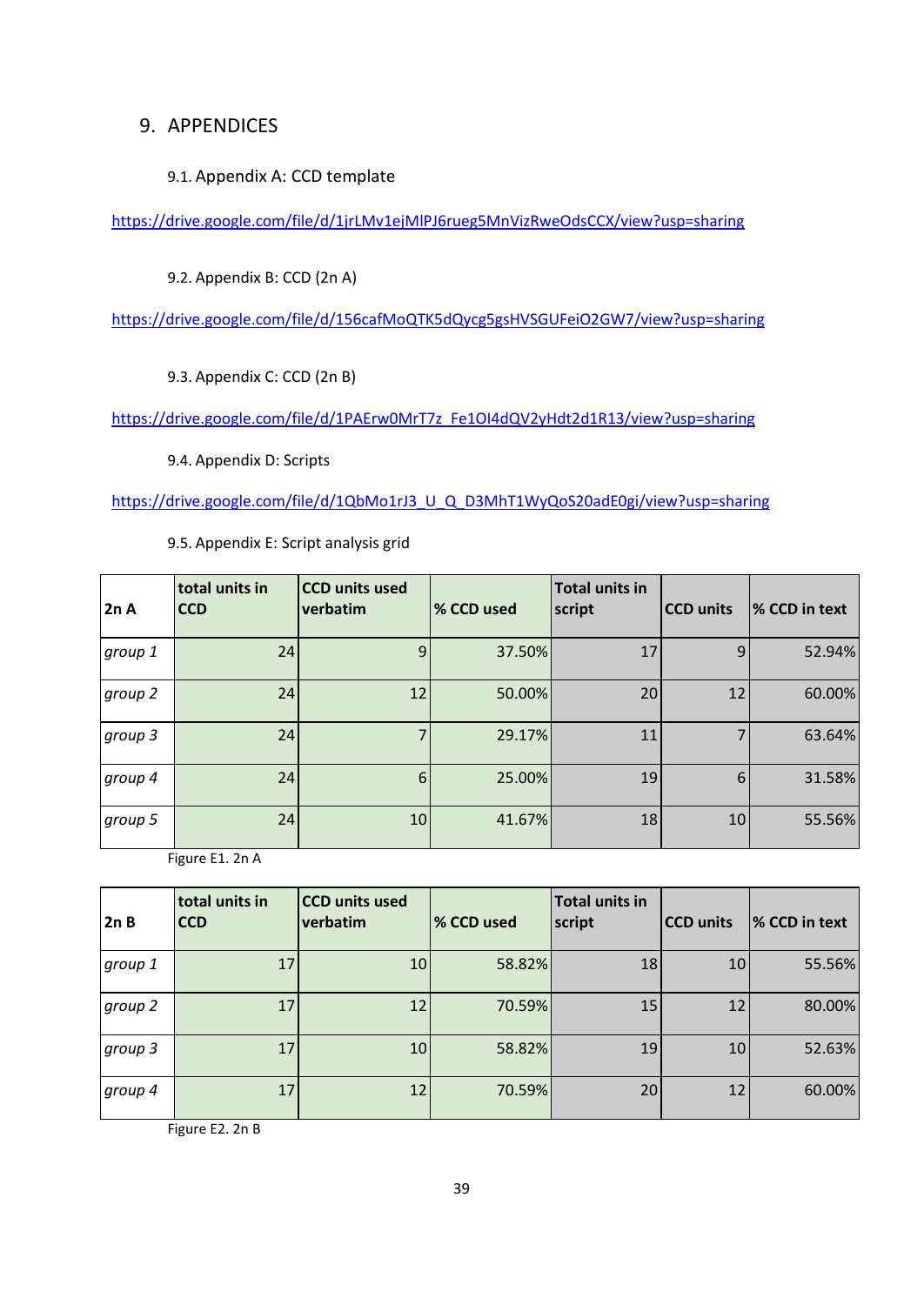# 9.6. Appendix F: Observation grid

| <b>Group 1 *RECORDING AVAILABLE</b>                             | Observer 1 | <b>Observer 2</b>                                                                        | <b>Observer 3</b> |
|-----------------------------------------------------------------|------------|------------------------------------------------------------------------------------------|-------------------|
| <b>ORDER</b>                                                    |            | 1st                                                                                      | 2nd               |
| Did they remember the CCD?                                      |            | Not at first. Salma did                                                                  | Yes               |
| Did they use the CCD?                                           |            | Yes                                                                                      | Yes               |
| Were they prompted to use it?                                   |            | Yes                                                                                      | Yes               |
| Did they use any other source of<br>info (Google)?              |            | No (they mention it<br>but when reminded<br>about CCD they<br>decided to use the<br>CCD) | No                |
| They didn't use the CCD nor any<br>other source of info         |            | No                                                                                       | No                |
| They remember the information<br>because it was included in CCD |            | <b>No</b>                                                                                |                   |
| Group <sub>2</sub>                                              | Observer 1 | <b>Observer 2</b>                                                                        | <b>Observer 3</b> |
| <b>ORDER</b>                                                    |            | 1st                                                                                      |                   |
| Did they remember the CCD?                                      |            | No                                                                                       |                   |
| Did they use the CCD?                                           |            | Yes                                                                                      |                   |
| Were they prompted to use it?                                   |            | Yes                                                                                      |                   |
| Did they use any other source of<br>info (Google)?              |            | No                                                                                       |                   |
| They didn't use the CCD nor any<br>other source of info         |            | No                                                                                       |                   |
| They remember the information<br>because it was included in CCD |            | No                                                                                       |                   |
| Group 3                                                         | Observer 1 | <b>Observer 2</b>                                                                        | <b>Observer 3</b> |
| <b>ORDER</b>                                                    | 1st        |                                                                                          |                   |
| Did they remember the CCD?                                      | No         |                                                                                          |                   |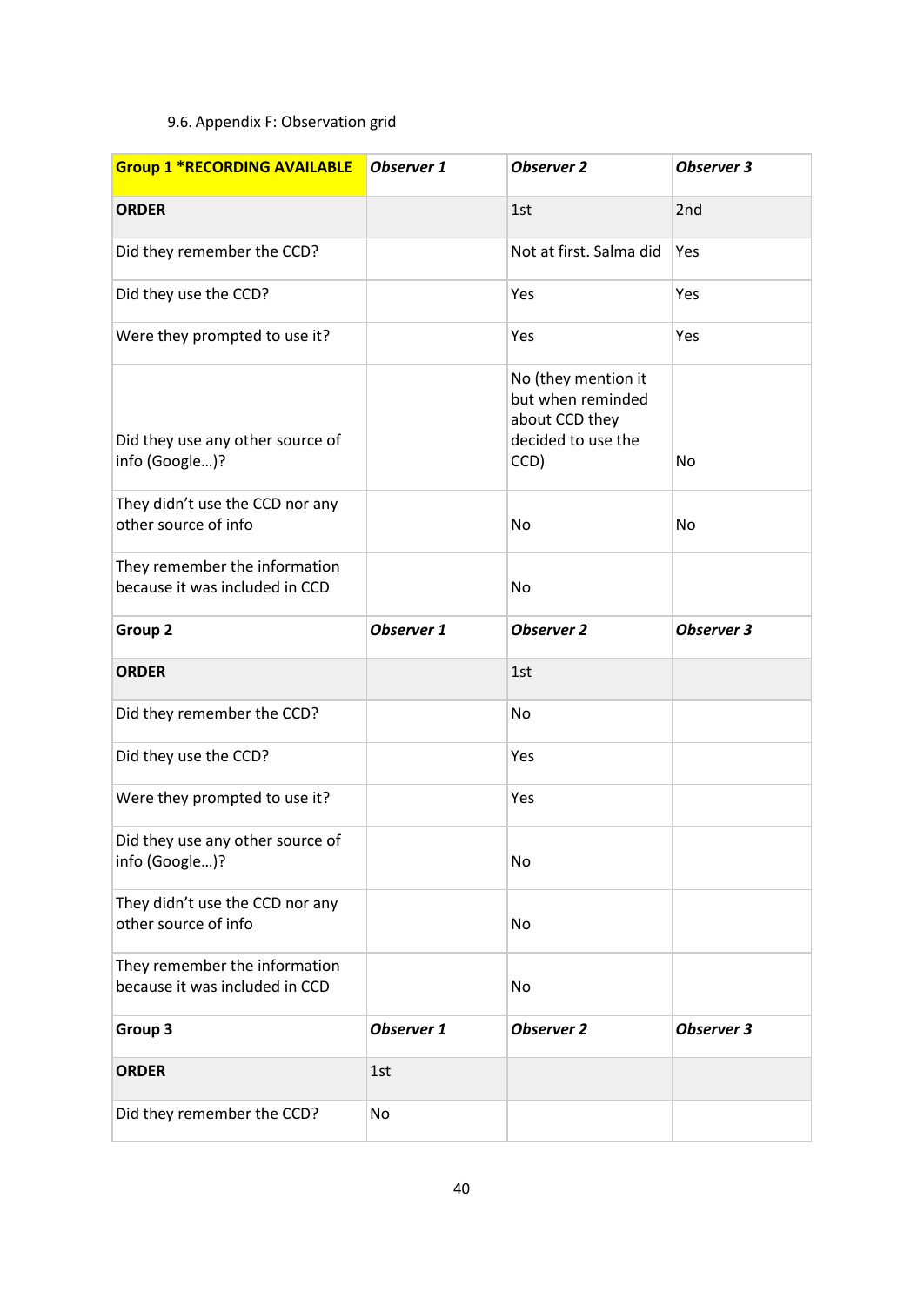| Did they use the CCD?                                           | Yes        |                   |                   |
|-----------------------------------------------------------------|------------|-------------------|-------------------|
| Were they prompted to use it?                                   | Yes        |                   |                   |
| Did they use any other source of<br>info (Google)?              | No         |                   |                   |
| They didn't use the CCD nor any<br>other source of info         | No         |                   |                   |
| They remember the information<br>because it was included in CCD | No         |                   |                   |
| Group 4                                                         | Observer 1 | <b>Observer 2</b> | <b>Observer 3</b> |
| <b>ORDER</b>                                                    |            |                   | 1st               |
| Did they remember the CCD?                                      |            |                   | No                |
| Did they use the CCD?                                           |            |                   | Yes               |
| Were they prompted to use it?                                   |            |                   | Yes               |
| Did they use any other source of<br>info (Google)?              |            |                   | No                |
| They didn't use the CCD nor any<br>other source of info         |            |                   | No                |
| They remember the information<br>because it was included in CCD |            |                   | No                |
| <b>Group 5 *RECORDING AVAILABLE</b>                             | Observer 1 | <b>Observer 2</b> | <b>Observer 3</b> |
| <b>ORDER</b>                                                    | 1st        | 2nd               |                   |
| Did they remember the CCD?                                      | No         | Yes               |                   |
| Did they use the CCD?                                           | Yes        | Yes               |                   |
| Were they prompted to use it?                                   | Yes        | Yes               |                   |
| Did they use any other source of<br>info (Google)?              | No         | No                |                   |
| They didn't use the CCD nor any<br>other source of info         | No         | No                |                   |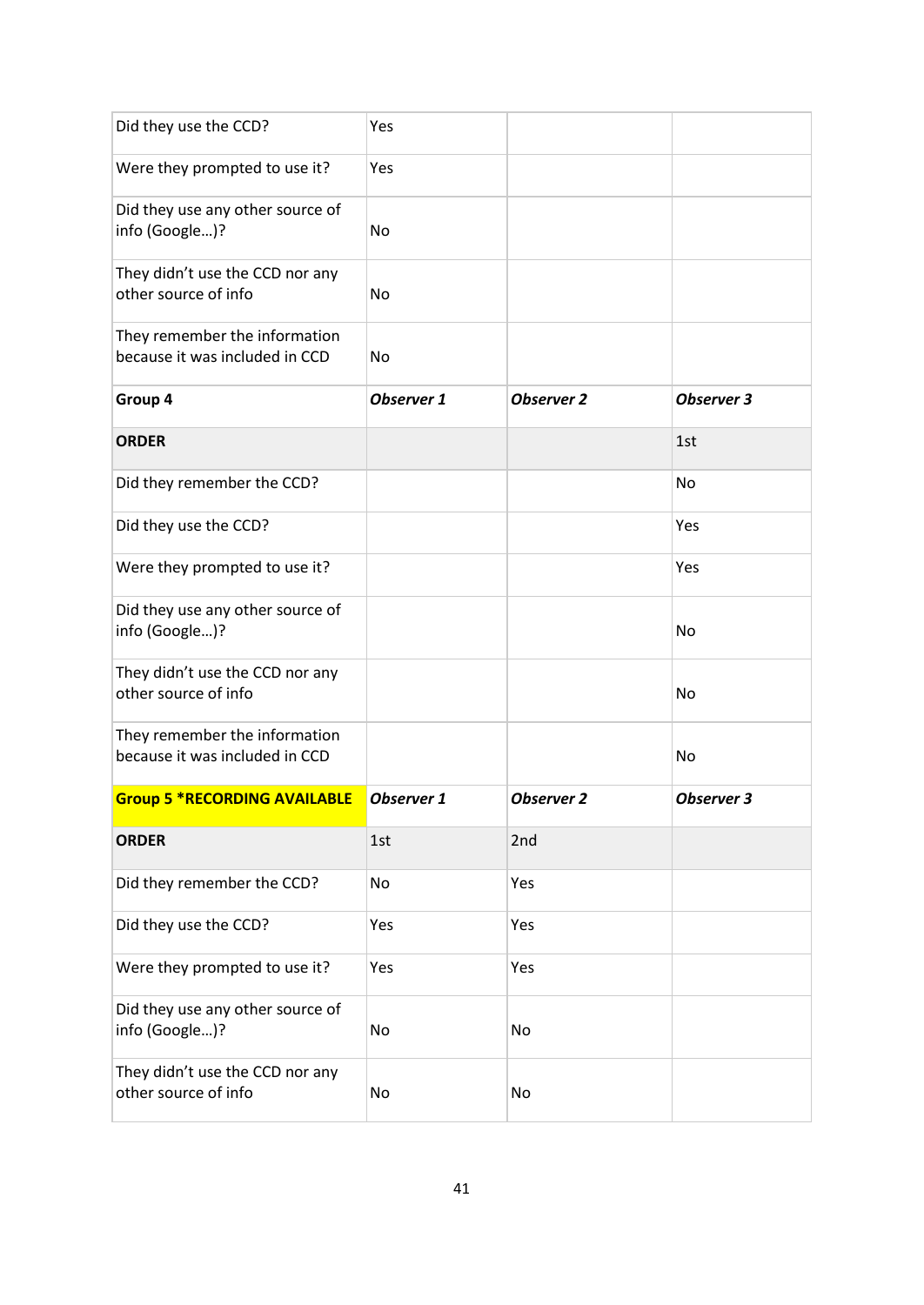| They remember the information  |    |    |  |
|--------------------------------|----|----|--|
| because it was included in CCD | No | No |  |
|                                |    |    |  |

Table F1. 2n A

| Group 1                                                         | Observer 1                                             | <b>Observer 2</b> | <b>Observer 3</b> |
|-----------------------------------------------------------------|--------------------------------------------------------|-------------------|-------------------|
| <b>ORDER</b>                                                    | 1st                                                    |                   |                   |
| Did they remember the CCD?                                      | No                                                     |                   |                   |
| Did they use the CCD?                                           | Yes                                                    |                   |                   |
| Were they prompted to use it?                                   | Yes                                                    |                   |                   |
| Did they use any other source of<br>info (Google)?              | Yes (one student<br>remembered all<br>the information) |                   |                   |
| They didn't use the CCD nor any<br>other source of info         | No.                                                    |                   |                   |
| They remember the information<br>because it was included in CCD | No                                                     |                   |                   |
| Group 2                                                         | <b>Observer 1</b>                                      | <b>Observer 2</b> | <b>Observer 3</b> |
| <b>ORDER</b>                                                    | 1st                                                    | 2nd               |                   |
| Did they remember the CCD?                                      | No                                                     | Yes               |                   |
| Did they use the CCD?                                           | Yes                                                    | Yes               |                   |
| Were they prompted to use it?                                   | Yes                                                    | No                |                   |
| Did they use any other source of<br>info (Google)?              |                                                        | No                |                   |
| They didn't use the CCD nor any<br>other source of info         |                                                        | No                |                   |
| They remember the information<br>because it was included in CCD |                                                        | No                |                   |
| <b>Group 3 *RECORDING AVAILABLE</b>                             | Observer 1                                             | <b>Observer 2</b> | Observer 3        |
| <b>ORDER</b>                                                    |                                                        | 1st               | 2nd               |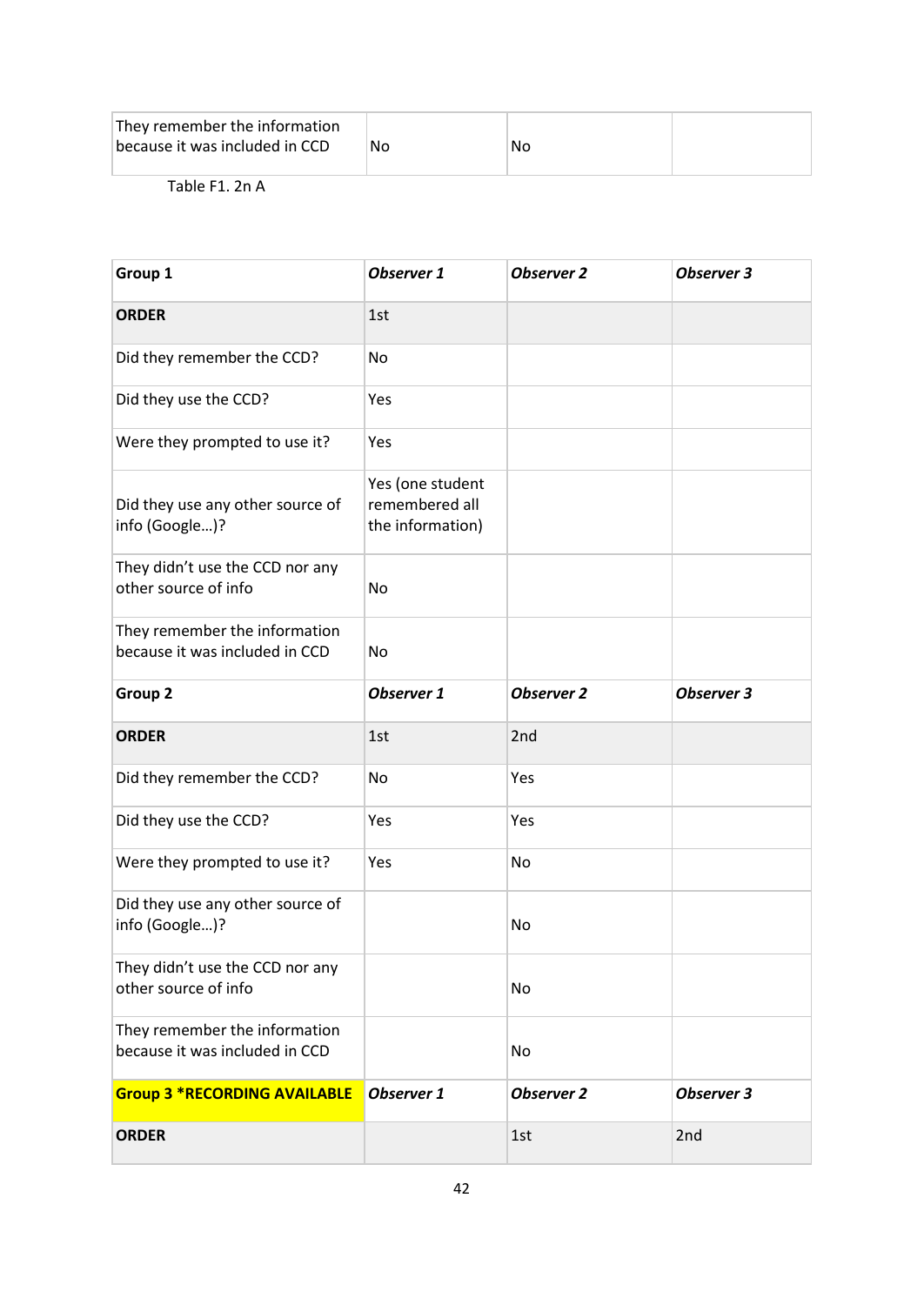| Did they remember the CCD?                                      |            | One student<br>remembers / two<br>other students admit<br>they don't |            |
|-----------------------------------------------------------------|------------|----------------------------------------------------------------------|------------|
| Did they use the CCD?                                           |            | Yes                                                                  | Yes        |
| Were they prompted to use it?                                   |            | Yes                                                                  | No         |
| Did they use any other source of<br>info (Google)?              |            | Yes (from jigsaw<br>reading task)                                    | <b>No</b>  |
| They didn't use the CCD nor any<br>other source of info         |            | <b>No</b>                                                            | <b>No</b>  |
| They remember the information<br>because it was included in CCD |            | no                                                                   | No         |
|                                                                 |            |                                                                      |            |
| Group 4                                                         | Observer 1 | <b>Observer 2</b>                                                    | Observer 3 |
| <b>ORDER</b>                                                    |            |                                                                      | 1st        |
| Did they remember the CCD?                                      |            |                                                                      | <b>No</b>  |
| Did they use the CCD?                                           |            |                                                                      | Yes        |
| Were they prompted to use it?                                   |            |                                                                      | Yes        |
| Did they use any other source of<br>info (Google)?              |            |                                                                      | <b>No</b>  |
| They didn't use the CCD nor any<br>other source of info         |            |                                                                      | <b>No</b>  |

Table F2. 2n B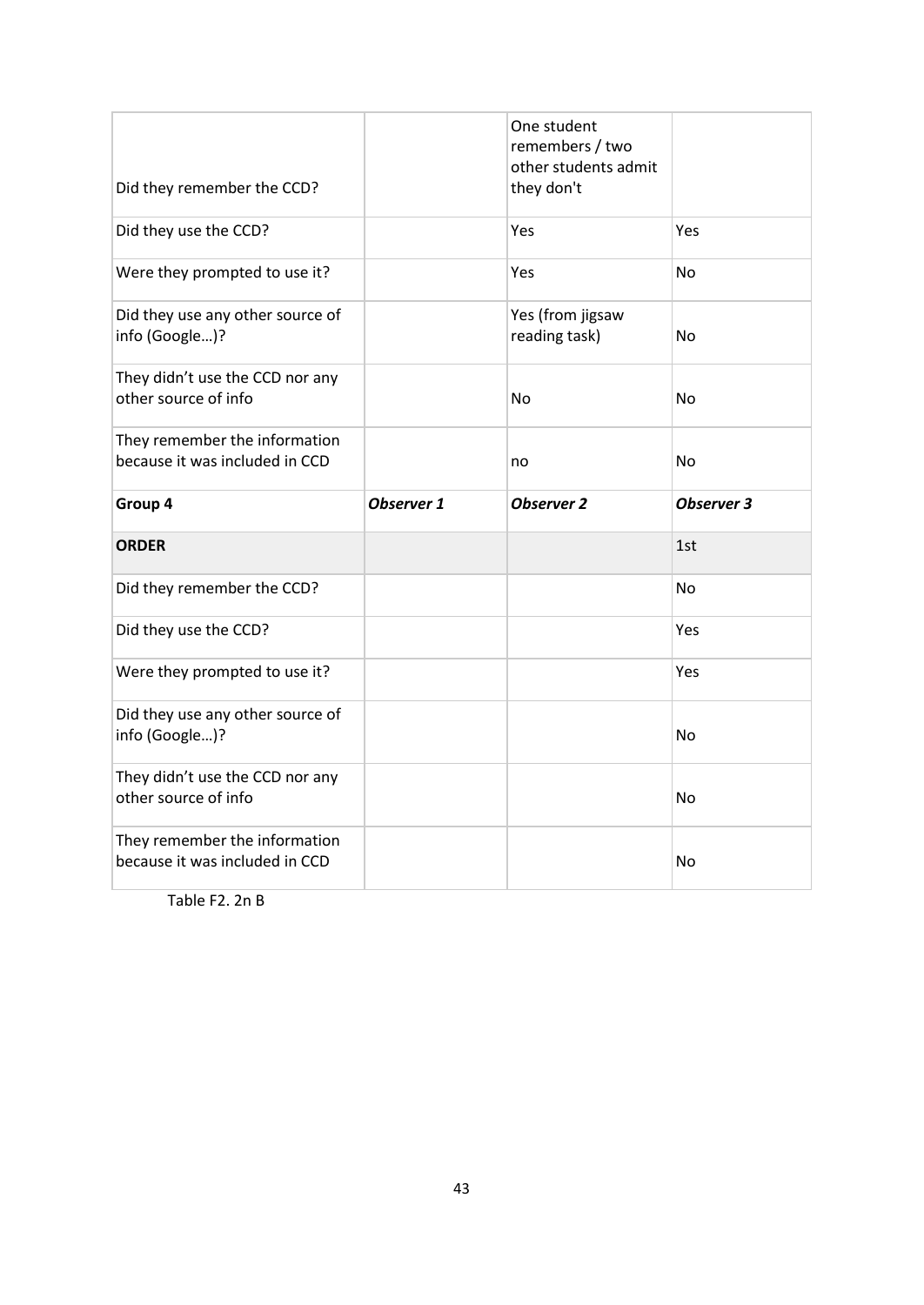# 9.7. Appendix G: Session 6 transcripts

Relevant excerpts are transcribed here using the following symbols adapted from the *Jefferson Transcript Notation System*:

| T1, T2             | Teacher 1, Teacher 2                                |
|--------------------|-----------------------------------------------------|
| S1, S2, S3         | Student 1, Student 2, Student 3                     |
| <b>STUDENT</b>     | When a name is mentioned                            |
| (.)                | A brief pause                                       |
| (# of seconds)     | A timed pause                                       |
| <b>XXX</b>         | Unclear speech                                      |
| <text></text>      | Speech delivered more slowly than usual for the     |
|                    | speaker                                             |
| $\gt$ text $\lt$   | Speech delivered more rapidly than usual for the    |
|                    | speaker                                             |
| $=$                | Latching                                            |
| underlining        | Rise in volume or emphasis                          |
|                    | Prolongation of a sound                             |
| (( )               | Non-verbal activity                                 |
| bold               | Another language is used                            |
| italics            | English translation (when another language is used) |
| 个                  | Rising pitch or intonation                          |
| ↓                  | Falling pitch or intonation                         |
| $\infty$           | Unfinished sentence                                 |
| $\left[ \ \right]$ | Start and end points of overlapping speech          |
| °text <sup>o</sup> | Whisper, reduced volume, or quiet speech            |

9.7.1. Subappendix G1: Group 1 2n A

# *From minute 02:55 to 04:28*

- 1. S1: **Cómo** (.) How (.) you (.) start (.) the part 1 STUDENT ↑
- 2. *How*
- 3. S3: I don't know ↑
- 4. S1: OK (.) nice ↓
- 5. T1: OK (.) STUDENT said it ((talking to another group))
- 6. SS: XXX
- 7. T1: Ok girls (.) are you deciding who: (.) [does what ↑
- 8. S2: **Si**]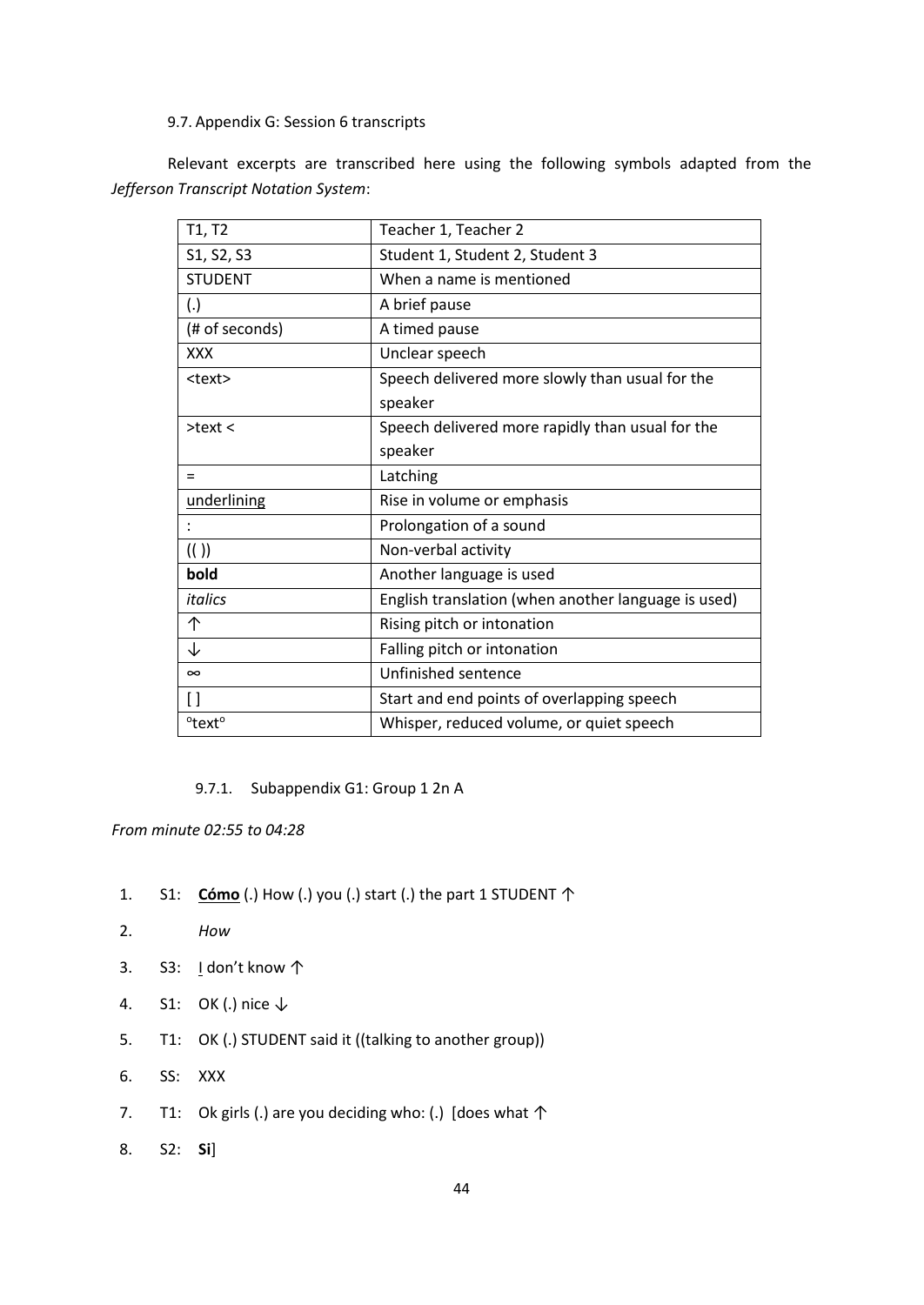- 9. *Yes*
- 10. SS: Yes
- 11. S1: STUDENT have part one (.) [STUDENT and STUDENT have part two: (.) and she have part
- 12. three
- 13. S4: I do part three]
- 14. T1: And where are you going to find the information ↑
- 15. S1: (.) In Google  $\downarrow$
- 16. T1: (.) OK (.) because we didn't [do this in class ↑
- 17. S2: **O también en** ∞ ]
- 18. *Also in*
- 19. S1: Or in the papers you: (.) [you
- 20. S2: **en**] **el documento que tenemos en Classroom** ((referring to Google Classroom))
- 21. *in the file we have on Classroom*
- 22. S3: °you gave° ((helping S1 to finish the sentence))
- 23. T1: Ah: ↑ Where is this document ↑ Let's see ↑ (.) What document is it ↑
- 24. S1: ((rephrasing her own utterance in English)) ° on the document in Classroom<sup>o</sup>
- 25. S2: **Entra a Classroom**
- 26. *Access Classroom*
- 27. S4: I have a picture (2) the last day  $\infty$
- 28. T1: You took a photo ↑ Aha:
- 29. S2: **Vale** (.) **a trabajo de clase** (2) **Sesión tres creo**
- 30. *OK in Classwork I think it's session three*
- 31. S2: (2) **No** (.) **eso es una foto** STUDENT ((to another student who is clicking on a file))
- 32. *No this is a picture*
- 33. S2: **Es un documento**
- 34. *It's a file*
- 35. T1: Where is all the information [that you ha:ve ↑
- 36. S2: **En Student's book]** ↑
- 37. *In the Student's book*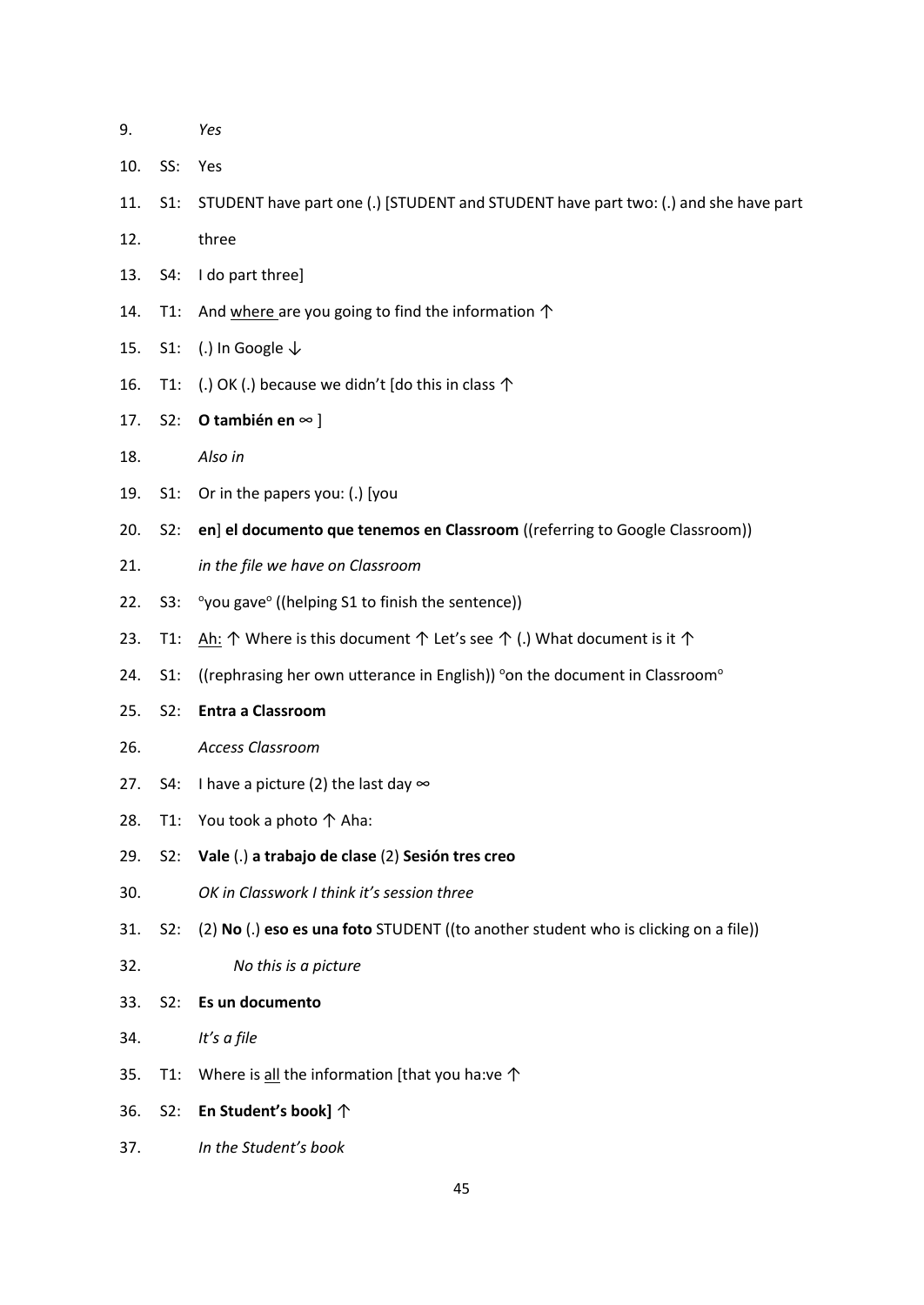- 38. T1: (.) STUDENT do you remember  $\uparrow$  (.) What was it  $\uparrow$
- 39. S2: In Student's book (.) **no** ↓ **a ver** (.) >**baja baja** <
- 40. *no let's see scroll down scroll down*
- 41. S1: **No** ↓ (.) **abajo es lo que hemos visto** (.) **no**
- 42. *No the file at the bottom is the one we've just seen no*
- 43. S2: **Baja** ↓ >**Es que está abajo**< (.) **yo he entrado**
- 44. *Scroll down It is at the bottom I've accessed it*
- 45. S1: Class diary (.) **tiene que ser** ∞ **claro tiene que ser ese**
- 46. *Class diary it must be it must be this one*
- 47. S2: (2) **Entra**
- 48. *Click on it*
- 49. S1: <**Esperate**:> **chiqui:lla** (4) **entra des del movil tu** (.) **porfa** (2) **que yo no tengo el wifi**
- 50. *Wait baby access from your mobil phone please that the wifi is not working for me*
- 51. S2: **Sí** (.) **entra tu** XX
- 52. *Yes access it*
- 53. S1. **Que yo no tengo el wifi** ↑
- 54. *The wifi is not working for me*

#### *From minute 05:20 to 05:55*

- 55. S1: **Vale ya esta** (3) <**Classroom**> (3) >**Vale ahora sí que**< **podemos**
- 56. *OK that's it Classroom Alright now we can see it*
- 57. SS: XXX
- 58. S1: **Va**:**le** (.) **aquí**:
- 59. Alright here
- 60. S2 **A tarea=trabajo de classe**
- 61. *In Classwork*
- 62. S1 **En Class diary**
- 63. *In Class diary*
- 64. S2: **Entra**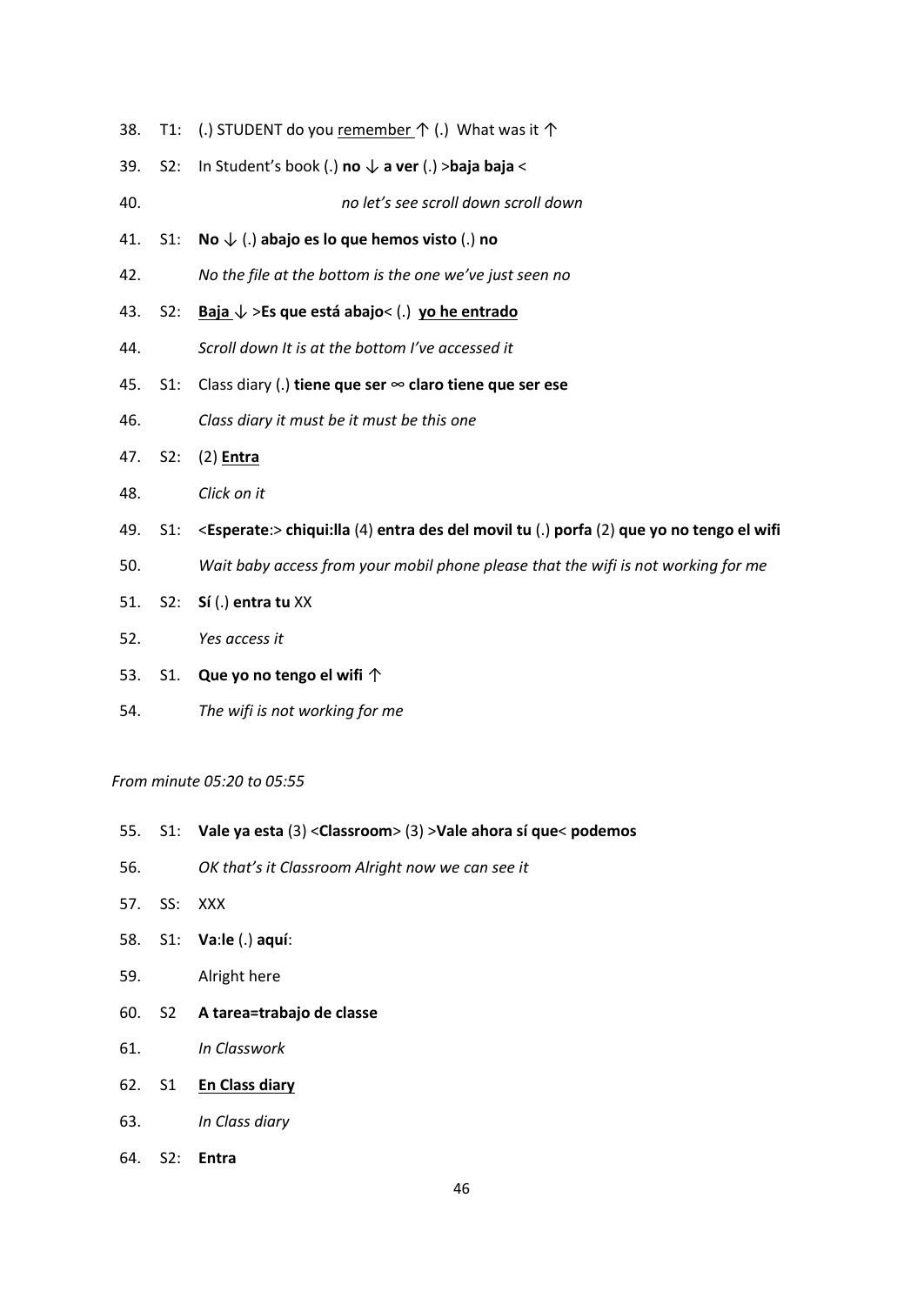- 65. *Click on it*
- 66. S1: **Vale** (.) **aquí** (.)<sup>o</sup>joder no deja<sup>o</sup> ((they can't access the CCD from the tablet))
- 67. *Alright oh damn it won't work*
- 68. S2: **Me imagino que no es este**
- 69. *I guess it's not this one*
- 70. T1: What if you try using a laptop (.) maybe:  $\uparrow$  = You don't have any computers  $\uparrow$
- 71. S1: Yes (.) he have= she have
- 72. S3: **[No puedes sacar el tuyo** ↑
- 73. *Can't you get yours*
- 74.  $T1: So(.)$  come  $o:n()$  we cannot work] without the laptop</u>

#### *From minute 09:46 to 10:35*

- 75. S3: **On és** ↑ ((student 3 has a laptop and is trying to get to the CCD))
- 76. *Where is it*
- 77. T2: (.) You (.) go (.) to  $\infty$  Exactly (.) uhm = Well is class diary you want (.) right  $\uparrow$  =
- 78. What do you want  $\uparrow$  (.) [What are you looking for  $\uparrow$
- 79. S3: **Donde temenos que entrar** ↑] ((asking the other students))
- 80. *Where do we have to click*
- 81. S1: **Al Class diary**
- 82. *On Class diary*
- 83. S3: **Vale (.) de aquí podemos coger información** ↓
- 84. *OK, here we have information*
- 85. S1: First (.) What is aluminium fo:il ↑ (.) Aluminium is a metal ((reading from
- 86. the CCD))
- 87. T2: Aha (.) ve:ry good (.) ve:ry good (.)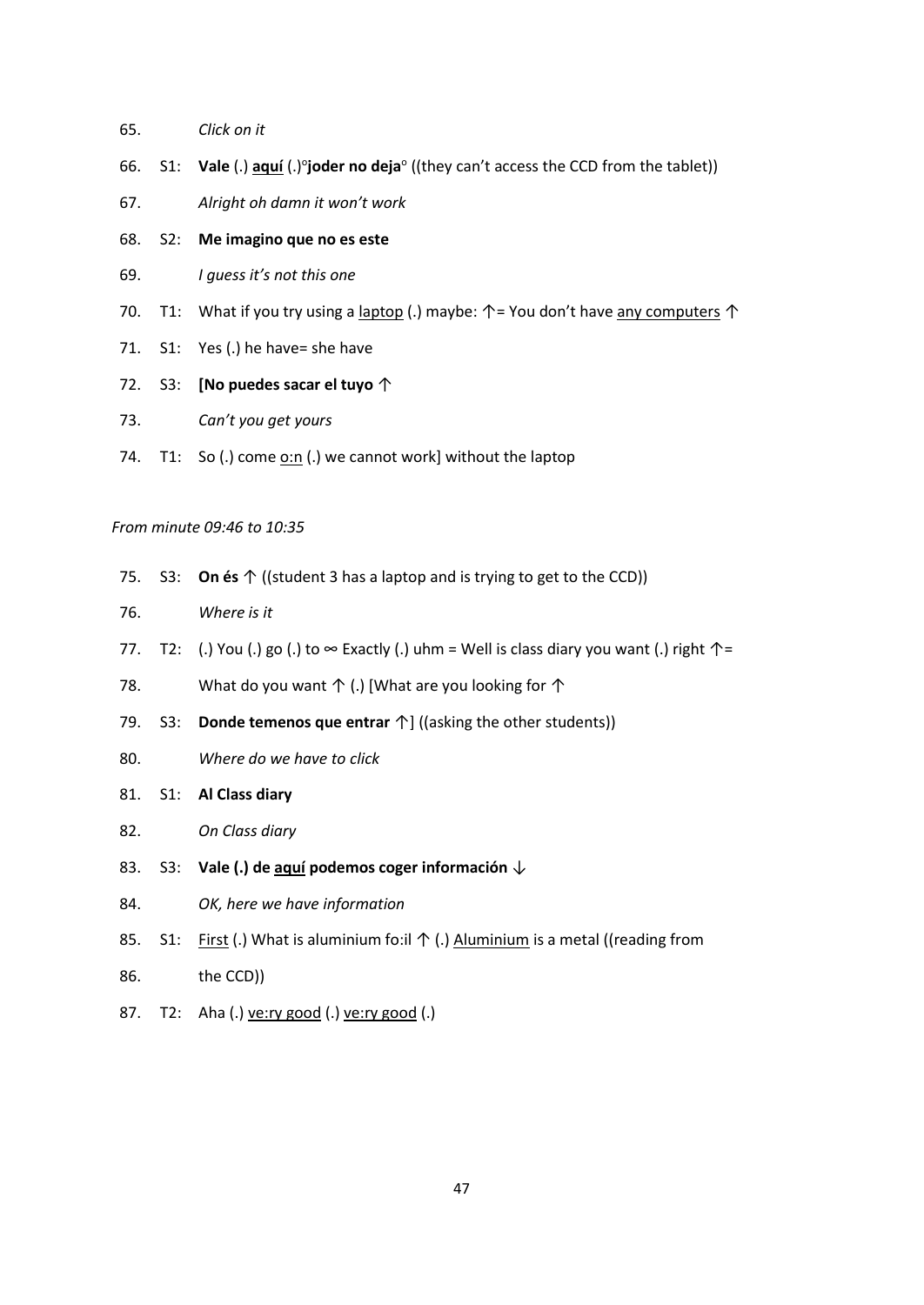# 9.7.2. Subappendix G2: Group 5 2n A

*From minute 00:34 to 00:49*

- 1. T1: Where are you going to find this information ↑
- 2. S1: **En la cosa esta que** XXX
- 3. *In that thingy that*
- 4. T1: **Qué cosa** ↑
- 5. *which thing*
- 6. S1: **En la** (.) **esto** XXX
- 7. *In the this*
- 8. S2: **Es esto** ↑ ((pointing at the CCD. They access it))
- 9. *Is it this one*

# *From minute 03:15 to 03:28*

| 10. |     | S2: Es que sé cómo $\infty$ es que no entiendo esto la verdad                    |
|-----|-----|----------------------------------------------------------------------------------|
| 11. |     | I don't know how<br>it's just that I don't understand it                         |
| 12. | S3: | Hay tres partes del video (.) yo voy a hacer la última parte (.) > o sea temenos |
| 13. |     | The video has three parts<br>I'm doing the last one<br>I mean we have to         |
| 14. |     | que escribir< (2) Yo hago la la última parte                                     |
| 15. |     | write it down<br>I'm doing the last part                                         |
| 16. | S2: | Es que yo no sé inglés (.) tio $\downarrow$                                      |
| 17. |     | Come on, I can't speak English                                                   |

# *From minute 04:35 to 05:20*

- 18. T2: Do you remember the alternatives to aluminium foil  $\uparrow$
- 19. S2: Eh: (.) no
- 20. S1: <Ah **si si**>(.) The:
- 21. *yes yes*
- 22. T2: Any alternatives ↑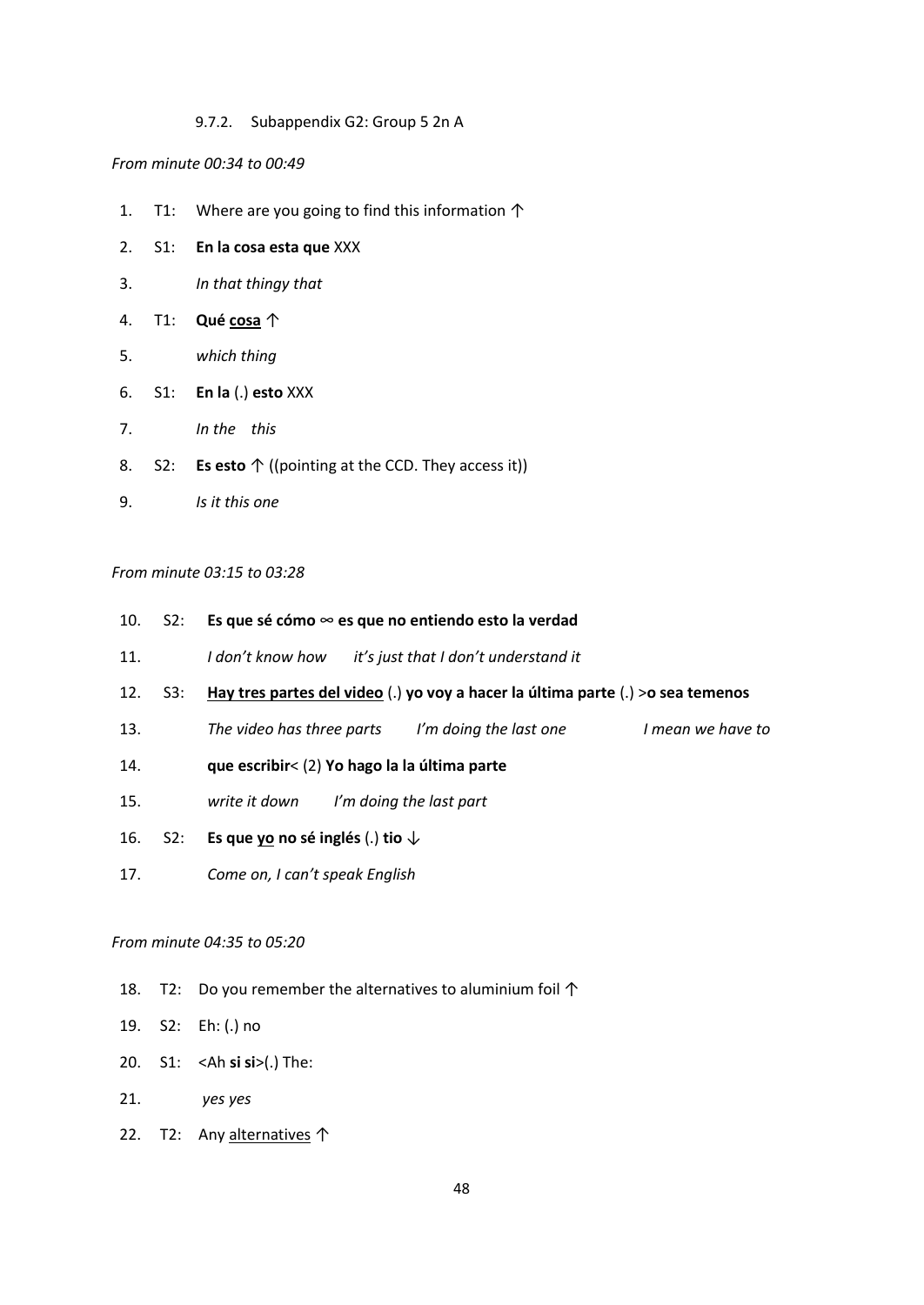- 23. S3: The: ∞ (.) **la cosa que hemos hecho** (2) **del papel de plástico** ((referring to oilcloth))
- 24. *the thingy we made with plastic paper*
- 25. T2: In English ↑
- 26. S3: I don't remember
- 27. T2: The alternatives
- 28. T1: (.) They are here (.) right  $\uparrow$  ((pointing at the CCD, which they had previously
- 29. accessed)) Here you have all the information (.) Where is it  $\uparrow$
- 30. S1: >**El taper el taper**<
- 31. *The tupperware the tupperware*
- 32. S3: Yes (.) the tupperware=
- 33. T2: (.) continue] (.) continue (.) continue ((telling them to continue browsing the CCD))
- 34. S3: **Ah mira** (.) The wax paper= ((reading from the CCD))
- 35. *Oh look*
- 36. T2: Aha
- 37. S3: Eh (.) reusing aluminium=
- 38. T2: reusing aluminium=
- 39. S3: and the sandwich wrap
- 40. T2: and the sandwich wrap (.) so we have these four alternatives  $\uparrow$

#### *From minute 06:45 to 07:05*

- 41. S3: **Tía** (.) **tía** STUDENT (.) STUDENT **tu haces las alternativas** (.)
- 42. *Hey hey you do the alternatives*
- 43. **Es esto básicamente** ((pointing at the corresponding slide of the CCD))
- 44. *It's basically this*
- 45. S1: [**La** STUDENT **y yo hacemos la** solution
- 46. STUDENT *and I do the*
- 47. S2: **Y qué tengo que hacer aquí**] ↑
- 48. *And what do I have to do*
- 49. S3: **Decirlo en plan** (.) **explicar las** alternatives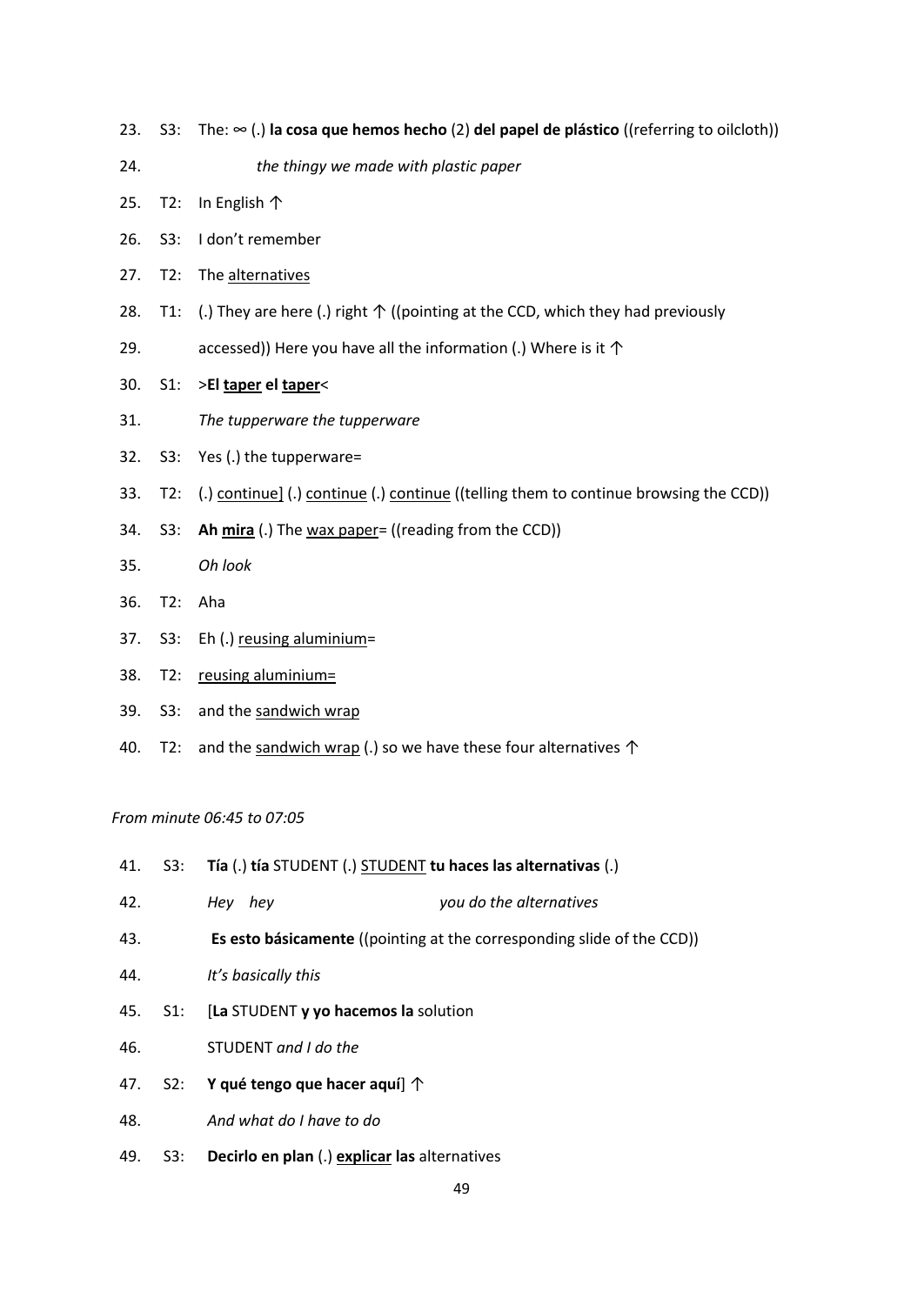| 50. |         | Say them I mean explain the                                                        |
|-----|---------|------------------------------------------------------------------------------------|
| 51. | S2:     | >Y tu te piensas que yo he entendido las alternatives para explicarlas< $\uparrow$ |
| 52. |         | And you think I've understood the alternatives and that I can explain them         |
| 53. | T2:     | Well (.) but you can have the script (.) tendrás el guión (.) and you'll read      |
| 54. |         | You'll have the script                                                             |
|     | 55. S2: | Uala que muerte                                                                    |
| 56. |         | Wow it's impossible                                                                |

# *From minute 08:00 to 09:59*

| 57. | S2: | Alternatives (.) qué: qué hay que explicar $\uparrow$ (.) Lo del aluminium lo de: $\infty$ lo que                      |  |  |  |  |
|-----|-----|------------------------------------------------------------------------------------------------------------------------|--|--|--|--|
| 58. |     | what what do we have talk about about<br>about<br>what we                                                              |  |  |  |  |
| 59. |     | hemos ido haciendo=                                                                                                    |  |  |  |  |
| 60. |     | have been doing                                                                                                        |  |  |  |  |
| 61. | T2: | Exactly (.) you need to explain these four alternatives o:f (.) aluminium foil (.) yes $\uparrow$                      |  |  |  |  |
| 62. | S2: | O sea hem d'explicar (2) >he d'explicar lo de< (2) lo de (3) lo de reciclar el papel $\uparrow$                        |  |  |  |  |
| 63. |     | So we have to talk<br>about<br>about<br>recycling paper                                                                |  |  |  |  |
| 64. | T2: | Aha (.) reusing                                                                                                        |  |  |  |  |
| 65. | S2: | lo del aluminio                                                                                                        |  |  |  |  |
| 66. |     | about aluminium                                                                                                        |  |  |  |  |
| 67. | S3: | <b>Esto está bien</b> $\uparrow$ ((asking about her part of the script))                                               |  |  |  |  |
| 68. |     | Is that correct                                                                                                        |  |  |  |  |
| 69. | S2: | Lo de reciclar aluminio <e:sta (.)="" maravilla="" mierda=""> esto de aquí (.) Y: tu (.) pper (.)</e:sta>              |  |  |  |  |
| 70. |     | About recycling aluminium this great crappy thingy this<br>and what does tupperware                                    |  |  |  |  |
| 71. |     | ware (.) qué es $\uparrow$ ((struggling to pronounce the word tupperware))                                             |  |  |  |  |
| 72. |     | mean                                                                                                                   |  |  |  |  |
| 73. | T2: | Tupperware $\uparrow$ Tupperware $\downarrow$ ((emphasising pronunciation))                                            |  |  |  |  |
| 74. | S2: | Un taper $\uparrow$                                                                                                    |  |  |  |  |
| 75. |     | A tupperware                                                                                                           |  |  |  |  |
| 76. | T2: | <b>Exactly</b> (.) Tupperware $\downarrow$ Tupperware $\downarrow$ ((they laugh)) In English $\uparrow$ (.) Tupperware |  |  |  |  |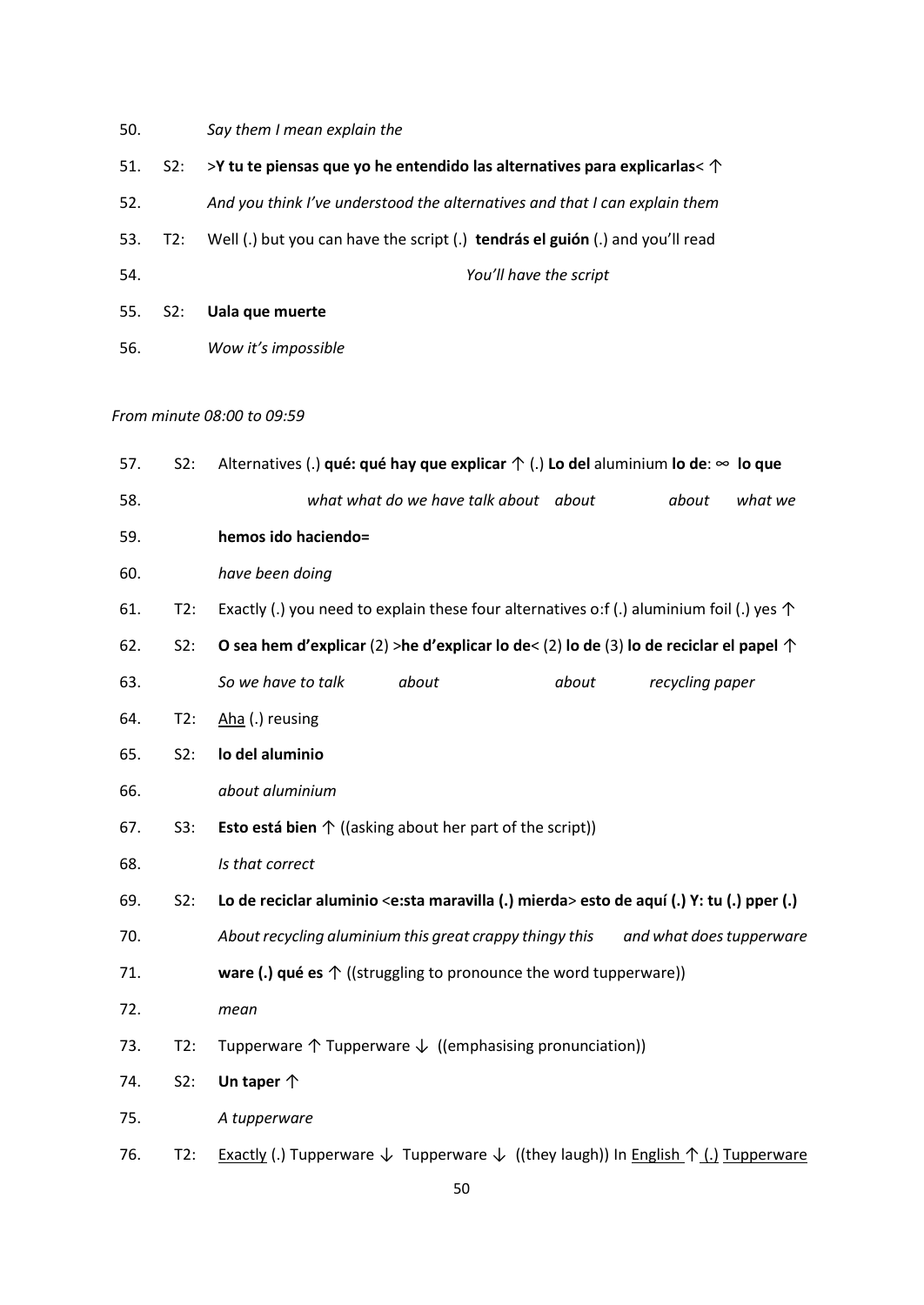|      |     | (.)                                                                                    |
|------|-----|----------------------------------------------------------------------------------------|
| 77.  |     | >en español $\uparrow$ (.) taper<                                                      |
| 78.  |     | in Spanish                                                                             |
| 79.  | S2: | Y no podemos decir taper $\uparrow$                                                    |
| 80.  |     | Can't we just say taper                                                                |
| 81.  | T2: | No (2) that would be in Spanish but this is in English so you need to say tupperware   |
| 82.  | S2: | (.) No me sale a cuenta esto ((the teacher laughs))                                    |
| 83.  |     | It's not worth it                                                                      |
| 84.  | T2: | It's very e:asy (.) tupperware $\downarrow$                                            |
| 85.  | S2: | Tupperware                                                                             |
| 86.  | T2: | Exactly                                                                                |
| 87.  | S2: | <b>Tupperware</b>                                                                      |
| 88.  | T2: | You see (.) tupperware                                                                 |
| 89.  | S2: | Flipa flipa >tupperwa:re< ((faking a British accent)) ((the student laughs)) Bueno (.) |
| 90.  |     | That's amazing<br>Well                                                                 |
| 91.  |     | tupperware is an alternative to aluminium foil because it's ((reading from CCD))       |
| 92.  | S3: | Becau:se ((helping S2 pronounce this word correctly))                                  |
| 93.  | T2: | Because $\downarrow$ ((pronouncing the word properly))                                 |
| 94.  | S2: | Because 个                                                                              |
| 95.  | S1: | Becau:se ((offering correct pronunciation))                                            |
| 96.  | S2: | Because $\uparrow$ ((the student pronounces the word properly))                        |
| 97.  | T2: | <u>Aha</u>                                                                             |
| 98.  | S2: | Because it is re: (.) e:h $\uparrow$ ((the student continues reading from the CCD))    |
| 99.  | T2: | Reusable ((helping the student to pronounce this word))                                |
| 100. | S2: | Reusable and it (.) keeps (.) food (.) fresh                                           |
| 101. | T2: | <reusable></reusable>                                                                  |
| 102. | S2: | Reu (.) sable                                                                          |
| 103. | T2: | Aha (.) and because                                                                    |
| 104. | S2: | And because                                                                            |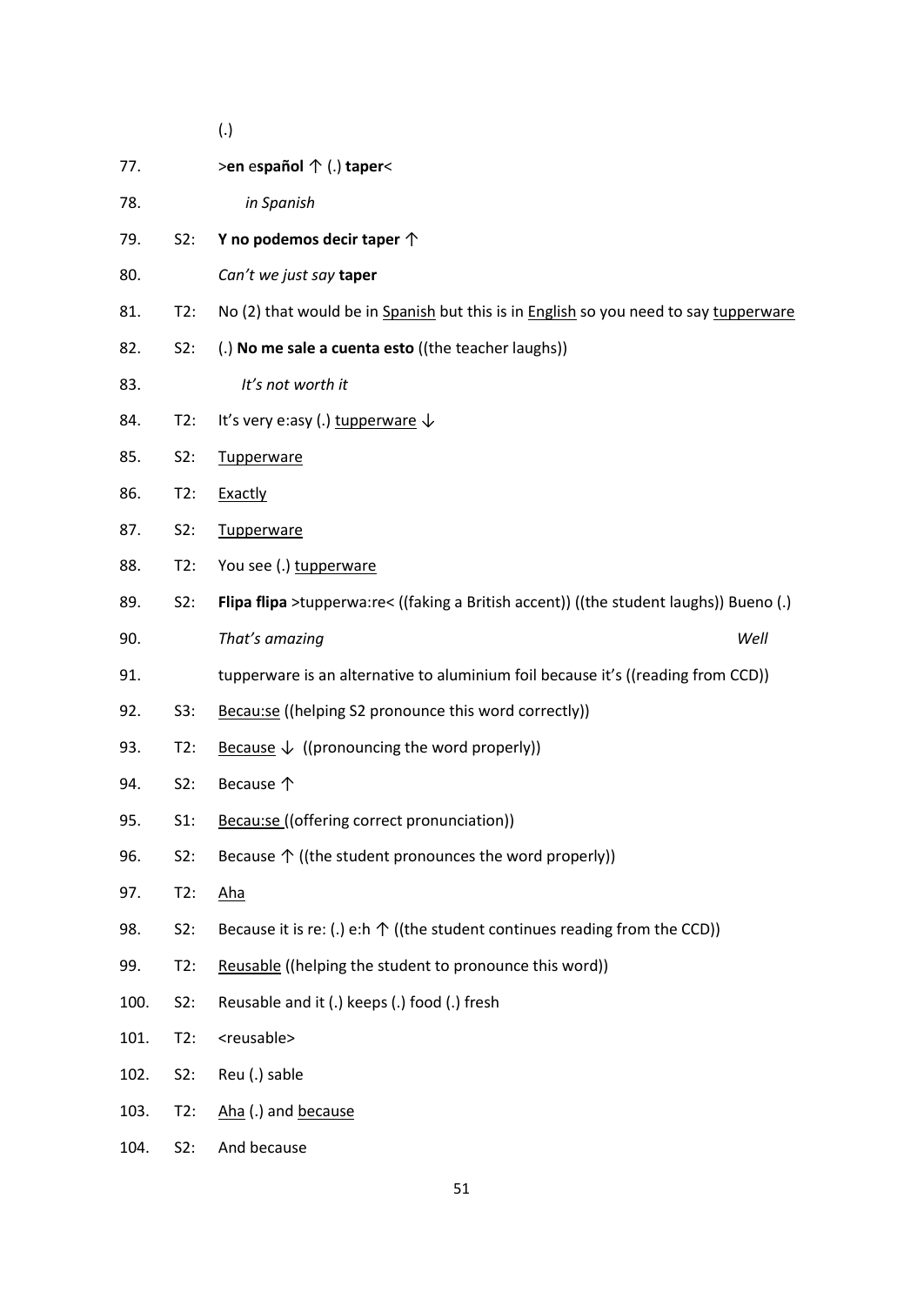- 105. T2: Exactly (.) What about wax paper ↑
- 106. S2: Wax paper is an alternative to aluminium foil becau:se it is (.) light ((reading from CCD
- 107. and emphasising pronunciation))
- 108. S1: Light ((helping with pronunciation))
- 109. S2: Light ↑ (the student laughs))
- 110. T2: Good (.) good

# 9.7.3. Subappendix G3: Group 3 2n B

# *From minute 01:10 to 02:05*

- 1. S2 Teníamos la primera parte=
- 2. *We already have part one*
- 3. T1 Oh (.) OK (.) fantastic
- 4. S1 **Dónde estaba** ↑
- 5. Where was it
- 6. T1 Oh (.) very goo:d (.) And where did you find the information for the first part  $\uparrow$
- 7. S1: >**Yo yo**<
- 8. *Me me*
- 9. T1: Where did you find this information ↑
- 10. S1: Twenty-six seconds (.) twenty-six=
- 11. T1: STUDENT (.) can you listen ↑ (.) I'm asking a question (.) Where (.) did you find
- 12. this information ↑
- 13. T1: (2) This information ↑ ((pointing at their document from the previous day, where
- 14. they wrote part 1)) (.) where did you find it  $\uparrow$
- 15. S2: **En los papeles estos que nos disteis** ((referring to the jigsaw reading activity))
- 16. *On the papers that you gave us*
- 17. T1: < On the papers that we gave you: > (.) may be you can use them again now  $\uparrow$
- 18. for part two (.) and part three  $\uparrow$  (.) Where is it  $\uparrow$  (.) Where can we find it  $\uparrow$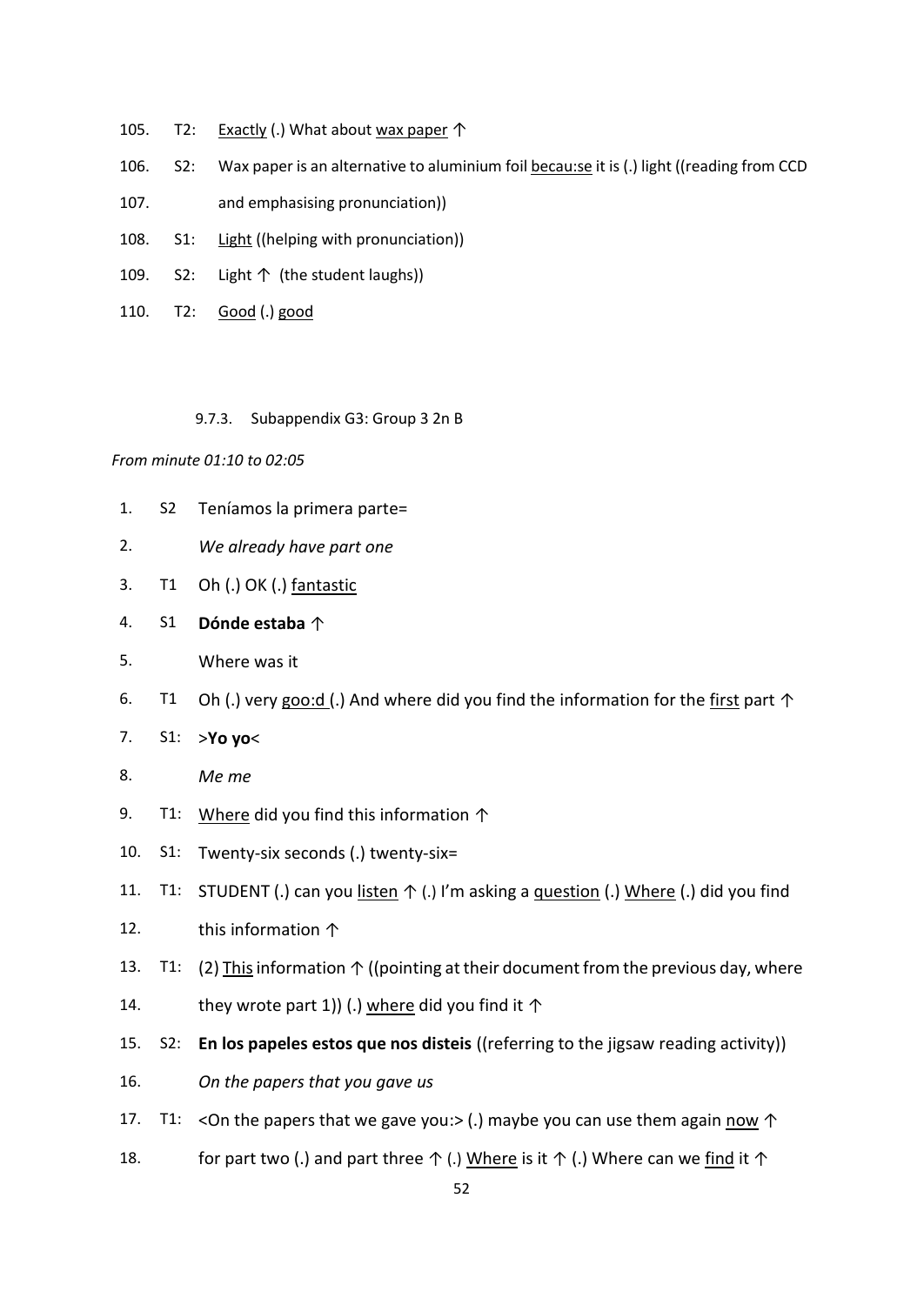- 19. SS: In the Classroom (referring to Google Classroom)
- 20. T1: On Classroo:m ↑ Ok (.) Let's see
- 21. S3: **Quina sessió** ↑
- 22. *What session*
- 23. T1: Where did we write all the information= ↑
- 24. S3: **Esta arriba** (.) **en la sesión uno** ↑
- 25. *It's at the top in session one*
- 26. S1: **Está arriba** (.) <sup>o</sup>class dairy<sup>o</sup> (.) <sup>o</sup>class dairy<sup>o</sup>
- 27. *It's at the the top*
- 28. S3: **Era eso**
- 29. *It was this*
- 30. S1: **Eso** ↑ **El de treinta** (.) **treinta** (.) **sesenta** ↑
- 31. *This one the one that reads thirty thirty sixty*
- 32. S2: **No eso no, aqui es como se hacia** (3) **a ver** ((they are trying to get there))
- 33. *No it wasn't this one this is how to do it let's see*

# *From minute 04:26 to 05:08*

- 34. T1: Did you find it or not ↑
- 35. SS: No
- 36. T1: **Nois** (.) **recordeu una cosa que es deia Clas diary** ↑
- 37. *Guys do you remember a thing called Class diary*
- 38. S1: **Si**
- 39. *Yes*
- 40. T1: **On cada dia escrivim el que anem fent** ↑ **Ho recordeu això** ↑
- 41. *Where every day we write down what we do in class do you remember it*
- 42. S1: **Si**
- 43. *Yes*
- 44. T1: OK (. ) and where was it  $\uparrow$